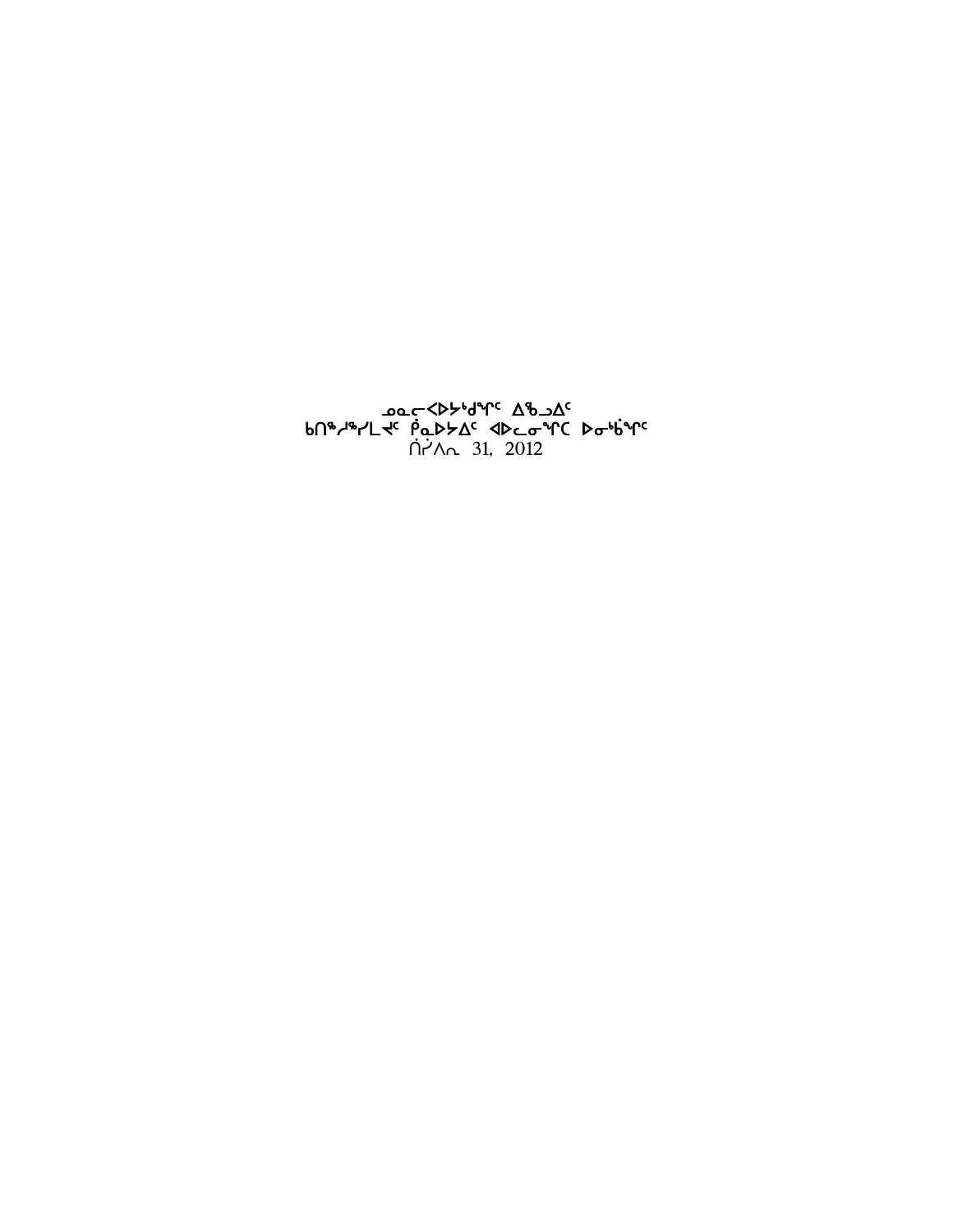# 

| ზDASAD > Dobbirc Acd bodi Jo                                                                                                                                                                                                                                                                                                                                                                                                                                                                                                                                                                                                                                                  | $2 - 3$                                                |
|-------------------------------------------------------------------------------------------------------------------------------------------------------------------------------------------------------------------------------------------------------------------------------------------------------------------------------------------------------------------------------------------------------------------------------------------------------------------------------------------------------------------------------------------------------------------------------------------------------------------------------------------------------------------------------|--------------------------------------------------------|
| <b>bU&amp;J&amp;LLTE PODFVE DarbALE</b><br>᠊᠍ᡃᠪ᠓᠍ᡑ <i>ᢞᡳ</i> ᠘ᢞ᠂ <i>ᢂ</i> ᠣᡃᢥ᠈ᡤ᠂ᢆᠹᡆᢂᢣᡄ᠋᠘ᡉᢂᢣ᠂ᡀ᠘᠘ᡄ᠋ᡨᢧ᠘ᢗ<br>bn®d®rLdc Dadinc dDccnailc<br>bn ++/L+c bobirc drbb+cr papbAc dradrc (drad dpcbLc)<br>bn "Y" Do bin" Pad A Anso n" a'                                                                                                                                                                                                                                                                                                                                                                                                                                                | $\overline{4}$<br>5<br>6<br>$\overline{7}$<br>$8 - 21$ |
|                                                                                                                                                                                                                                                                                                                                                                                                                                                                                                                                                                                                                                                                               | 22                                                     |
| PU&Y&LL TO 4D&CD TL & DC TU DC<br>2 a J CL + <d +="" <<="" a="" c="" c<br="" d="" p="" q=""><sup>2</sup> AFS <sup>2</sup> C 2AP 2 2AP 2 2FS 4L 2<br/>4 holard o'l Arndho Padta<br/><sup>3</sup> Jarno<sup>\$</sup> 1' AC-d'Har padtAC<br/><math>6</math> )&lt;&lt;<br/> <math>6</math> )&lt;&lt;<br/> <math display="inline">6</math> )&lt;&lt;&lt;<br/> <math display="inline">6</math> )&lt;&lt;<br/> <math display="inline">10</math> <math display="inline">10</math> <math display="inline">10</math> <math display="inline">10</math> <math display="inline">10</math> <math display="inline">10</math> <math display="inline">10</math><br/>7 hose' CDPL de PaDSAC</d> | 23<br>24<br>25<br>26<br>27<br>$28 - 30$                |
| a Jel <sup>s</sup> Jection PaptA <sup>c</sup> - PapteT<br>י∩כ יטי יץ לאליץ לאיר איβ<br>8 L <ld" <d<<ln"a="" incode<="" or="" td=""><td>31<br/>31<br/>31</td></ld">                                                                                                                                                                                                                                                                                                                                                                                                                                                                                                            | 31<br>31<br>31                                         |
| a Jalie Jochloc Paddac - Janjilly Abandinic<br>$9$ alr <sup>it</sup> letraris<br>$10.34$ $\lambda$ 'a ') $\tau$ $\alpha$ o' $\bot$ ' A $\lambda$ $\lambda$ $\lambda$ $\lambda$ $\lambda$<br>11 LCLSCO SAPPLNMOS<br>12 AMSKCRO <sup>\$</sup> J' ILL DOC <sup>2</sup> 0' APSYSHIC<br>13 A-ฟูสุข) ต่าง <sup>ล</sup> ูป สุโม A สุข่าง A สุ<br>$14$ dipirled asto Acaps<br>$16\,6^{\circ}$ ) <sup>5</sup>                                                                                                                                                                                                                                                                          | 32<br>33<br>34<br>35<br>36<br>37<br>38<br>39           |
| CAL CC VAUC AbJ fc<br>17 CM - JPJ JUNE 245-445 JP CM 17 CM - 17<br>19 <02" of 10"                                                                                                                                                                                                                                                                                                                                                                                                                                                                                                                                                                                             | 40<br>41<br>42                                         |

L'1829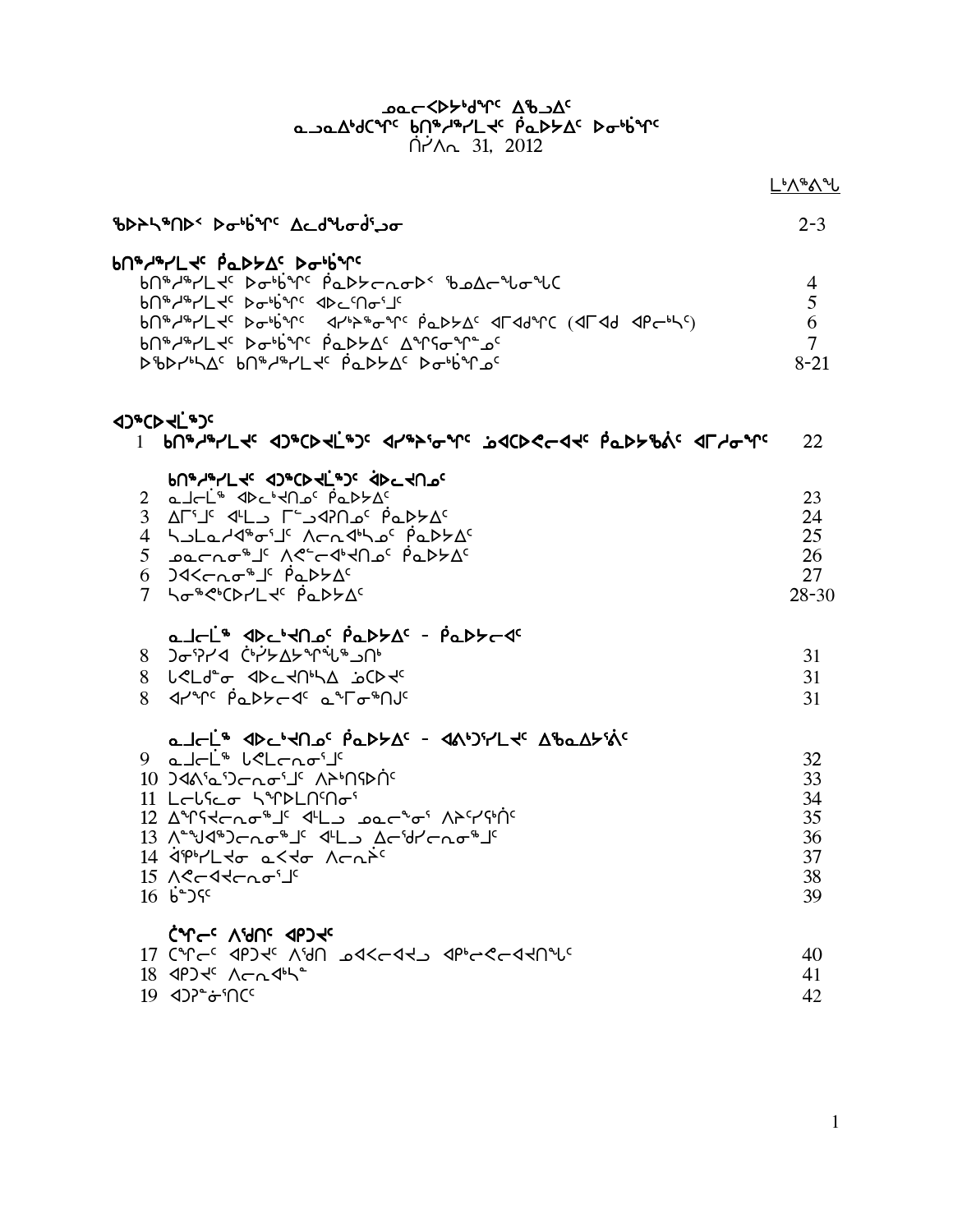

Chartered **Accountants** 

P.O. Box 20 Iqaluit, Nunavut  $X<sub>0A</sub>$   $0H<sub>0</sub>$ Telephone (867) 979-6603 Fax (867) 979-6493 www.mackaylandau.ca



በበზ ፊል 20 ∆° مه ,^∆د X0A 0H0 6603-979 (867) ∩ذ%ط  $-464$ <sup>c</sup> (867) 979-6493 www.mackaylandau.ca

#### <u>A'rd' an the Patistic</u>

LAY "Lo" <LA - bnLA "C"  $\Delta^6$ סם  $\Delta^4$ בי $\Delta^5$ 

ჼႦϷჂჄჼჄĹႠႺჂ*Ⴀ*ჂჃႻႻႿჼႻჽჀႿႹႿႵჼႻჽႹႸჁჼႿႹႿႻჽႹႿჼႻჽႹႿჼႻჽႥჽႥჽႥჽႥჽႥჽႥჽႥჽ ᠘ᡃᡃᠣ᠌᠔᠘᠂᠘ᡆᢦ᠕᠂᠕ᡕᡌᡄᡃ᠂᠐᠕ᡃᡃ᠈ᠰ᠘ᡕ᠅ᡗᢀ᠖᠅ᠰ᠅ᡗᢠ᠑ᢣᡄᡎ᠌ᡉ᠅ᡗᡳᢞ᠂᠗ᢓᡉᠴ᠘ᠻ᠂ᠾ᠈᠑᠂ᡬ᠓ 31, 2012 **ΦL** bn<sup>®</sup>d®rL de Dobine PaDbcnoDe dDconC, drbbione PaDbAe dFddnC (אך אל מיכיילי אינט אינטיינ אילוג מאכיטאי, אבט אינהגאלי ומלאכתים **IDALAS APAPLA DHALANHA.** 

#### decacabd AbhAl CLdol bN&d&Lt DobY Padbcaoint

ᠮᡆᢂᢣᡄᡊᠣᠷᡙᠱᡩᡉᡁ᠆᠂ᢏᢛᡏᠾ᠂᠀ᡊᡰᡌᢥᢂᡁ᠓ᡳ᠘ᡦᢩᡳᡐᠾ᠗ᠾ᠈<br>ᡕᡏ᠆᠀᠆ᡆᢞᢞᡳᠰᠾ᠉ᠾᢞᠾᠢᡊᡏᠾᠾᢆ᠆ᡩᡏ᠌ᡗᡆ᠅᠆᠂ᡏᢔᡙᡏᠾᡏᠾᡏᠾᡀᢣᠾᢥᢇ<br>ᡇᡄ᠋ᠰᡄᠩᠲ᠙᠌ᢉᢣ᠉ᢣᡊᡳᡐ᠖ᢆ᠆ᡩ᠖᠘ᠣ᠄᠂ᡏᢔ᠕ᡏᢥᠾᡏᠾᡐᢔ᠘ᢆ᠂ᡏᡆᢂᡁ᠖ᠾ᠉ᢣᢔ᠘ᡛ **IL A'Fd' IDCKN'Yo ILAGAAY' IDLIB'id>YA'o <'LALA'IN Cdo'Y bNiky'LK'** Dobr<sup>e</sup> Paddcas' WK การณ์ Phylling Astic and CliconLodge.

#### P <sub>α</sub> να το τη διατική και το τη

A٢٩٢٨ - A٣٢٢ - A٣٢٢ - A٣٢٠ - A٣٢٠ - A٣٢٠ - A٣٢٠ - A٣٢٢ - A٣٢٢ - A٣٢٢ - A٣٢٢ - A٣٢٢ - A٣٢٢ - A٣٢٢ - A baCL aLLYDLtbC PaDYo BDASGJS ADTS Cdd ADTS ASALLIOS LEPLSYDS CLdo U )د∆ے؟ د∟4 ہ5%ל⊀لالک ርL<sup>ና</sup>ርኈረLኍሌ<del>ሪ</del> د4∩د\_∧← ᡃ᠍᠍᠍᠊᠖᠘ᢣᢂ غدكاخ ∆ᢣᡃ᠘ᡗᢣ᠍ᢂᢣᢞᢘ᠄ᡰ᠀ᡆ᠘ᡛ᠅ᢉᡕᢀ᠂ᡁᢂ᠂᠕ᢣᡫ᠅ᢣ᠖ᢣ᠑ᢣ᠅ᠰ᠅ᢢ᠕ᢣᡫ᠖᠓ᡩ᠙᠘ᢣ᠘᠅ᠾ᠔ᠴ

ᡃ᠍ᢐᢂᢣᠲ᠍᠖᠂ᠾᢂᡁᢂ᠂ᡁᢓᢜ᠉ᡁᢂᡁᢂᠾᢂᠾᢂᠾᢂᠾᢂᠾᢂᠾᢂᠾᢂᠾᢂᠾᢂᠷ᠘ᡁ᠗ᢠ᠅ᡁᢂᡁᢂᠷ᠕ᡙᢂᠷ᠕ᡙᢂᠷ᠕ᡙ **۱**۴۹ (م ᠊᠖ᠾᡑᢣᡑᠰ᠌᠘᠊ᢋ᠂᠂᠑ᡨᢩ᠙᠘᠖᠊᠖᠊᠖ᢓᠵᡄ᠍᠘᠖᠘᠕ᢋᡄ᠂᠂᠐᠘ᡇᡄ᠂᠂᠂᠗᠕᠉ᠰᢄ᠂᠂᠖᠀ᠽᢠᢗᢂᠾ᠉ᢄ BDASMD AALLPYLAJS, ABADASJ BDASA <CaPADaYD® AASCDBLLPALYDJA°an<L'oc Cdao bnª Jª L + Dob2r PaD>cnoi J L + 0 A + CD o A + CDa L + od CL CD Ll od Jo-ᠴ᠌᠌ᠣᡄ᠆᠌<Ϸᢣď <ჼَჲᢂᠠᢡᡉ ᡆᡶᡃ᠑᠊ᠣ᠍ ᠊ᡏᢪᡃᢇᢇ᠘ᠣ᠋ᡩᢪᠥ ᢗᡂᠣ ₽U<sub></sub>ⅇ╰┧ⅇ└\୮ิ่≺‹  $D\sigma b^3$ <u>ϸᢆ</u>ҩϷ*ϒϲ*ʹϲͼ·ͿʹϞͿϞʹʹʹϤʹϸͱϒϯʹͼʹͰʹʹϤϽͿͼʹʹϐϷϡͰʹͼ·ʹͿͼʹͺϤϽͿϸϧϷͼʹϥϿͼͺͺͼʹϹͿϧʹϿͼͺͺϒϲϲϥϮϧϧϓ϶ʹͼʹ <u> A Jan' Kirakiti (dao bhi Alikiti Dobini Padtoraoi Ilidoi.</u>

Padto bdtho's Addebaot.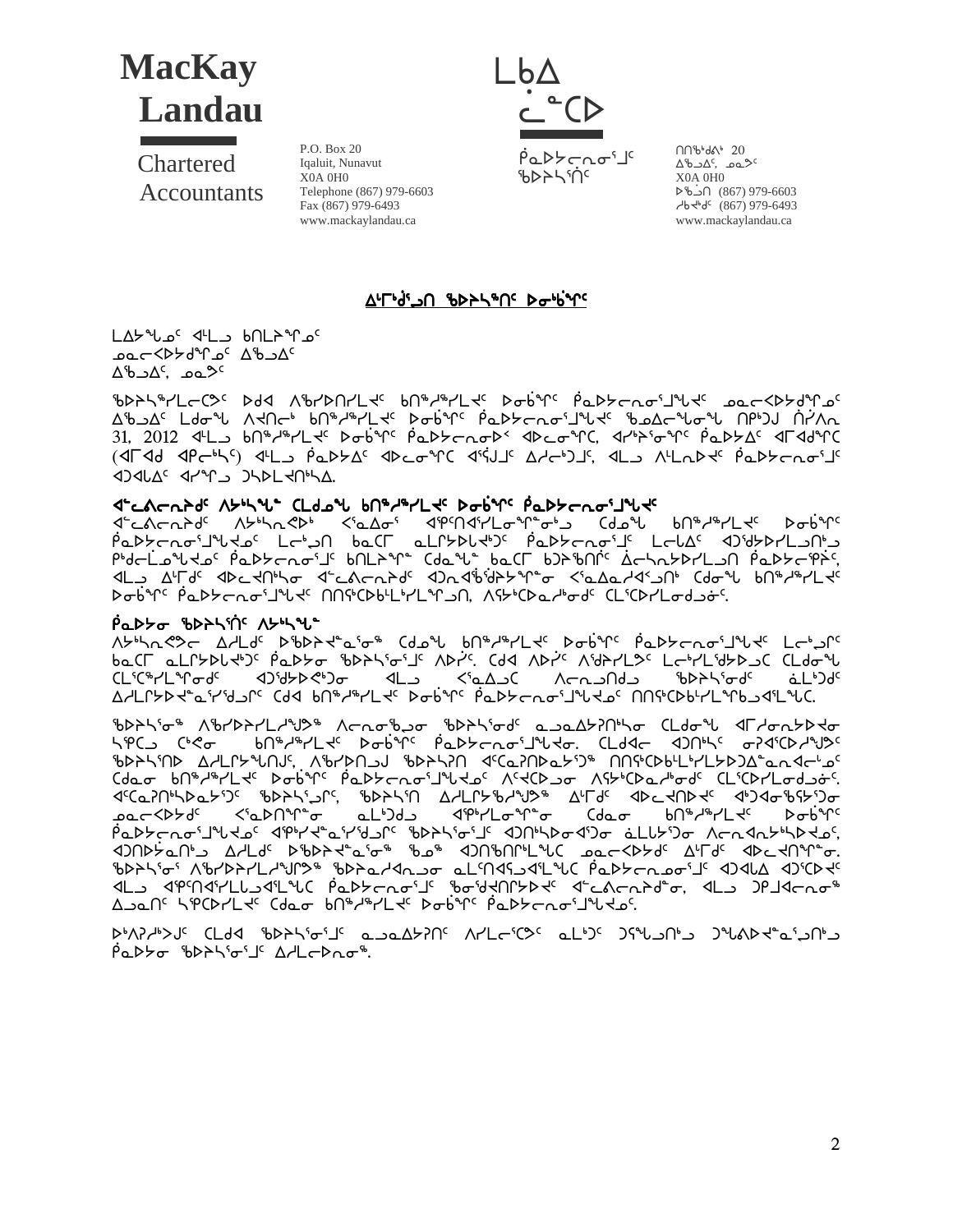#### **A** HLPSS

<u> A</u>/LՐ*ৎ*>ς bՈ®/®/L ts D o b ºՐs P a D b c n o 'l ºLt' a Ll Dds, Cdd P l c L's A L o C, P a D b c n o D s PaDYcno\$I LolA < JidYDYLJNd PidoLolddo PaDYcnoiI bNLAMo (dall baCL b)}&NN' AchabbrLan Padbcaps.

#### Dobno' Ldo'l 41m LolnJ' LolicnJ 42n4bnC'

 $\Lambda$ 'd $\forall$ Pr'L) $\Lambda$   $\Lambda$ c  $\Lambda$ 'c  $\Lambda$   $144$   $2a$ c  $\forall$ b $\forall$ ' $a$ ,  $2a$ c  $\forall$ 'c  $\forall$ 'c  $\Lambda$ 'l  $\Lambda$ 'c  $\Lambda$ 'l  $\Lambda$ 'c ᠊ᢩᠣᢆᠣᡷ᠋ᢖᢄ᠋ᢂ᠊ᠣᢂᢣ᠆ᢠ᠖ᢣ᠘ᡛᡵ᠗ᠱ᠓ᢞ᠓ᢞ᠓ᡰᠢ᠘ᢄ᠂ᠽᡉᡯᢣ᠘ᢄ᠂ᢓᡉᡗᡆᢜᠾ᠉᠘ᢄ᠈ᢖᡉ᠘ᠪ᠂ᡏ᠀

᠑ᢣ᠋ᠬ᠊ᡏᡃᢥ᠓ᡰᡉ᠄ᡃᢦ᠍ᠨ᠂᠂᠘᠆ᢣ᠑ᡤ᠂᠕ᢣᡶ<sup>ᡈ᠌</sup>ᠰ᠂*ᠣᡅ᠆ᠫᡈᢣ᠌᠌᠌ᢇᡐᢄᢌ᠖ᡔᡆᡄᡏᡄᡱᡃᠠᠣ᠍᠆ᠰᡄᢖ᠂ᡂᡠ᠌ᠻ᠂᠘᠆ᡶᡩᢊ<br>ᢅᡆᡈᠫ᠆᠂ᢗ᠘ᡶ᠘ᢩᢣ᠘ᠻ᠂᠘ᢣᡃᡄᢉᢣ᠉ᠬᠡ᠄᠂ᠱᡄᡝᡄᠷ᠂᠕᠒ᢚ᠗ᢣᢞ᠂ᢂᢂᡄᡃᠦ<sup>ᡐ</sup>ᡌᠴ᠀᠂᠗ᢄᢗᢂ᠇᠘ᡌᡆ᠈ᡟ* bnichtlach de bablach bablaich Lephlach ad als and a bactland de als ᠆᠆᠆<br>᠆۩؇ٵڮ؇ۄ؇ڮڷ؆ؖٵڮ؆؞؆ڸڂڷ؇ؖ؊ڷڂڷ؆؞؆ڔڸڮ؆ڔ؆ؖٵڮ؆ڔ<br>ٵڮ؇ۄ؇ڸڒٵڮڸ؆؞؆ڡؠؠڮڮ؆؇ؠ؊ڸڮ۩ڂ؊ۄؠڮ۩ڂ؆؞۩ڂڷٷ؆؆ۮڸػ؆ۮ  $\beta$ a $D$  $\neg$  $\Delta$ <sup>c</sup>  $\Phi$  $\Box$  $\sigma$ <sup>a</sup> $C$   $D$  $\sigma$  $\beta$ <sup>a</sup> $\Gamma$  $\sigma$ .

MacKay Landau.

 $\Delta^{6}$ ם ב $\Delta^{c}$  $L^c$  1. 2013

Padderad 's bdphing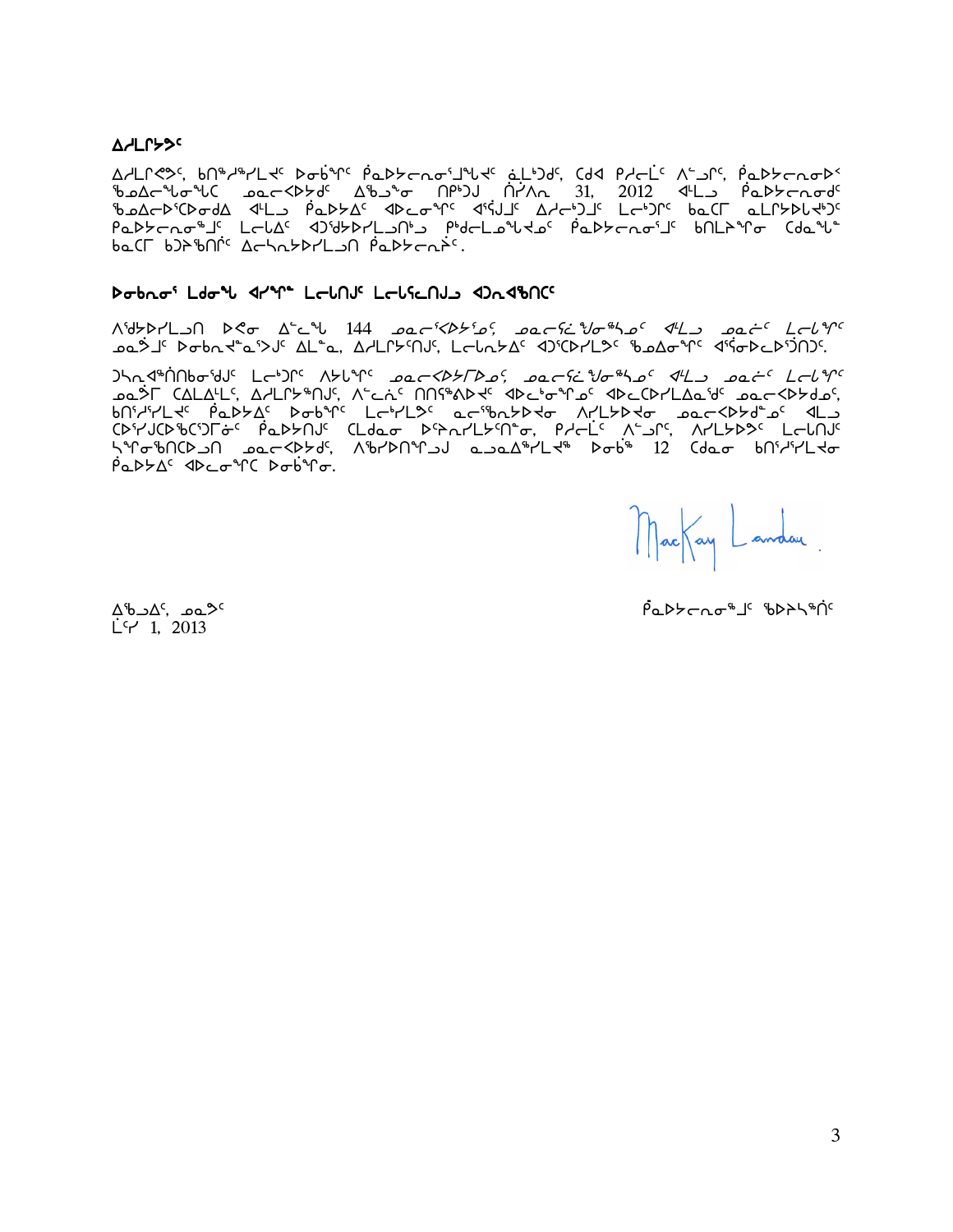\_\_\_\_\_\_\_\_\_\_\_\_\_\_\_\_\_\_\_\_\_\_\_\_\_\_\_\_\_\_\_\_\_\_\_\_\_ \_\_\_\_\_\_\_\_\_\_\_\_\_\_\_\_\_\_\_\_\_\_\_\_\_\_\_\_\_\_\_\_\_\_\_\_\_

 $L\Delta$ 

 $P$ ארק א $\nabla$ אלאס שר כאג איר האטוואל וואס בר כא

|                                                                                                                                                                                                                                                                                                                                                                                                                                                                                                             |              | <u>2012</u>   | 2011         |
|-------------------------------------------------------------------------------------------------------------------------------------------------------------------------------------------------------------------------------------------------------------------------------------------------------------------------------------------------------------------------------------------------------------------------------------------------------------------------------------------------------------|--------------|---------------|--------------|
| Padtcro <sup>8</sup> 5 Adr                                                                                                                                                                                                                                                                                                                                                                                                                                                                                  |              |               |              |
| $PaDbA^c$ $d^cA^cD^c$ ( $d^b^bA^c$ )                                                                                                                                                                                                                                                                                                                                                                                                                                                                        | $\mathbb{S}$ | 23,329,321 \$ | 16,575,353   |
| <b><p<br></p<br> The<br/> The<br/> The<br/> The<br/> The<br/> The<br/> The<br/> The<br/> The<br/> The<br/> The<br/> The<br/> The<br/>S<math display="inline">\Delta\epsilon</math></b>                                                                                                                                                                                                                                                                                                                      |              |               |              |
| <sup>(</sup> "לאלא") לילואד איליסט ב                                                                                                                                                                                                                                                                                                                                                                                                                                                                        |              | 1,376,100     | 1,718,337    |
| han <sup>2</sup> 42°C (Cd + 5 3)                                                                                                                                                                                                                                                                                                                                                                                                                                                                            |              | 3,481,386     | 4,205,513    |
| <u>᠍</u> ᠣ᠌᠒᠕᠋ᡁ᠆ᡏ᠄ᢗᢂᢣᢀ᠂ᡉᡏᡐᡏᡐᢂ᠖ᢐ᠖ᡊᡏ᠑ᡉ᠂᠐ᢉᡆᢣ᠉ᡮ᠂᠌ᡘ                                                                                                                                                                                                                                                                                                                                                                                                                                                              |              | 353,302       | 374,961      |
| ᠴ <b>ᠣ</b> ᡅ <sup>ᢑ</sup> ᠂ᢦ᠑ᠳ᠑ᢦ᠒ᡤ᠂ᡒ᠋ᢆᢆᠴᡅᢂ᠘ᡏ᠙ᢗᠿᢣᡃᡰᡪ᠍ᡃ᠂᠄᠑                                                                                                                                                                                                                                                                                                                                                                                                                                                    |              | 9,147,306     | 8,809,284    |
| <u>MANS PLASTATION ANDE</u>                                                                                                                                                                                                                                                                                                                                                                                                                                                                                 |              | 37,687,415    | 31,683,448   |
|                                                                                                                                                                                                                                                                                                                                                                                                                                                                                                             |              |               |              |
| $4P - bL$                                                                                                                                                                                                                                                                                                                                                                                                                                                                                                   |              |               |              |
| PCNAC 4LD BNILLY APCHAC                                                                                                                                                                                                                                                                                                                                                                                                                                                                                     |              | 4,636,837     | 3,834,002    |
| $4P$ Cn $4C$ <sup>C</sup> $2Q^2$ $CCl$ $4P$ $C$ $(Cd$ $5H$ $B$ $6)$                                                                                                                                                                                                                                                                                                                                                                                                                                         |              | 294,201       | 289,980      |
| >GD'-L4c                                                                                                                                                                                                                                                                                                                                                                                                                                                                                                    |              | 109,667       | 110,368      |
| $\Delta^{\mathfrak{a}}$ ba $\Delta$ לר $\mathfrak{b}$ $\Delta$ ר $\Delta^{\mathfrak{a}}$ ו $\Delta^{\mathfrak{a}}$ $\Delta^{\mathfrak{a}}$ $\Delta^{\mathfrak{a}}$ $\Delta^{\mathfrak{a}}$ $\Delta^{\mathfrak{a}}$ $\Delta^{\mathfrak{a}}$ $\Delta^{\mathfrak{a}}$ $\Delta^{\mathfrak{a}}$ $\Delta^{\mathfrak{a}}$ $\Delta^{\mathfrak{a}}$ $\Delta^{\mathfrak{a}}$ $\Delta^{\mathfrak{a}}$ $\Delta^{\mathfrak{a}}$ $\Delta^$                                                                                |              | 58,090        | 57,473       |
| Δ <sup>%</sup> baΔbM)%/bnhλΔc<br>4Pcn<br>4Cdbhh<br>1)                                                                                                                                                                                                                                                                                                                                                                                                                                                       |              | 1,682,087     | 1,524,751    |
| LJKC(L)7Lc'N JJ 4Pc'h (Cd5'h" 13)                                                                                                                                                                                                                                                                                                                                                                                                                                                                           |              | 2,440,774     | 2,284,500    |
| DubenderLte PaDScde (Cd5646 7)                                                                                                                                                                                                                                                                                                                                                                                                                                                                              |              | 9,810,304     | 7,186,503    |
| $\langle 8 \rangle$ $\langle 1 \rangle$ $\langle 1 \rangle$ $\langle 1 \rangle$ $\langle 1 \rangle$ $\langle 1 \rangle$ $\langle 1 \rangle$ $\langle 1 \rangle$ $\langle 1 \rangle$ $\langle 1 \rangle$ $\langle 1 \rangle$ $\langle 1 \rangle$ $\langle 1 \rangle$ $\langle 1 \rangle$ $\langle 1 \rangle$ $\langle 1 \rangle$ $\langle 1 \rangle$ $\langle 1 \rangle$ $\langle 1 \rangle$ $\langle 1 \rangle$ $\langle 1 \rangle$ $\langle 1 \rangle$ $\langle 1 \rangle$ $\langle 1 \rangle$ $\langle 1$ |              | 16,203,419    | 14,005,256   |
|                                                                                                                                                                                                                                                                                                                                                                                                                                                                                                             |              | 290,398       | 1,015,645    |
| <b>bn_nc</b> dp hs                                                                                                                                                                                                                                                                                                                                                                                                                                                                                          |              | 35,525,777    | 30,308,478   |
| <b>JLJJAL PLDYCUG#UR VAU. (JLJJ JPC+L)</b>                                                                                                                                                                                                                                                                                                                                                                                                                                                                  |              | 2,161,638     | 1,374,970    |
| <u>ΡάΡΑΠΙΑΙΟ</u> VAU.                                                                                                                                                                                                                                                                                                                                                                                                                                                                                       |              |               |              |
| PCC+YL+ Pady+)?N'                                                                                                                                                                                                                                                                                                                                                                                                                                                                                           |              | 150,077       | 168,402      |
| <b>s</b> J ~ a ___ a ___ a ___ (Cd __ 1)                                                                                                                                                                                                                                                                                                                                                                                                                                                                    |              | 1,117,418     | 908,997      |
|                                                                                                                                                                                                                                                                                                                                                                                                                                                                                                             |              | 96, 385, 733  | 86,834,852   |
| <u>ኮበ ነ<sup>ር</sup> የፊኮ</u> ኦበሀዣጋ <sup>ር</sup> ለህበ <sup>ር</sup>                                                                                                                                                                                                                                                                                                                                                                                                                                             |              | 97,653,228    | 87,912,251   |
| <b>᠘ᢦᡏ᠆ᡰᡄᢞ᠂ᢆᠹᡉᢂᢣ᠘ᡏ᠂ᡏᠹᡃ᠇᠘ᠣᡃᢚᡉ</b> ᠂᠐ᢙᢣᡃᡰᡪ᠅᠋                                                                                                                                                                                                                                                                                                                                                                                                                                                                  |              | \$99,814,866  | \$89,287,221 |

مص⊂≺4ح<sup>404 م</sup>لام مصححة *4*6 bበ®ሥየረደሩ ኦσ6ำራ የሚኦራሪውኦ< የማየሩ የሚ  $\bigcap P^{\bullet}$ JJ  $\bigcap P^{\bullet}$ A $\cap$  31, 2012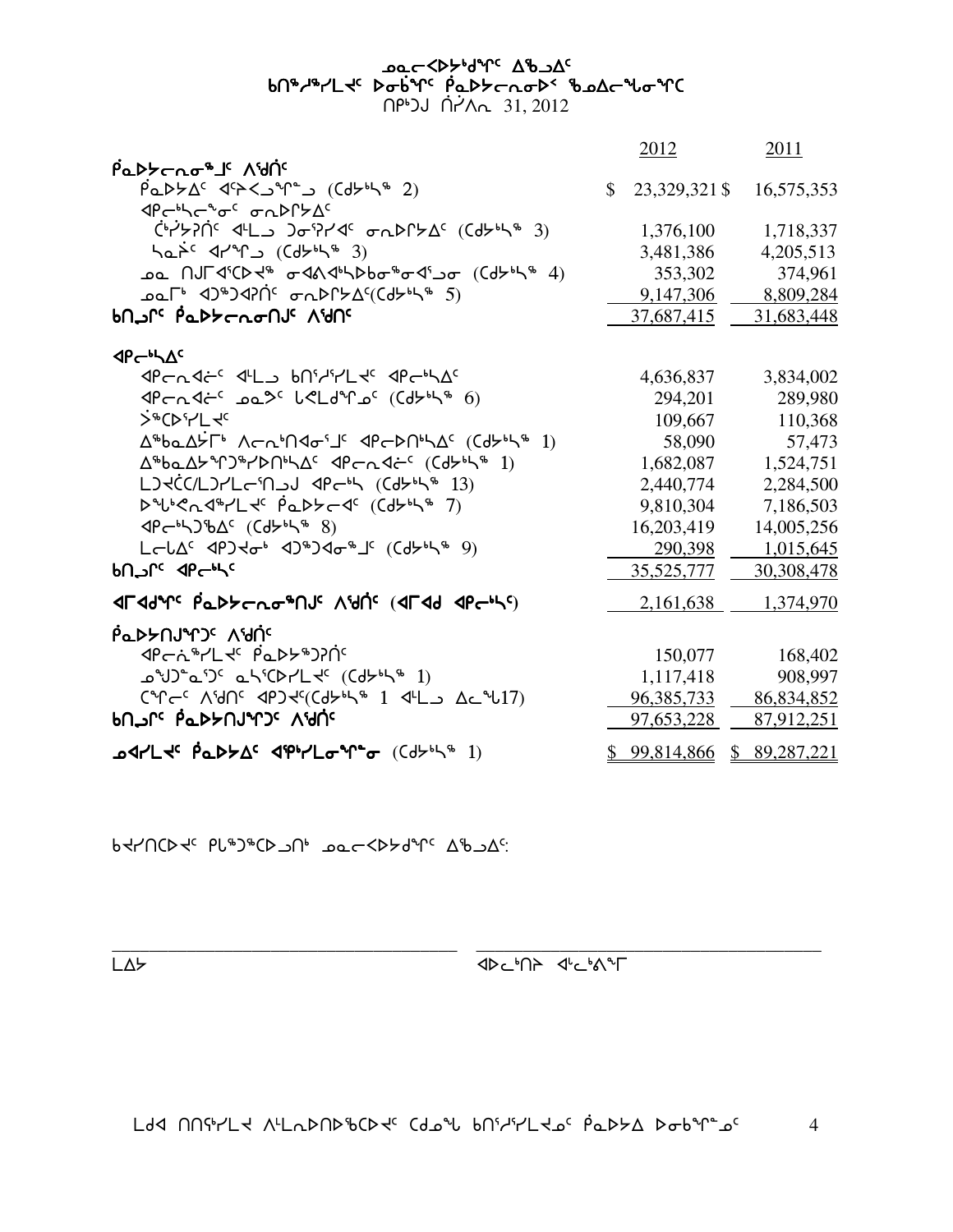## <u>አልተ</u>ረትን <sup>አ</sup>ውገራ ውስ bn\*/\*/Ltc bobyc pabbcnobs bode to YC

 $45J$   $2012$   $45^{\circ}$   $\Lambda$  $\Lambda$   $31, 2012$ 

|                                                                                                                                                                                                                                                                                                                                             | 2012             |    | 2012          |              | 2011                      |
|---------------------------------------------------------------------------------------------------------------------------------------------------------------------------------------------------------------------------------------------------------------------------------------------------------------------------------------------|------------------|----|---------------|--------------|---------------------------|
| PaDS-4                                                                                                                                                                                                                                                                                                                                      |                  |    | <u>۸-دۂ د</u> |              | $\Lambda^c$ ے $\Lambda^c$ |
|                                                                                                                                                                                                                                                                                                                                             |                  |    |               |              |                           |
| <b>Ch/&gt;DNC ) - PY4 PaD&gt;DMULL (AcM2) \$</b>                                                                                                                                                                                                                                                                                            | 12,814,600       | \$ | 12,816,297    | \$           | 12,139,505                |
| $\Delta \Gamma^{\prime} \Gamma^{\prime}$ د נוח?4 $\Delta$ 1 $\Delta$                                                                                                                                                                                                                                                                        | 5,628,200        |    | 5,297,756     |              | 5,235,754                 |
| לגביל היון מגיחקאת היביש בי                                                                                                                                                                                                                                                                                                                 | 2,382,500        |    | 2,482,473     |              | 2,797,826                 |
| اعقى المحمد المحمد المحمد المحمد المحمد المحمد المحمد المحمد المحمد المحمد المحمد المحمد المحمد الم                                                                                                                                                                                                                                         | 46,997,000       |    | 4,483,104     |              | 3,464,180                 |
| $34<^{\circ}$ (Acr 6)                                                                                                                                                                                                                                                                                                                       | 75,000           |    | 119,271       |              | 89,079                    |
| A٢٩٢ Aد٩٤٢ هـ4٣٣ مار (Δد م ١)                                                                                                                                                                                                                                                                                                               | 2,777,500        |    | 3,503,600     |              | 4,318,735                 |
| <b>ل&lt;⊔</b> 0ْت غ⊂4<                                                                                                                                                                                                                                                                                                                      |                  |    |               |              |                           |
|                                                                                                                                                                                                                                                                                                                                             | 1,915,426        |    | 1,915,426     |              | 1,817,642                 |
| ALI'I 4'L CY*CDKN 2' Abidir (Ac°U 3)                                                                                                                                                                                                                                                                                                        | 1,234,600        |    | 1,234,597     |              | 1,204,694                 |
| שפרתס <sup>י</sup> ל' ס"ס <sup>י</sup> טל< (14 ל' 5)                                                                                                                                                                                                                                                                                        | 77,000           |    | 78,159        |              | 76,505                    |
| $47^{\circ}$ $1^{\circ}$ $1^{\circ}$ $1^{\circ}$ $1^{\circ}$ $1^{\circ}$ $1^{\circ}$ $1^{\circ}$ $1^{\circ}$ $1^{\circ}$ $1^{\circ}$ $1^{\circ}$ $1^{\circ}$ $1^{\circ}$ $1^{\circ}$ $1^{\circ}$ $1^{\circ}$ $1^{\circ}$ $1^{\circ}$ $1^{\circ}$ $1^{\circ}$ $1^{\circ}$ $1^{\circ}$ $1^{\circ}$ $1^{\circ}$ $1^{\circ}$ $1^{\circ}$ $1^{\$ | 275,732          |    | 147,350       |              | 123,548                   |
| LPLKNKBSAJGSLG ACCJKCLOS                                                                                                                                                                                                                                                                                                                    |                  |    |               |              |                           |
| ) <sub>σ</sub> 524 (∆∟"ს 15)                                                                                                                                                                                                                                                                                                                | 190,000          |    | 190,000       |              | 218,840                   |
| J <sup>3</sup> − (∆د <sup>م</sup> لا ) مک                                                                                                                                                                                                                                                                                                   | 721,100          |    | 823,211       |              | 811,788                   |
| ⊲়∽∩                                                                                                                                                                                                                                                                                                                                        |                  |    |               |              |                           |
|                                                                                                                                                                                                                                                                                                                                             | 10,000           |    | $\Omega$      |              | 27,466                    |
|                                                                                                                                                                                                                                                                                                                                             | 35,098,658       |    | 33,091,244    |              | 32,325,562                |
| <b>PaDS&amp;J&amp;Jc</b>                                                                                                                                                                                                                                                                                                                    |                  |    |               |              |                           |
| AF#J' 4'L C'SCAPL' (Ac4U 3)                                                                                                                                                                                                                                                                                                                 | 6,380,200        |    | 5,914,410     |              | 6,110,541                 |
| ᢣ <b>ᠵᡄᢦᢣᡏ</b> ᡃᢛᡑᡃᡌ᠂᠘ᡄᠰ <i>ᡆ</i>                                                                                                                                                                                                                                                                                                           | 1,913,900        |    | 1,614,671     |              | 2,933,211                 |
|                                                                                                                                                                                                                                                                                                                                             | 6,467,660        |    | 4,609,175     |              | 3,372,608                 |
| $34<^{\circ}$ $(\Delta \subset ^{\circ}$ 6)                                                                                                                                                                                                                                                                                                 | 94,400           |    | 94,228        |              | 90,191                    |
| صاحك ل<15 (∆د 1⁄2)                                                                                                                                                                                                                                                                                                                          | 5,149,300        |    | 4,277,330     |              | 3,731,515                 |
| <b>) &lt;λ'α") c ασ' " ΛΑ" ΠΩΡ' (Δε" 10)</b>                                                                                                                                                                                                                                                                                                | 3,107,300        |    | 3,130,809     |              | 2,924,114                 |
| LOLSCOC KIPDLNMO (ACL 11)                                                                                                                                                                                                                                                                                                                   | 920,200          |    | 910,161       |              | 993,012                   |
| Δ <sup>α</sup> ΓςΚσησ <sup>ω</sup> Φασ <sup>ι</sup> σ Λλ <sup>ρ</sup> Υφη (Δε <sup>α</sup> ί 12)                                                                                                                                                                                                                                            | 3,397,800        |    | 3,192,501     |              | 2,830,666                 |
| Λ <sup>εη</sup> 13) 3,938,653                                                                                                                                                                                                                                                                                                               |                  |    | 3,921,485     |              | 3,981,248                 |
| <b><i>SPHL Jo aKJo Arni<sup>c</sup> (Act 14)</i></b>                                                                                                                                                                                                                                                                                        | 785,700          |    | 653,566       |              | 582,216                   |
| LPLKNNbSHd'0'J' ACCdtcn0' (Ac"L 15)                                                                                                                                                                                                                                                                                                         | 310,200          |    | 190,826       |              | 202,733                   |
| J 16) ^عد (∆د <sup>س</sup>                                                                                                                                                                                                                                                                                                                  | 720,600          |    | 860,004       |              | 812,427                   |
|                                                                                                                                                                                                                                                                                                                                             | 4,258,700        |    | 4,434,641     |              | 4,386,744                 |
|                                                                                                                                                                                                                                                                                                                                             | 37,444,613       |    | 33,803,807    |              | 32,951,226                |
|                                                                                                                                                                                                                                                                                                                                             |                  |    |               |              |                           |
| <b>ზΥΡΠΚ PLPSCA (PLPS+)+JC)</b>                                                                                                                                                                                                                                                                                                             |                  |    |               |              |                           |
| medic drive<br><b>Jrue</b>                                                                                                                                                                                                                                                                                                                  | (2,345,955)      |    | (712, 563)    |              | (625, 664)                |
| L <ld-σ <u="">ώCD τ<sup>ς</sup> Λ<sup>ς</sup> Κης (Δρ) τη σ<sup>1</sup> (Δρ) 18)</ld-σ>                                                                                                                                                                                                                                                     | 2,000            |    | 92,657        |              | 1,123,792                 |
| $47^{\circ}$ $4934^{\circ}$ $46474^{\circ}$ $(42^{\circ}$ $18)$                                                                                                                                                                                                                                                                             | $\boldsymbol{0}$ |    | 11,147,551    |              | 20,000                    |
|                                                                                                                                                                                                                                                                                                                                             | 2,000            |    | 11,240,208    |              | 1,143,792                 |
| <b>ზ</b> ትቦንበሩ Pap>←<                                                                                                                                                                                                                                                                                                                       | (2,343,955)      | S. | 10,527,645    | <sup>S</sup> | 518,128                   |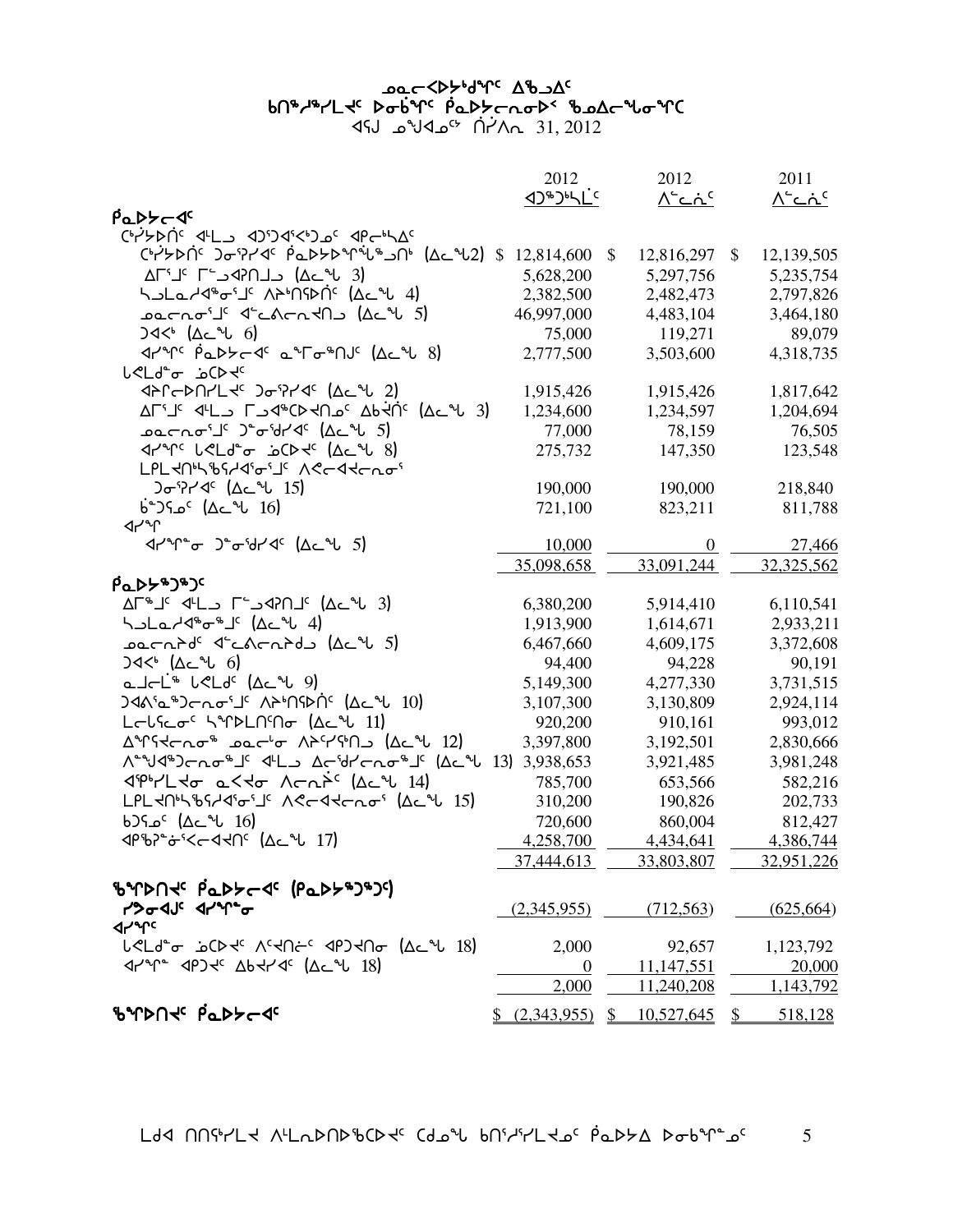#### שפ⊂≺γ<sub>ף</sub>גע<sub>ל 7</sub>7 שפ⊂ vt6h6ymJ5si4`vq5 xy4p6iq5 `rNs/w5 xuxfqb si4`vq5 xy4p6iq5 `rNs/w5 xuxfqb **(**xuxf xro4n5**)**  $\bigcap P^{\circ}$ JJ  $\bigcap P^{\prime}$ A $\cap$  31, 2012

|                                                                  | 2012<br><b><br/> 12PL101</b>            | 2012<br>$\Lambda$ c $\Lambda$ <sup>c</sup> | 2011<br>$\Lambda$ c $\Lambda$ <sup>c</sup> |
|------------------------------------------------------------------|-----------------------------------------|--------------------------------------------|--------------------------------------------|
| BYDJ' PaDYC (PaDYJJ')                                            | (2,343,955)                             | \$10,527,645                               | $\mathbb{S}$<br>518,128                    |
| CM <sup>C</sup> C JPJ TC VAUC QDVICC<br><b>ぐんしょくしょく</b>          | $\overline{0}$<br>4,258,700             | (13,985,524)<br>4,434,641                  | (2,857,931)<br>4,386,744                   |
| JYA') <sup>6</sup> JPGJo'YL < PO JPG APGAJC'<br>JYAU CHUNG CHULL | 1,914,745<br>$\theta$<br>$\overline{0}$ | 976,762<br>18,326<br>(208, 420)            | 2,046,941<br>(22,983)<br>(120, 406)        |
| <b>JAC-LJS (LPS-LJS)JLJ92 bTPS-DPS-UP</b>                        | 1,914,745                               | 786,668                                    | 1,903,552                                  |
| <b>ALAGE PODEULE VAULEDATE ADCATE.</b>                           | 1,374,970                               | 1,374,970                                  | (528, 582)                                 |
| <b>ALAGE POPAUR VAUCALAA APGACI FISAC</b>                        | 3,289,715                               | \$2,161,638                                | \$1,374,970                                |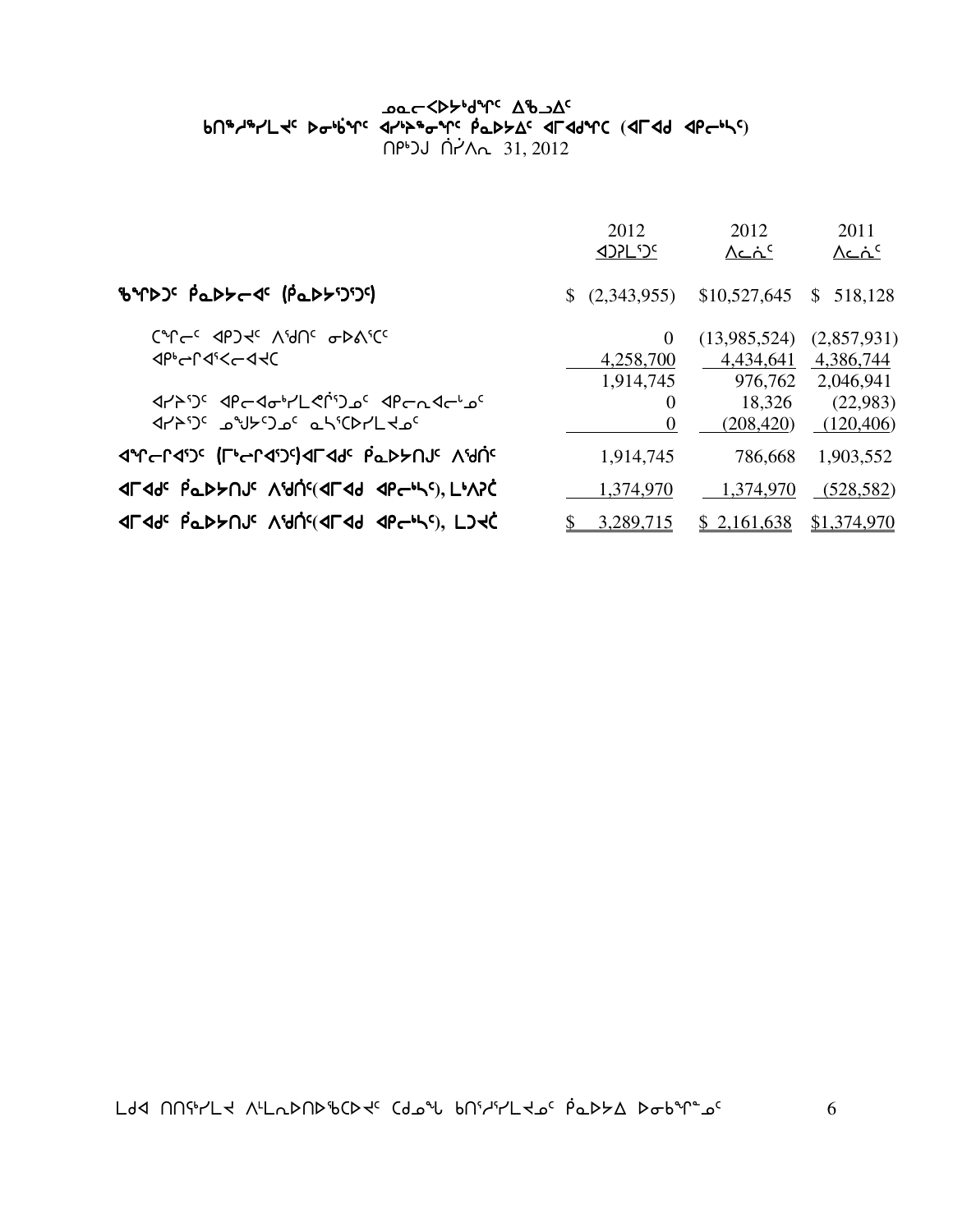## שפ⊂<βא<sub>ו</sub>א<sub>ל</sub> קא<sup>ס</sup> bበ<sup>ቈ</sup>ሥLሩ ኦσե<sup>٬</sup>Ր የጌኦኦΔ<sup>ϲ</sup> Δϓናσϓ<sup>ϲ</sup>

<u>በየነጋሀ በ</u>ለአ<sub>ባ 31, 2012</sub>

|                                                                                                                       | 2012                                                                                                                   | 2011        |
|-----------------------------------------------------------------------------------------------------------------------|------------------------------------------------------------------------------------------------------------------------|-------------|
| <b>ଏ</b> ⊳∟'∩⊶'' ∧⊂∿∜\∆                                                                                               |                                                                                                                        |             |
| ₿ªՐϷႶᡧ᠂ <i>ჼ</i> ҩϷϷϲ⋖ <sup>ϲ</sup>                                                                                   | $$10,527,645$ \$                                                                                                       | 518,128     |
|                                                                                                                       |                                                                                                                        |             |
| <b>ぐらしつぐらく</b>                                                                                                        | 4,434,641                                                                                                              | 4,386,744   |
|                                                                                                                       | 14,962,286                                                                                                             | 4,904,872   |
| $\overline{P}$ م (45*10 /29*10) م (45*10) م (45*10) م                                                                 |                                                                                                                        |             |
| Parrelle and de Carrelle                                                                                              |                                                                                                                        |             |
| Ch/YDN26 4L2 Jo9746 4Pch/AC                                                                                           | 342,237                                                                                                                | (243,511)   |
| Δ%αΔ <del>b</del> 'Πσ <l<sup>2'Γ'σ' ση ΦΩΓbΔ<sup>ς</sup></l<sup>                                                      | 724,127                                                                                                                | (145,626)   |
| L <ld"loc -="" 002="" 0nda="" 15<="" 20774="" th=""><th><math>\overline{0}</math></th><th>2,244,597</th></ld"loc>     | $\overline{0}$                                                                                                         | 2,244,597   |
|                                                                                                                       | 21,659                                                                                                                 | 386,889     |
| <b>ے 2<sup>6</sup> 40°340</b> ' 000 10°45                                                                             | (338, 022)                                                                                                             | 1,426,871   |
| PERSE PHALL APENA                                                                                                     | 802,835                                                                                                                | (4,058,019) |
| Proble Leldense part                                                                                                  | 4,220                                                                                                                  | 3,152       |
| <b>SECALL FC</b>                                                                                                      | (699)                                                                                                                  | (1,050)     |
| <b>AªbaA</b> ⊁ªNم٬ A⊂nªN4PY4                                                                                          | 617                                                                                                                    | 608         |
| Δ <sup>®</sup> baΔ <sup>y®</sup> Na <sup>c</sup> a®PNºSΔ <sup>c</sup> <lpcn<lc<sup>c</lpcn<lc<sup>                    | 157,337                                                                                                                | 40,851      |
| LJKCC/LJYLG'N_JJ 47'A' 4PG'H                                                                                          | 156,274                                                                                                                | 1,242,802   |
| DUCATEC PaDS-JC                                                                                                       | 2,623,801                                                                                                              | 2,276,039   |
| PGAGHLSM'S APGAAG                                                                                                     | 18,325                                                                                                                 | (22,982)    |
| ᠴ᠋ᢞᡃ᠑᠋ᡕ᠂᠋᠋᠋ᡆ᠘ᢞᢈ                                                                                                       | (208, 420)                                                                                                             | (120, 406)  |
| Padys DRUS (10)SCS) 1DC-100S                                                                                          | 19,266,576                                                                                                             | 7,935,087   |
|                                                                                                                       |                                                                                                                        |             |
| CAL COST VAUC ODVICC                                                                                                  | $(13,985,524)$ $(2,857,931)$                                                                                           |             |
|                                                                                                                       |                                                                                                                        |             |
| Padterode Acription                                                                                                   |                                                                                                                        |             |
|                                                                                                                       | (1,311,867)                                                                                                            | (1,287,750) |
| <b>In the Section of the Section of the Section Section Section Section Section Section Section Section Section S</b> | 3,510,030 1,926,417                                                                                                    |             |
| YCU JPY JPYCAL VALUTAS VALO AS                                                                                        | (725, 247)                                                                                                             | (1,040,973) |
| Λ⊂∿۹ <sub>°</sub> Υν Λ°ΓΎΡΑΡς Α) <sub>®</sub> )Ας <i>Ρ</i> άΓΡΑς                                                      | $\frac{0}{\sqrt{1-\frac{1}{2}}}\frac{1}{\sqrt{1-\frac{1}{2}}\sqrt{1-\frac{1}{2}}\left(\frac{1}{2}-\frac{1}{2}\right)}$ | 86,408      |
| Padys Deris (10)scs) Padycho#Js AchdrhAs                                                                              | 1,472,916 (315,898)                                                                                                    |             |
| <b>SUCASO PADYA</b>                                                                                                   | 6,753,968 4,761,258                                                                                                    |             |
| PaDYAS << "Y", LJAPCo                                                                                                 | $\frac{16,575,353}{11,814,095}$                                                                                        |             |
| PaDYAS <> << < < < LD+<<                                                                                              | <u>\$23,329,321</u> \$16,575,353                                                                                       |             |

 $L$ dd NNith Alladndigad Cdoil bhilithol podintal dooning  $7$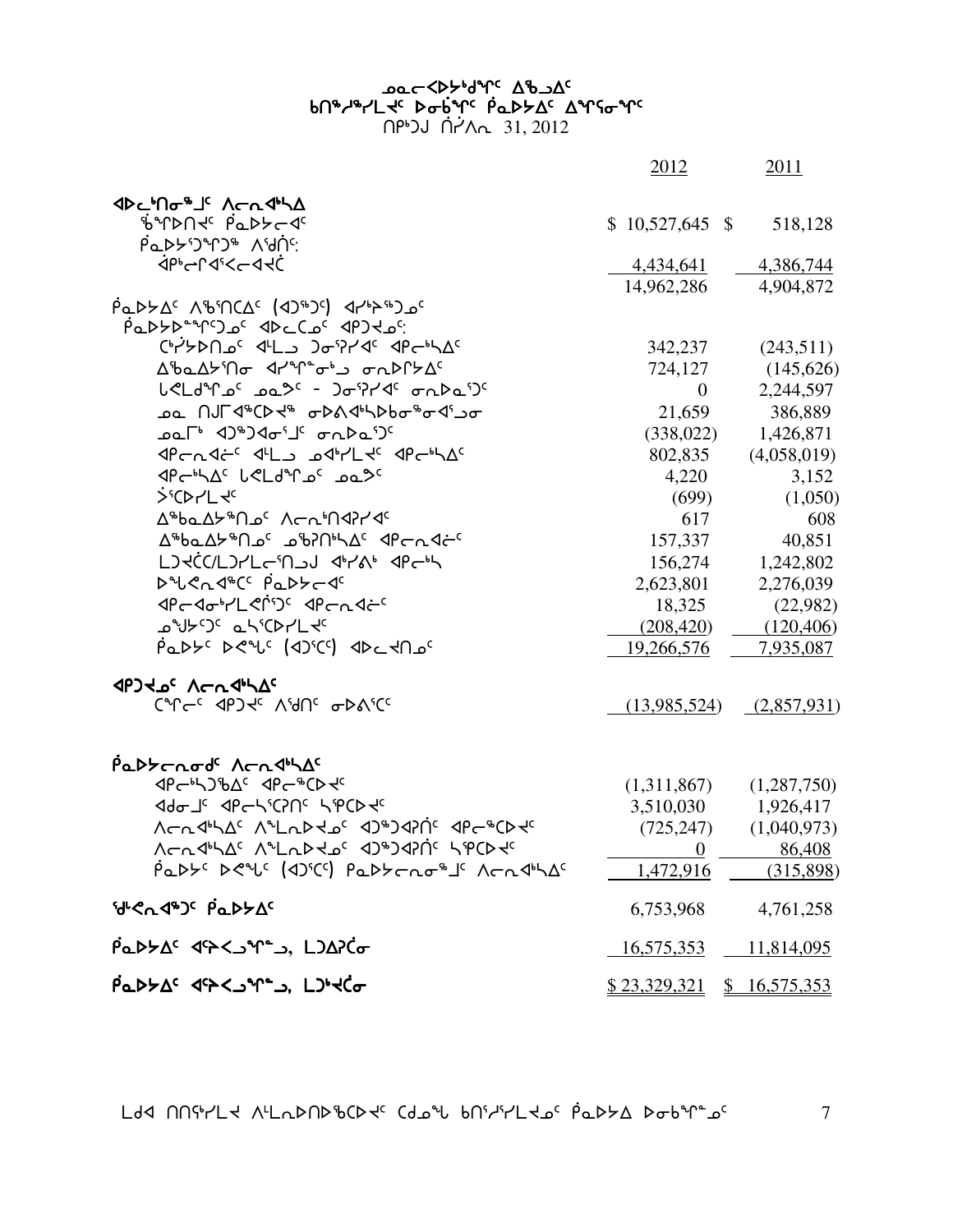**DOC-SPYBILE AB DAC** DBDrULAC bn&l&LLtc PaDSDC Dobinoc <u>በピンJ በ</u><br>
1.2012

#### ALLD + PLDS CLOSS ADJULA  $1.$

PL'J'CDYL>C <DC'NAºLoC <'a'CDYL>C LC')N' baCL alcL'" <VP"CDYL+C Paddrog lands and the Capto and the Capton and the Capton and the Capton Padde ) " " « " φαιλεσι" της " και της " της " της" και της της και της " bn<sup>®</sup>d®rLd<sup>c</sup> Padda' ddcomC Dobim ΛCBids, ddcbnic ΔALMNJs, <u>CALINA®</u> dispCD-L2C duling NAMC P-DADAC ASSAUC NAMC ື່ອີງອີໃຊ້ນາ dČີ

#### (a)  $\triangleright \sigma \dot{\mathtt{b}}^s \sigma^s \Delta^s \Gamma d^c$

Cdd bn&\&\L\c bob>Qc dDco&C Dob\C K&b>&UND>c VaUDYQ, 1P-hathd-, Padt-10 1L Padt+DRO- Cdou al-L" 1D-hot ٬<br>Acht de la Chine (La Chineanne André) And Chine (La Chine de la Chine de la Chine de la Chine de la Chine de<br>Acht de la Chine (Chine de la Chine de la Chine de la Chine de la Chine de la Chine de la Chine de la Chine d aDMDLYD + PaDYA +L AcD+ ON +DcoDYL+-Lo+ bnLASc-LM2 <u>ΔΑΓΆΣ ΑΙΑ ΔΑΓΑΣ Α</u>ΦΑΡΟΝΑ ΛΑΦΟΝΑ ΑΡΕΡΑΣΑ ΑΦΑΡΑΣ ΑΓΙ  $\overline{P}aD P^*D^*D^c$   $\Lambda^*DCD^c$ 

coc<bb٩، ١٩٩٧-١٩، ٩٩٩-١٩-١٩-١٩، ٩-١٩-١٩، ١٩-١٩-١٩، ٥٥-١٩، ١٩-١٩-١٩، ٥٥-١٩-١٩، ١٩-١٩-١٩، ٥٥-١ จาะวะปี จำงาน และ อะมาเป็นส่ง จะปี จะปี จะมี

#### $(b)$ )<sup>-1</sup>6<sup>1</sup>  $\mu$ <sub>1</sub>  $\mu$ <sub>1</sub>  $\mu$ <sub>2</sub>  $\mu$ <sub>2</sub>  $\mu$ <sub>5</sub>

**φυμηκης φσρλίν**ε ραρμίς <ισης <υς <υς φυρικος φορφος φυρικος φυρικο PODYCLOTE PODYCAYCCATE UUCALARE ADIUAL CARVULO'S ᢝᢋ᠐ᡖᢋᢣᡠ*ᡕ᠂᠂*ᡆ᠑᠆ᡷᡧᡏᢁ᠃᠂᠂᠂᠕᠆ᢠ᠕ᡏ᠕᠘ᡇ᠕᠘ᡛ᠉᠐᠆ᡩ᠅᠅᠖᠂ᢠ᠖᠘ᢓᢠ᠅ ΔΕΑΛΑΡΑ<sup>Α</sup>ΨΟ<sup>ς</sup> ΦΟΛΑσΡΕΡΏΦ ΛΉΝ<sup>ς</sup> ΛΑΜΜΟΝ ΛΑΡΟΛΟΜΟ ΑΚΑΡΑΟΠΕΦΟ 

L<Ld- PaD>AC oCD << AChADD+VD< Cdao bnidirLdo PaDDAC ᠫᡉᡑ᠋ᢥᡗ᠋ᡱᠥ᠂ᢆᢆᠹᢩᡅᢂᢣᡄᡏ᠋ᡭᡃᢦ᠖ᡩᢗᢂᠴ᠓᠂ᢗᡶ᠑ᡶᡉ᠋

2) 6CP-4G 4DPN bo4bNCP-9Nt Pr4o-c L-LNJG 4DPN6SNt 4MGPrL-90 A 2010 1220 A 220 A 2010 L 40 A 2010 L C.

ᡄᢂᡗᢉᡬᢦ᠆᠈ᡫ᠓ᡰᢖ᠆ᢞ᠂᠆ᡘᢗᢂ᠉ᢇ᠅᠆᠂ᡗᢗᡫ᠉ᠴᡆᠻᡁᢄᢣᡏᢃᡆᡫ 3) diriCDr'Lt' A and dirnibadboclinto direble, prido a safos is CDt' **Prince CLd JPinCD Journan's CLO** 

ᠹ᠍ᡆᢂᢣ᠌ᡏ᠂᠗᠆ᢆᠣ᠙ᡰᢃ᠆᠃᠂ᡕᡄᢗᠣ<sub>ᡃ</sub>᠅ᡶᡁ᠘ᢋᠣ᠃᠐ᡁᢂᢋᠣ᠃ᢆᠹᡆᢂᢣᡄ᠊᠍ᡧᢂ᠉᠂᠂ᢕ᠘᠈ᡶᢉ᠖ JAYAI DRISA LENI NUGCDYYD DYRAJCD N PLAYER PYJOE **In AlayCount State State** 

ΈΡΟΥΡΑΠΠΟΥ ΡΑΔΕΣΚΑ CLda.or αδρηση της Αστελής το σελληθες CALIN àDʰNDLYD√SLƘ PèQDY%NŀJS ˤP)ªſD?NdDˤr'L√JS.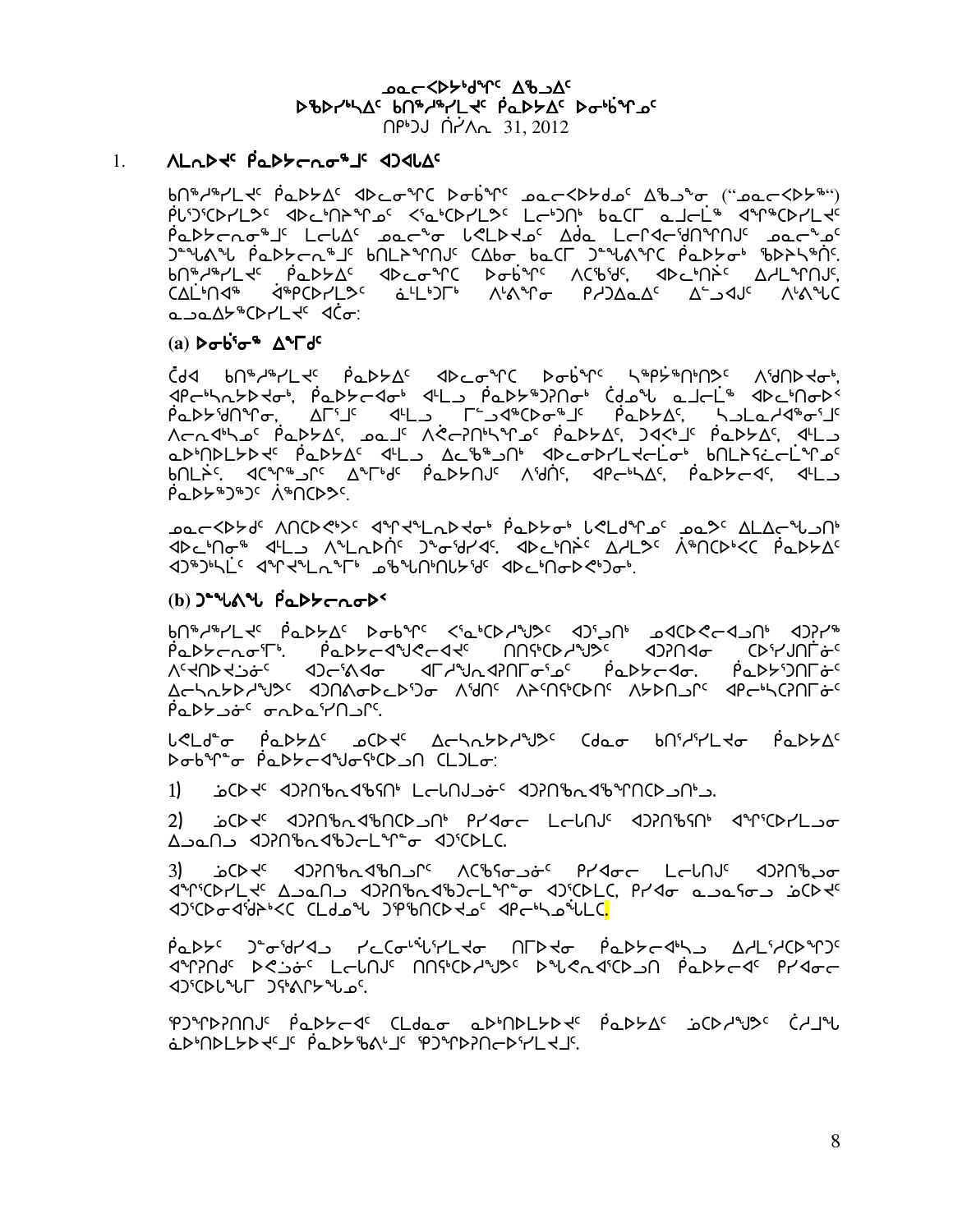**POCCYPAAL SUPANC** DBDrULAC bn&l&LLtc PaDSDC Dobinoc በቦ•ጋJ በረለ<sub>ባ 31,2012</sub>

#### $1.$ **ALAD & Padders's didne (phyri)**

#### $(c)$   $4$ ) $\cap$  $b\sigma$  $s$   $b\sigma$  $s$  $d\prec$  $\cap$  $\sigma$  $s$

 $b\sigma^{5}d\Delta\alpha\gamma^{4}b^{(5)}^{(5)}\Gamma^{5}b^{1}d\Delta\gamma^{1}d\Delta\gamma^{1}d\Delta\gamma^{1}d\Delta\gamma^{1}d\Delta\gamma^{1}d\Delta\gamma^{1}d\Delta\gamma^{1}d\Delta\gamma^{1}d\Delta\gamma^{1}d\Delta\gamma^{1}d\Delta\gamma^{1}d\Delta\gamma^{1}d\Delta\gamma^{1}d\Delta\gamma^{1}d\Delta\gamma^{1}d\Delta\gamma^{1}d\Delta\gamma^{1}d\Delta\gamma^{1}d\Delta\gamma^{1}d\Delta\gamma^{1}d\Delta\gamma^{1}d\Delta\gamma^{1}d\Delta\gamma^{1}d\$ **NPSJ PULLY PODER DEPTE.** VEN' SPI' JEN'DA LABCU' bobdeCDALda LiPDAiCDAD.

#### 

**٢**٠-٥٩٠ - ٩٠-٩٩٧ - ٩-٩٠ - ٩-٩٠ - ٩-٩٠ - ٩-٩٠ - ٩-٩٠ - ٩-٩ - ٩-٩ - ٩-٩ - ٩-٩ - ٩-٩ - ٩-٩ - ٩-٩ - ٩-٩ <u> ٨ ز-١٩٢٤ - ١٩٢٧م، ١٩٢٧م، ١٩٢٨م، ١٩٢٧م، ١٩٢٨م، ١٩٢٨م، ١٩٢٨م، ١٩٢٨م، ١٩٢٨م، ١٩٢٨م، ١٩٢</u> <u> ϤϷϲʹ<sup>ͼ</sup>Ⴖϲ</u>ᡠ<sup>ϲ</sup>ͺϪʹͺϽϤϭͺͺϳϷͼϷͰʹϐϷႶϷϞϭͺͺϳͼͼϷϟϪͼͺͺႶႶϚͼϹϷ͵Ϥ·ϢͻͼͺͺϥͼϼϻϥϡϻͼϧϷͺͻႶͼ  $C\Delta d^4L^2L^6$   $\dot{\theta}$   $D\theta L^2$   $C\Delta d^4L^2L^6$ 

#### (e)  $\beta a b b^c$  <a>

d)?L`\$od\$)C d`\$P\$YLofC \$DASCDYL`T)C dL\_J CAdd`JDC d`T`\$CDYL+C Joh. 10, 2012Γ.

#### $(f)$  Aidnet  $\sigma^*$  and  $\sigma^*$

<u>å\∆ل</u>° م^\ر

<u>غ</u>ـ54<del>۰ مارامه ماره مله مراد مراد به مراد مراد به مراد می در می در مراد به مراد به مراد مراد به مراد مراد به مر</del> ᡃᢧᢂᢣᢣᢂᡁ᠑᠅᠆ᡆ᠀᠑᠈᠙ᠾ᠅ᡒᢥ᠅᠂ᢞᡗᢜᡉᡙ᠅᠕ᢌᡃ᠗ᠱ᠀᠃᠗ᢣ᠀ᡧᡗ᠗ᢣ᠀ᠽᡗᢣ᠍ᡘᢀ PUN'CD TOUT OF APUL

#### ᡠᡃᡪᡌᡆ<sub>ᡑ</sub>᠂ᢦᢦᢕ᠂᠐ᠾᠽ᠕ᡁ᠘᠂᠂ᡇᢂᠰᢂᠾᠾᢆᠴ

P<sup>a</sup>r<sup>c</sup> <sub>p</sub>o\_l<sup>c</sup> obs\pnc nnf\*Cbd\*J^c acpC\*CbrL+< dprlb\*C\*UC spbd\* محالها الأحرك على العلامية الأسلام المستمر المستمر المستمر المستمر المستمر المستمر المستمر المستمر المستمر الم ٨١٨٥-٩ ٩٧-٩١٥-٩١٥-٩١٨ ١٧٠١ ١٩٢٥-٢٠ ٢٨١٥-٢٠ ٥-٩٨٥-٩١٥-٢٠ ٢٨٨٥-٢ PL&JA2& drad&r &ndo&r apc Lauc Arnakhos.

#### $(g)$  4)<sup>5</sup> 4<sup>(c)</sup>

1999 - 1999 - 1999 - 1999 - 1999 - 1999 - 1999 - 1999 - 1999 - 1999 - 1990 - 1990 - 1990 - 1990 - 19 ᡕ᠑ᡕ᠑ᡕ᠄ᡁᢞᠾ᠂ᡱ᠗ᡁ᠆ᡁ᠆᠐᠂ᢗᡌᢠᢁ᠂ᡘᢥᡐᢣᡒ᠂ᡘᡌᠴ᠂ᡏᡏ᠖ᡙ᠈ᡥ᠂ᡆᠾᢄᡳ᠐ᠾ <u> MUACDS SANAS ADSCANTE AN ANGLIA ADDRIBOS SANAS ADCAUS SANASINU</u> 105/2471 AL 4674067 47674710 4PCDNC 4PC-402919 <u>.14 -14 ->14 -1467140 146</u>

#### (I) APSLSC Colec SbJSc VAULEC

June designed as a mander and the correct and the correct of the correct of the correct of the Car C **᠂ ٩/ ٩/٢٧ - ١٩/٩٧ - ٩/٢٧ - ٩/٣٥ - ١٩/٥ - ١٩/٩٧ - ٩/٩٧ - ٩/٩٧ - ١٩/٩٥ - ١٩/٩٧ - ١٩/٩٧ - ١٩/٩٧** 10) לכ 1947 לאך כולאס 1914, כולא הוא לעול לא היה לא היה לא היה לא היה לא היה לא היה לא היה לא היה לא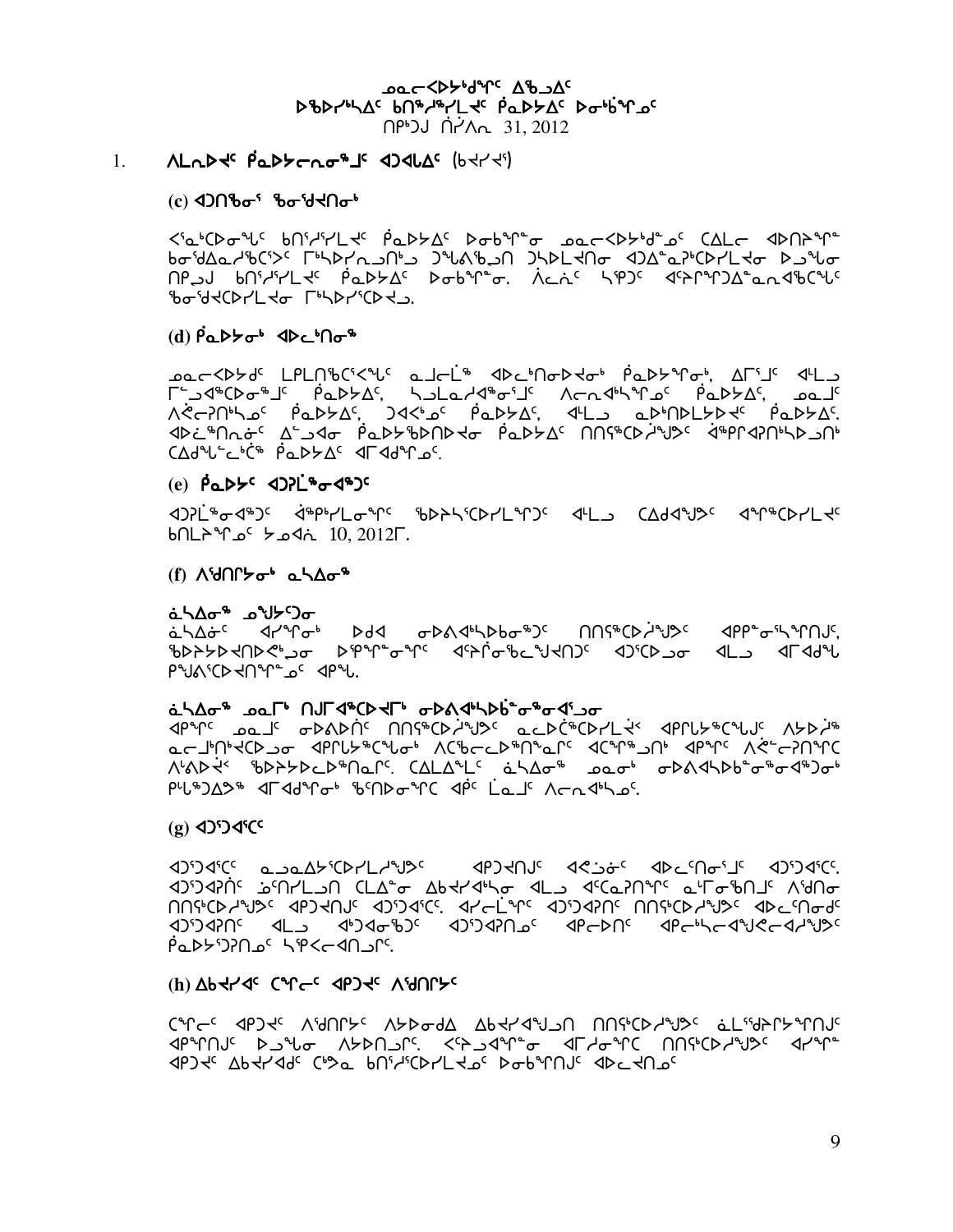**Dac <Dybdirr Ab SAC** DBDrULAC bn&wLtc PaDSAC Dobinac በピン በረገላሉ 31,2012

#### ᠕ᠰ᠘᠘ᢂᢞ᠂ᠹ᠍᠍᠊ᡌᢂᡔᡄᡊᢁᡒ᠊ᡀ᠂ᢦ᠑ᢦᡌᢗᡕ᠙᠙ᡰᠢ᠆ᢣ  $1.$

#### (i) CAUCC AbJAC VAUULC

CALLE AbJAE VAULAE UUGCDLAALE AbalUNE Abpt SLAHU VVPPUCDLAALE ᢦᢧ᠄ᢣᡅ᠁᠀ᡖ᠅ᢣ᠓ᡰᡠ᠉ᢣ᠑ᡒ᠂᠂ᡘᡛᢛᡫ᠉ᡉ᠃ᢦ᠙ᢣᡐ᠓ᡔ᠑ᠣ᠅ᡐᡐ᠓᠘ᢣᠻ 

| ᠙ᡔ᠋ᡃᠣ᠊ᠰ                               | $4PbA4^c$<br>$($)$      | ᡃ᠍᠍᠍᠍᠖ᡒ᠖ᢞ᠑<br><b><br/> 12011/hhod's</b> | <b>⊲</b> مـ≻,≎⊸دطح∪<br>⊲วั∩    |
|---------------------------------------|-------------------------|-----------------------------------------|--------------------------------|
| $\Delta^L$ ے $A_c$                    | 10,000                  | <sup>0</sup> مـلף4 40                   | $DF = 30$                      |
| <sup>ال∙</sup> ¤∩∼∆د∆                 | ∆౨௳∩ౕ                   | പാ⊾'ఎ"                                  | $(1)^n$                        |
| ᡃᡃᡃᢆᠤᢗᢂᢣᡄ᠍᠘ᡪᢂ                         | 5,000                   | $3$ dfJ $\alpha$ <sup>c</sup>           | $DP - Q^{\circ}$               |
| <u>brCDA of</u> Acrylls               | 5,000                   | $3$ dfJ $_5$                            | $DP - Q^c$                     |
|                                       | 5,000                   | $1$ $45J1$                              | $DPC4^5$                       |
| A JYAUS APAYLY                        | 5,000                   | 5 ⊲مل؟4                                 | $DP - Q^c$                     |
| <b>4'4J'CDr'L <del>d</del>e</b>       | ∆౨௳∩ౕ                   | പാ⊾'ఎ"                                  | くつしんしゃ                         |
| <u>JPPYLKNS – AF JRUPP</u>            | 10,000                  | <sup>0</sup> مـل¶4 30                   | $DP - Q^c$                     |
| <b>JPHLING - PanBAP</b>               | 10,000                  | <sup>5</sup> مـل؟4 30                   | $DPC4^5$                       |
| $\frac{1}{2}$                         | 10,000                  | <sup>5</sup> مـل؟4 30                   | $DP - Q^c$                     |
| ے م                                   | ∆౨௳∩ౕ                   | ചചി്                                    | $4$ ) $^{\circ}$ r) $^{\circ}$ |
| Λ'dՈ <sup>ς</sup> Δ'baΔלΣΟΛ - 4' CA'Γ | 10,000                  | $5 \,$ ل $\sim$ 5 $^{\circ}$            | $DP - Q^c$                     |
| ⊲▷⊂▷∩←∆₿ឹФ₹≻₽∪⊃−▷₿₩)                  | 10,000                  | 18 ⊲د 18                                | $DPC4^5$                       |
| <u> ለსუქრკი   საქალობული ა</u>        | 10,000                  | 18 ⊲د 18                                | $DPC4^5$                       |
| 42n4c                                 | $\Delta$ ےم $\Omega^c$  | <sup>0</sup> م ل∫\$ 30                  | $DPC4^5$                       |
| <sup>ە</sup> ∩⊄∕∟ەم                   | $\Delta$ ےم $\Lambda^c$ | <sup>0</sup> مـل؟4 7                    | $DP - Q^c$                     |

#### (i) εθθ<sup>ρ</sup>ληληθημας ΔεραΔΣευσε ΛΣεμας

CAda Aidbirnus dilla Adelantis Ailba Abinnas pacestale ACP ailordide ᢛᡃ᠀᠐ᠰ᠗᠂᠂ᡆ᠘*ᢣ*᠓ᢣ᠘ᢣᡆ᠖᠂᠈ᡖ᠘ᢣ᠓ᢀᠰᡆ᠖᠂᠈ᡖ᠗ᠬ᠓᠉ᢣ᠘ᢢ᠗᠘᠅ Λ<del>Υ</del>ΝΔς ΠΠና<sup>φ</sup>ΟλίνΙ»ς ΛΚΆΔ «ΟΚΗΛΈ Τις ΤάΡΡΤΩ<del>λ</del>ευτος Το<sub>θ</sub>ΡΟΙΗΛΩς αβΕυτας.  $\Lambda$ 

#### ικ) Δρ)ზϷς <sup>ͻ</sup>λο<sup>ς</sup> ΔზρΔ<del>Σ</del>ზርΏΔσ<sup>ι</sup>ος Ροβζολ

**MCPANAPGIONSC L C C CASCAL APTILITY INGLISHED CONTROLLED ISULE GAPLICATE.**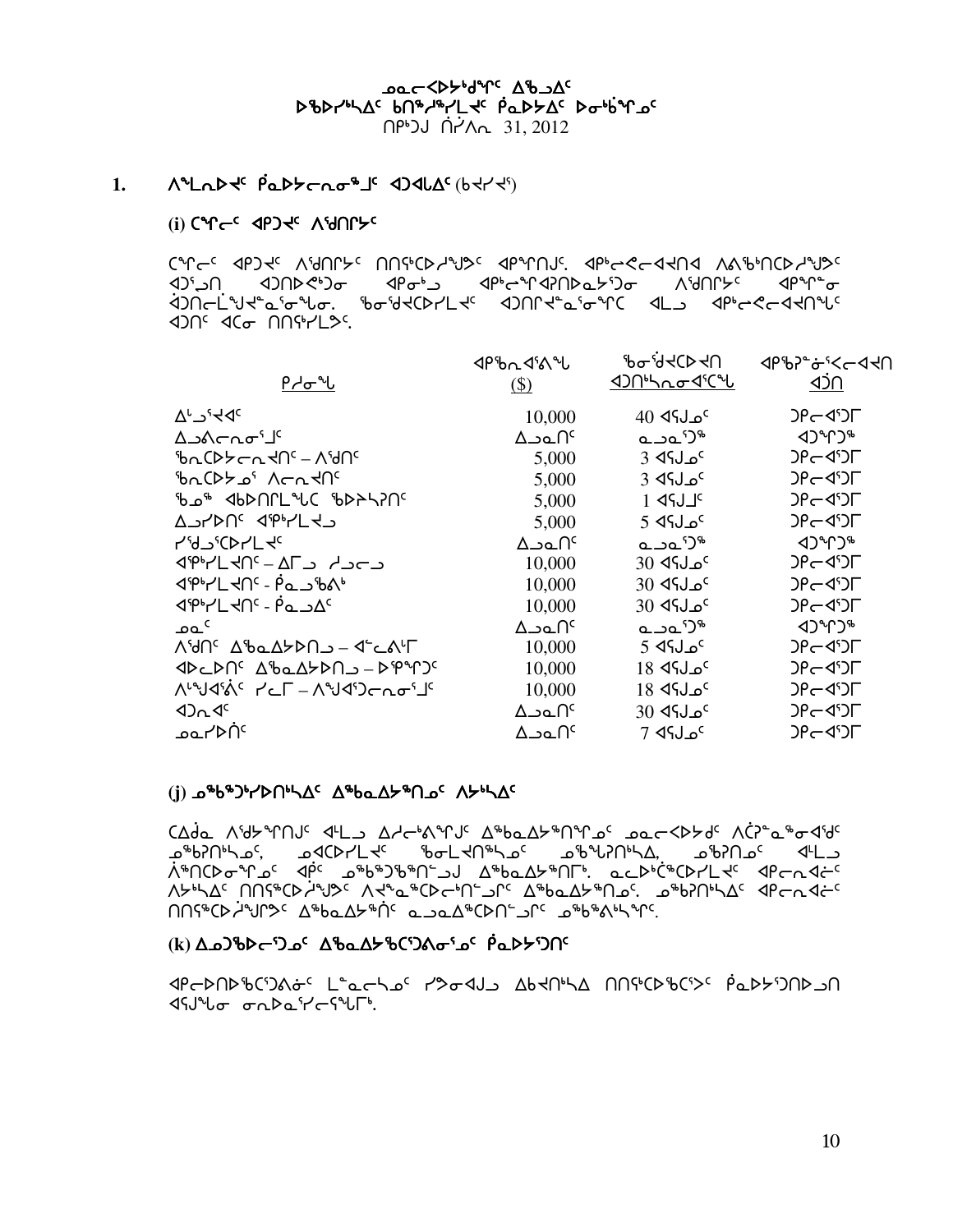**POC <DA, 9 July 4/2 DOC** DBDrULAC bn&wLLtc PaDSAC Dobinac

በピンJ በረለ<sub>ባ 31,2012</sub>

᠕ᠰ᠘᠘ᢂᢣᢓᢄ᠂ᠹᡉᢂᢣᡄ᠍᠘ᡐᡑ᠊ᡀ᠂ᢦ᠑ᢦᡌᢗᢎ᠙᠀ᢋᡃᡪ᠅  $1.$ 

 $(l)$  a  $D^b$  $D$  $L$  $D$  $Q^c$ 

aDMDLYDJSS SAPCDCWSS AWYDLLL BULISS SOMCAWYON PaDYON PYOFIS PaDY#J?CDo4#JN: <Di#Nao<A'd"L<br <><<>> ᡏᡃᢛᠾᡧᢋᡗᢗᢂᡩ᠈ᡕ᠂ᡦ᠊ᡛᢁᡒ᠂ᡁᡊᢣ᠀ᢣᡏ᠀ᡕ᠀ᡳᢂ᠓ᠻ᠓ᡗ᠓ᡗ᠓ᡗ᠓ᡗ᠓ᡗ᠓ᡗ᠅᠕ᡧᡗᢣᡇ β⊾▷৮Ზ)?Ո⊆Հ∆bơ bՈᲖ<del>/</del>ᲖץLे<del>\</del>⊆ β⊾▷৮়∩σ▷≦ ∢▷⊆σᲖՐσ.

aDMDLGDd<sup>e</sup> S&PCDde bNLAque dylu shaagarddare ALAWSC:

- Δ<sup>۹</sup>Րՙና<sup>៲</sup>ՎՈ൧<sup>৻</sup> ҩϷ<sup>៲</sup>ႶϷĹ*ᡃ*ͻϷϞ<sup>ϲ</sup> ᢣჼዖርϷϲʹĽϞʹ ϼϥͱႶͱϞϹϷϭͻϥჼ·ϽͶ·ͺϼͼϷϡϘͱ ᠣᢂ᠕᠕ᡃᠰᢂᡉᡏᡑ᠘ᠾ᠂ᠴᢗᡠᡃ᠂ᠴᠣ᠘ᢂᡆᡃ
- Δ'-Ja, VCV,4U,7Vc σD,UDFADAc Z#bCDLFAc JQ,U,4CDJ0,2JU, Padtb&APF Chapter Alor 4L AdditeAPF.
- <u> ACU, YU, YE V AD, YE YANTAR</u> ● ୮<sup>∽</sup>⊃⊲®∩∩~®⊥° <sub>᠊</sub>᠘ᢦᡃ᠒᠊ᡪᢗᢂᡆ᠀᠂ᡁ᠉ᡆᢂᡁ᠗ᠻ᠂ᢆ᠗ᢆ᠂᠀ᢆᡒᢄᠾ᠗ᠻ᠅᠗ᢠ᠀ᢣᡏ᠗ᢞᠾ᠘᠑ har420thbodipo rudnatos.
- ৽ ᢦ᠊᠍ᠡᢃᠰ᠑ᡄ᠘᠊ᡐᡎ᠋᠘ᡛ᠈᠕ᢂ᠘ᢣ᠑ᢣᡏ᠁᠂᠂ᢐᢂ᠐ᢣᢗ᠘ᢣᡆ᠀᠆᠈ᡫ **PٔaD۶ (2014)** - PٌaD۶ (2014)<br/>רתסי
- ) d< υδΥΓΑΡής αριΠρΕΣΑΚς βαρΣΔς ΚιρισΑΓΚς ΚλαιΠρε ᡕ᠐ᢈ᠖ᢣᢄ᠂ᡆ᠄ᡨ᠓᠆᠈ᠫᢈᢈᡌ᠉ᡋᢃᠰᢦᢞᠾᢂᠺᠻᢠ
- ጋ∢<ኑጔና ለን®<՟←∢⊀በና ฉሥበኦL፦ኦኑ የ በሚኦኦΔና አ®ቦርኦ/Lኑ ለንግነበጔና **<br />
1010-14</>
14</>
14</>
14</>
14</>
14</>
1210-14</>
14</>
14</>
14</>
14</>
14</>
14</>
14</>
14</>
14</>
14</>
14</>
14</>
14</>
14</>
14</>
14</>
14</>
14</>
14</>
14</>
14</>
14</>
14</>
14</>
14</>
14</>
14</>**
- aDMDLYDK® acDMC®CDYLK® Y%oMo AcP4?NhS°4Pc5hYDKo abbnc<sup>6</sup> 14r<sup>6</sup> bedeckers address and the security CAYDYL \* ACPCRINAX PaDY DAME Adruit of CPCLILOC  $\Delta$
- Δჼ**Ⴆ**ҩΔ**ᡃ**ͻʹႶჼՐϹ ለ←LჼኣΔ<del>Վ</del>ՈჼኣΔ ኣჼዖርϷℴϲϷΏჼ  $\bullet$  )dáng \$) $\leftarrow$ n $\leftarrow$ n $\leftarrow$ ᠴᡏᡃ᠓ᡰᢦ᠘ᡈ᠘᠕᠂ᠹᡉᢂᢣᠣᡃ᠂᠕ᡕ᠆᠘ᡃᡰᡐᢂ᠕ᢣᡗᡆᡐ᠖᠂ᡗᡃ᠖ᡆ᠘ᢣ᠓ᠰᢄ
- Padtot Jhinchot htpCDrL2t adtntaithauo Padtot σÞል?Ոªኣσª LPª૨ՈªኣºΓσג φασ<Þ⊁dˤ ჼbռCÞ⊁σռ૨ՈºՐិ᠊᠊ϼˤ
- ഛჼᲮჼᢗჼልჼℴ₠ ϤႾ⅃ ჄჾႲႻႸႮჅჿႠჾჁႮႦႲჁჁჅႠႥჼჿႲჁႹႲႵႠ 3)?Ո<sup>ь</sup>\Dod'\_Oh A?®<cddNb\°Lo<sup>c</sup> d'L\_\_ LPL'dNb\°Lo<sup>c</sup> oC ᠴ᠋ᢆᢆᢆ᠘᠆ᡨ᠂ᠴ᠉ᡖ᠉ᢕ᠉ᡬ᠂
- < < > 3 JUABA</a></ahmenburg Foundation) <>
The Dor<<br/>
Internal Dork of The Sundation) <>
The Dork of The Sundation<br/>
Internal Dork of The Sundation) << Let  $\Delta$ ᠘᠍᠍᠍᠍ᠪᡪᠰ᠍ᢃ᠂᠑ᡖ᠈ᢕ᠐ᢂᡫ᠑ᡔ᠑ᢞ᠂᠗ᢀ᠐ᢣ᠗ᢣᠾᢂᡫ᠖ᡫᢂ᠘ᡫᢂᢣ᠐᠂᠀ᢆᠪᢂᢣᡁ reth Jarkhallingh.
- ᡉᡄ᠂ᡃ᠑ᢆᢦ᠕ᢣᡐ᠖᠂᠂᠕ᠪ᠓᠅᠕ᠪ᠓᠅᠂᠕ᠪ᠓᠅᠕᠅᠕᠂᠈ᡆᢗᢀᡙᢂ᠉᠅᠕᠅᠕᠅ **ے**(ס+ ס44) میں میں اسلام کے مطابق میں اسلام کی میں اسلام کی اسلام کی میں اسلام کی اسلام کے مطابق کے مطابق میں ا
- የ୮%\'J' odCD<Ldd' PQDY%\'\\* \PCDcD\*Td\* \P'MdQ\*I'&Jr' **OCL** O<10VPLL, PLPVVPD
- ተ<ራሥ የዖንታሪያህ ወረሀሪዎች ተልርኮሮታል ተልራህሩዋል የተለማ የርጫ readning and the reading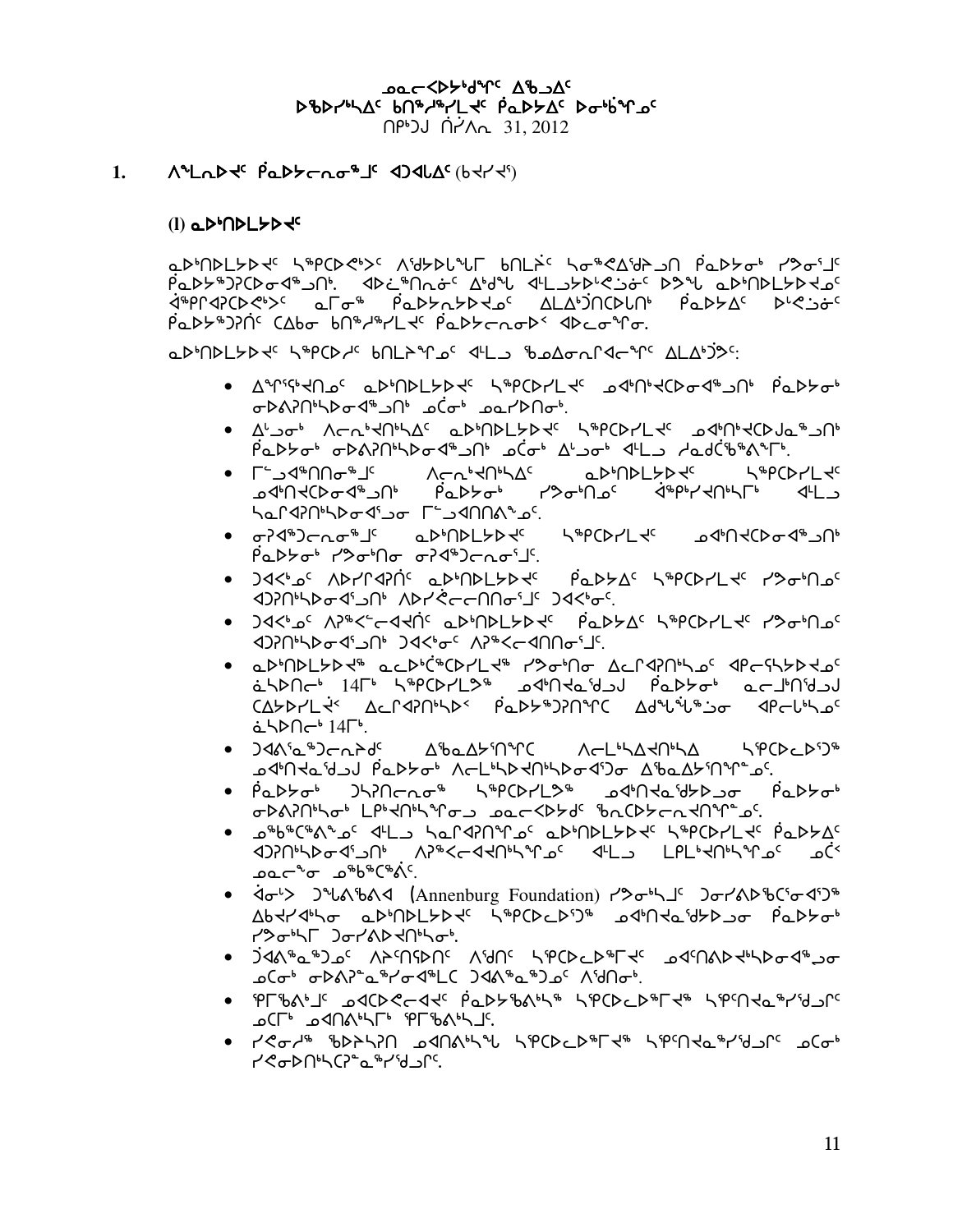**DOC COLLONG AB DAC** DBDrULAC bn&wLLtc PaDSAC Dobinac በピンJ በረለ<sub>ባ 31,2012</sub>

#### 1.  $\Lambda^4$ La<sup>c</sup>  $\beta$ a $\lambda$  $\tau$ a $\sigma^4$ <sup>T</sup> <  $\Lambda$ 3 $\Lambda$ A<sup>c</sup> ( $\delta$  $\prec$  $\gamma^5$ )

- $(i)$  a  $D^b$   $D^b$   $D^c$   $D^c$   $D^c$   $D^c$   $D^c$   $D^c$   $D^c$   $D^c$   $D^c$   $D^c$   $D^c$   $D^c$   $D^c$   $D^c$   $D^c$   $D^c$   $D^c$   $D^c$   $D^c$   $D^c$   $D^c$   $D^c$   $D^c$   $D^c$   $D^c$   $D^c$   $D^c$   $D^c$   $D^c$   $D^c$   $D^c$   $D^c$   $D^c$   $D^c$ 
	- GDANNHT SPPNHALOS ALBALIS FSSICOS
	- PF?0 < 4L LCLSC 4PP4?Nhsc dAAhSL SPCDCD+Fd reth Prior 11, deraining accapt later in
	- ነብ ገር ብሎች የአገኛው የተመለካታል የአደር አልሆነት በ<sup>4</sup>በት የተመለል የ ᡏᡃᡟ᠓ᢞ᠘ᢣᠣᡃ᠂ᠯ᠓᠈᠖᠂ᠲᢄᢣ᠘᠂ᡘᡫᢄᠰ᠑ᡯ᠂ᢐ᠑ᡄᡳ
	- いっこししゃしょ THONG A THE THULE AND THE POINT ᠊᠍ᠣᡏ᠋ᠢ᠆ᡏᡳ᠆ᡏᢣ᠘᠆ᡁᢣᡰᡌ᠅᠘᠘ᠻ᠂ᢓᡉᢂ᠂ᡕ᠗ᢣᢂᢣᡏ᠗ᢣ᠀ᢣᢂᠴ ზასს ∧საქ∢აბაზርა⊶∢აეГ.
	- ᠍᠌᠖᠂᠘ᢞᠣᡄ᠘ᢣ᠌ᠡᢪᡠ᠋᠑᠀᠂᠌᠅ᢂ᠕᠋᠅᠕ᢣᢣ᠕<br>᠌ᠥᡗᡰᡳᡷᡆᢞ᠅᠘ᢣ᠈᠕ᢣᡏᡳᢂᢣ᠘ᠻ᠂᠆ᡘᡮ᠙ᢣᠾ᠉᠘ᢦᡲᠰᡉᢋᢣᡅᠴᡷᢈᡔᢣᢄ<br>ᢅᡆᡗᡰᢉᢞᡆ᠆ᠬᠢᡅᢂᢣᡗᡳᢁᠾᡅᢂᢣ᠘ᠻ᠂᠕ᢏᡰᠻᠽᠴᢥᡫᢄᢣᢄᢣᢈᠴᢣᢄᡆ <u>᠌ᢦ᠐᠂ᡕᢂ᠊᠗᠀᠀᠀᠀᠀᠀᠀᠀᠀᠀᠀᠀᠀᠀᠀᠀᠀᠀᠀᠀᠀᠀᠀᠀᠀</u>
	- ٬ BMXه<sup>٬</sup> ۸٫۲۲<sup>٬</sup> ۹۵٬۵۰۹٬۵۴٬۲۵٬۴۵٬۲۵٬۰۵٬۲۵٬۰۵٬۲۵٬۴۵٬۲۵٬۴۵٬۲۵٬۴۵٬۲۵٬۴۵٬۲۵٬۴۵٬۲۵٬۴۵<br>۵۷۲٬۳۵٬۲۵٬۲۵٬۲۵٬۲۵٬۲۵٬۲۵٬۲۵٬۲۵٬۲۵٬۲۵٬۲۵٬۲۵٬۴۵ <ΔΡΑΦς <2) «Αλληλειδες <2)Γ.
	- ^LL~D40c dibptLerin)0c LPL4nh1a aDUDL7D4c topCDcDnL4n ۵۰–^^۵۳۵'د ۵°۰۲^^۵۴ کشمور ۵°۰×۵+۵×
	- $\bullet$   $\wedge$   $\wedge$   $\wedge$   $\wedge$   $\wedge$   $\wedge$   $\wedge$   $\wedge$   $\wedge$   $\vee$   $\vee$   $\vee$   $\vee$   $\vee$   $\vee$   $\vee$   $\vee$   $\vee$   $\vee$   $\vee$   $\vee$   $\vee$   $\vee$   $\vee$   $\vee$   $\vee$   $\vee$   $\vee$   $\vee$   $\vee$   $\vee$   $\vee$   $\vee$   $\vee$   $\vee$   $\vee$  **DAKLAK PLYANG POPAL PALA PARA PLYANG AD PLYANG AD PLYS**
	- L&bCDLTFC ᠊᠑ᡧᡁ᠍ᡑᠽᢉᠵᢁᡕᡒ᠖᠂ᡁᢄᡔᢂᢣᡁ᠙ᡘᡐ᠗ᢣ᠂᠂ᠾ᠂ᢪᡅᡔᡋᢒᢣᢞ᠓ᠰᡈᡆ ∧ՙժՈԺ⊾
	- OCAUUSUL DbVTALE VPOVALIVC ODUDFADE POCDCD#LE#  $\overline{P}$ مالكا المسلم المسلم المسلم المسلم المسلم المسلم المسلم المسلم المسلم المسلم المسلم المسلم ال
	- ᠍᠘ᡏᡅ᠉ᢣᢗᢂᢐᡏ᠂᠖ᢓᢣ᠅᠂ᡏ᠗ᢣᢂᢣᡆ᠅ᢣ᠗ᢣᡗᢣᢂᢣᠾ᠅᠕ᢣᡆᢂᠾ hadde Adonne
	- <del>م</del>م ۱۹۲۶ ۱۹۲۸ ۱۹۲۸ ۱۹۳۸ ۱۹۳۵ ۱۹۳۵ いっていこしゃしょう ᠴ᠍ᢦᡗᠠᡭᢇᡐᢞ᠌᠌ᡅ᠍ᢣ᠈ᢖ᠘᠈ᠻᢠ᠖ᢣ᠔ᢣ᠓ᠰᡭᢦᠲ᠂ᠾ᠌ᡋ᠅ᢣ᠍ᢂ᠘
	- JAA'2'J&YbO >2C (ADCDN) SPCDCD&Ft® 29NScAt°2'Y'YJN GDAYNHDG4')G J4A'a'J"YDN YocT.
	- ALT JP/LRNLA QDNDLYDR SPCDCD&LR& QJNCCJRGY&LY ACCARINAS DOCKALAL ALIL APPLAUPLOS.
	- ∢J^D¬c 』PDFAU、 TDUDFAAG PACDTD#L4# DQUGCq4, TASTLG <u>ᠰ</u>ᡫ᠌᠘ᢂᢣᡉ᠂ᡏ᠋ᢔᡁ᠍ᠯ᠑ᠰᠲᠣ᠂ᡁᢂ᠐ᡁᢣᠢᡇ᠂ᡋᢕ᠗ᡛ᠅᠖ᡖᢂ᠈᠐ᡰ
	- ᠴᡏᡃᡅᢥᡪᢗᢂᡆᡏ᠂ᡁ᠂ᠾᢂᢣᡆ᠉᠂ᡆᢣᢂᢣ᠗ᢣᡏᡏᡆ᠉ᠴᡆ᠂ᢢᡐᠣᡃᡰᡗ Pdd'Ado'J' Desde' LPLN'no'Js.
	- G GP-YAJC AD-YADG-ADCA APCDCD&LA DANSCALLALO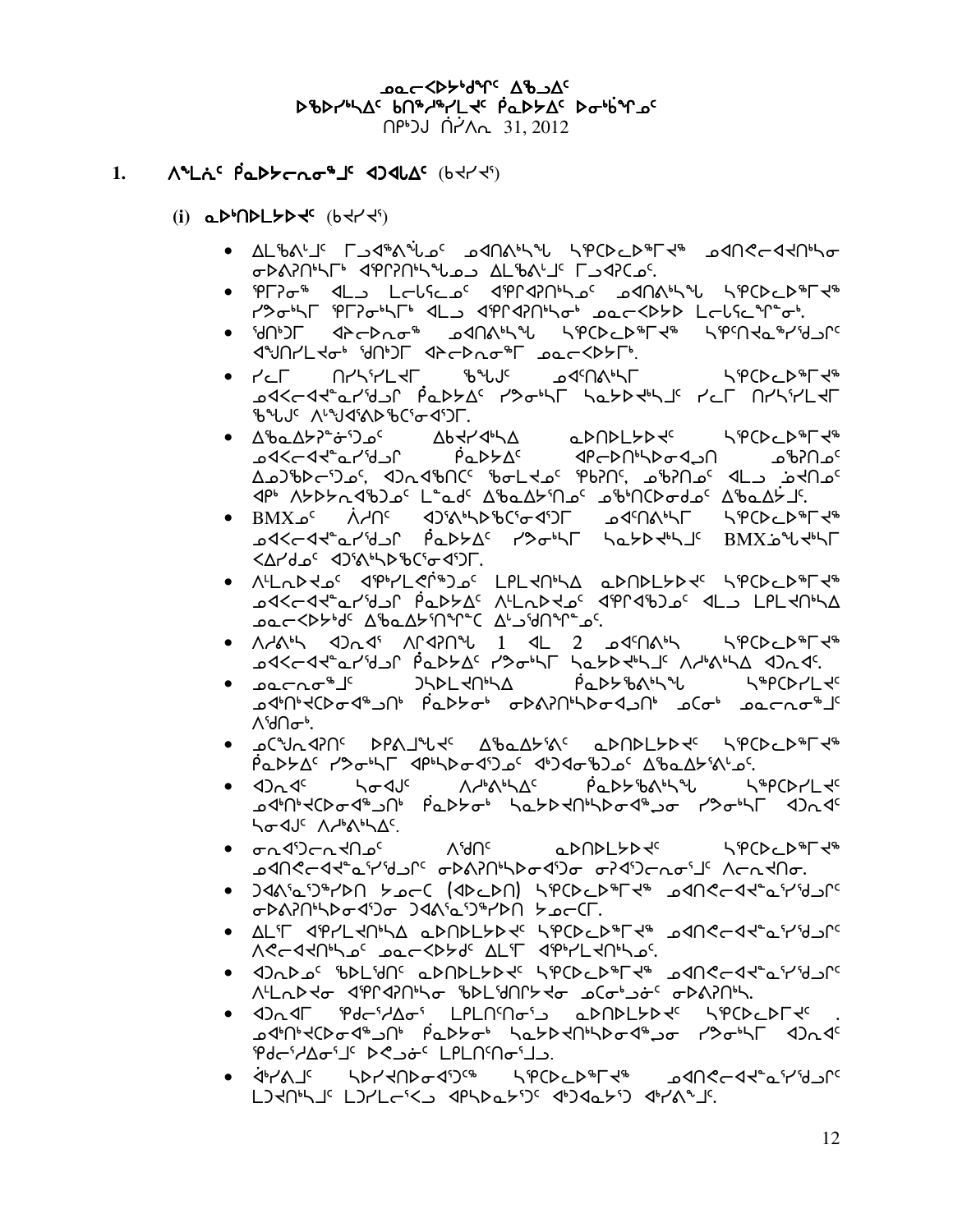**Dac <br of the your** DBDrULAC bn&wrLtc PaDSAC DobitLoc <u>በ<sup>β</sup>)J በ</u><sup>2</sup>ላሊ 31, 2012

#### **٨ ° لن في المسلم العامل المسلم المسلم المسلم المسلم المسلم المسلم المسلم المسلم المسلم المسلم المسلم**  $1.$

- $(i)$  a  $D^b$   $D^b$   $D^c$   $D^c$   $D^c$   $D^c$   $D^c$   $D^c$   $D^c$   $D^c$   $D^c$   $D^c$   $D^c$   $D^c$   $D^c$   $D^c$   $D^c$   $D^c$   $D^c$   $D^c$   $D^c$   $D^c$   $D^c$   $D^c$   $D^c$   $D^c$   $D^c$   $D^c$   $D^c$   $D^c$   $D^c$   $D^c$   $D^c$   $D^c$   $D^c$   $D^c$ 
	- POJPAN PANAL PERSOLA PLANE PANGCARINA PO L) Pastbot (PSC-4) Captbot 15.
	- ᠕ᡝ<sup>ᢈ</sup>᠘ᡃᠺᡅ᠍ᢕ᠉ᢣᡕ᠂᠌᠂᠂᠂ᡧᢗᡉ<sub>᠔</sub>ᡄ᠋᠍᠍᠍᠇ᢁ<sub>᠄</sub>᠋ ჼb▷ჁჄჇႶჼჄ<sup>Ⴀ</sup> SPCDcD PL 3 SUSCAT a LIST PADY TO SPASSOLA CLd ישראל הארט הארץ APY SPG.
	- ∙ ∧ํ๚⁄งา⊱∼๛ฺๅ๎ ለግ4አUc ᠴᢦ᠓᠋ᠰᢣ<sup>ᡈ</sup>Ⴑ ᠊᠍ᢀ᠊᠓ᢄ᠘᠀ᢣ᠗᠕᠈ᢆ᠀ᡆᢂ᠕᠕᠉ᠾ᠉ᢣᡅ᠗ᠻ᠂᠕᠉᠕᠗᠀
	- بأحاجلا لا المعرك المالك المعلم الأمريكية المستعمر المعلم المعلم المعلم المعلم المعلم المعلم المعلم المعلم ا  $\beta$ a D D  $\beta$ <sup>c</sup> P U  $\beta$  D U  $\beta$  C U  $\alpha$  U  $\beta$  D  $\beta$  D D U  $\gamma$  D  $\alpha$ .
	- LL'CIADED QDNDLYDE SPCDCD FC DAKCAT CL'ISL PQDYAC PNAPULLO<sup>C</sup> D'H<sup>R</sup>C'hAD HLLAAdo.

#### $\overline{P}$   $\Delta P$   $\Delta C$   $\Delta P$   $\Delta C$   $\Delta P$   $\Delta P$   $\Delta P$   $\Delta P$   $\Delta P$   $\Delta P$   $\Delta P$   $\Delta P$   $\Delta P$   $\Delta P$   $\Delta P$   $\Delta P$   $\Delta P$   $\Delta P$   $\Delta P$   $\Delta P$   $\Delta P$   $\Delta P$   $\Delta P$   $\Delta P$   $\Delta P$   $\Delta P$   $\Delta P$   $\Delta P$   $\Delta P$   $\Delta P$   $\Delta P$   $\Delta P$   $\Delta P$   $\Delta P$   $\Delta P$   $\$  $2.$

ماحلّ<sup>ه</sup> ١٩٢٤-١٩٢٩ الم محمّة المحاملة المحمّة المحاملة المحمّة المحمّة المحمّة المحمّة المحمّة المح **JEAN AD UPO LONG CONCORD** 

| a I-L <sup>'s</sup> IDC'HO C PaDYAC | $$$ (5,882,069) \; (3,946,294) |           |
|-------------------------------------|--------------------------------|-----------|
| <u>ALADALE PADZAC</u>               | 12,328,081                     | 9.966.984 |
| <b>Paddo Part Action Paddo</b>      | 6.499.217                      | 1.859.514 |
| aDODLYD C PaDYAC                    | 10.384,092                     | 8,695,149 |

 $$23,329,321$   $$16,575,353$ 

2011

2012

PODYCC PASSAR AJEBY LOCTON PLU ARDILY PODYBAC PAY <u><်Nother Actional Actional</u> Actional Actional Actional Actional Actions (SC) خانہ اور اس کی جائز کے خانہ کو اس<br>حسن اور اس کا اسلام کی اسلامی کا اسلام کی اسلام کی اسلام کی اسلام کی اسلام کی اسلام کی اسلام کی اسلام کی اسلا 

 $\Delta L^{\circ}$ a  $\sigma^{b}$  \$58,100 (2011 - \$57,483)  $\Lambda$  $\sigma \Lambda$  $\sigma$ <sup>c</sup> a  $\sigma \Delta dC^{c}$  < 4) $\Im$ APYUP JO DOL APAQ-YA'NDYJ'.

AbrdnrL << <ap> <de> <de> <de><de> <de<de><de</ap><de><de><de><de><<de><de><de</ap><de><de><de><de</  $(2011 - $6.708.294)$   $(1, 2)$   $(1, 2)$   $(1, 2)$   $(1, 2)$   $(1, 2)$   $(1, 2)$   $(1, 2)$   $(1, 2)$   $(1, 2)$ \$3,295,358 (2011 - \$3,258,690) 4540 bJL Paddbb2CD +ho 41 M 0 407 d 4P3 <u>٨٢م ١٩٢٧م (١٩٦٠)٩٤ ١٩٢٨م المحمول المحمولين المحمولين المحمولين المحمولين المحمولين المحمولين المحمولين المحمو</u> AGA442°CLd2°L 421°C°4P)3°C AGA4°A°NANIN'.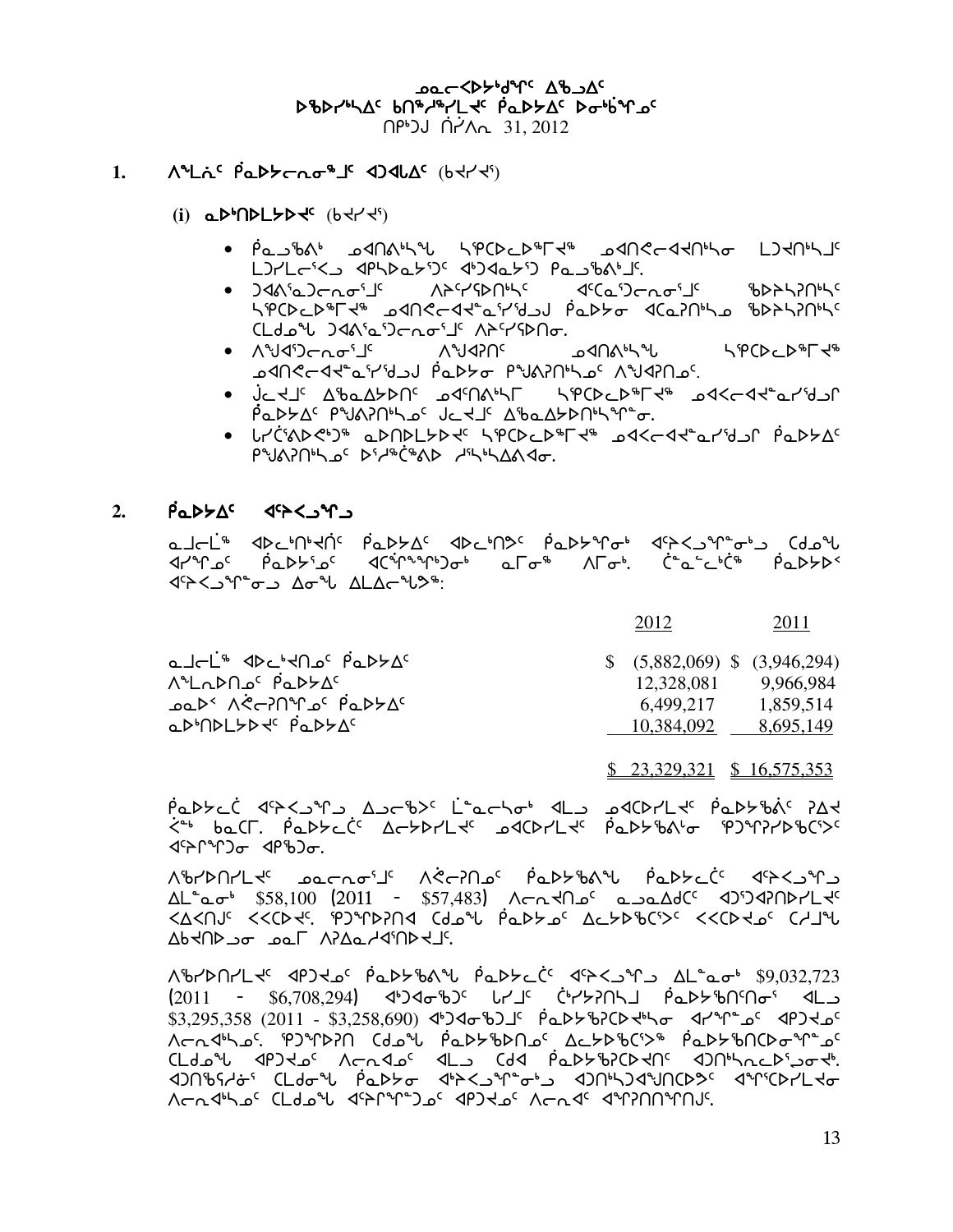$3.$   $\langle P \leftarrow A \left( \left( \begin{array}{cc} 1 & \mathbf{a} \\ \mathbf{b} & \mathbf{b} \end{array} \right) \right)$ 

hanic drya

| <b>Ch/22010 JE0214 PLA22010 CH/2010 CAPC/2010</b> |  |
|---------------------------------------------------|--|
|---------------------------------------------------|--|

|                                                                                                         |    | 2012                     | 2011                                           |
|---------------------------------------------------------------------------------------------------------|----|--------------------------|------------------------------------------------|
| $\mathcal{A}^{\alpha}$ and $\mathcal{A}^{\alpha}$ and $\mathcal{A}^{\alpha}$ and $\mathcal{A}^{\alpha}$ | S. | 2,304,851 \$ 2,033,102   |                                                |
| ᠕ᡃ᠍᠍᠍᠍᠍᠍ᡃᢂᡌ᠅᠂᠕ᡛ᠆ᢞᢗᢂᠣ᠊ᡏ᠗᠐ᢣᢂᠾ᠈᠑ᡗ                                                                          |    |                          | $(1,468,309)$ $(1,535,277)$<br>836,542 497,825 |
| ጋσ <sup>ι</sup> ንґ∢ <sup>ς</sup> σ∩⊳Ր≻∆ <sup>ς</sup>                                                    |    |                          | 539,558 1,220,512                              |
|                                                                                                         |    | $$1,376,100 \$1,718,337$ |                                                |

|                                                                             | 2012                   | 2011      |
|-----------------------------------------------------------------------------|------------------------|-----------|
| AL'I' J'LANG' AA'NPN'                                                       | 1,855,286 \$ 2,353,300 |           |
| a Jel <sup>is</sup> JPessas on DP5As                                        | 1,670,920              | 1,939,917 |
|                                                                             | 388,445                | 221,953   |
| $h^{\circ}$ ); $\circ$                                                      | 16.283                 | 141,113   |
| <u> Ailros Arrainas apradris orbeixas</u>                                   | 307,452                | 320,230   |
| <b><pc%cdodi)cyp%pinac <pc%dec%cdodiyadc<="" b=""></pc%cdodi)cyp%pinac></b> | (757,000)              | (771,000) |

\$ 3,481,386 \$ 4,205,513

Λ<sup>&</sup>brDN + Λ<sup>α</sup>LαD to Λσα 4b ο σαDΓbD to ΔLααD> \$224,117 (2011 -\$236,894) ለታካኑኦሩ Δb<sup>۹</sup>Ⴑ<sup>ϲ</sup> በdଏჼCÞr՛LՎԺჼ Ċჼr҆<sup></sup>ヶჼႶϷՎԺჼ ΔϲՐϲϷr՛LՎഛ xtheshu ante-thesa controlly and the chaftbe actions when the controlly when  $\Lambda$ 

#### 4. ba NJF4<sup>\$</sup>CD < 6 oDA4 b5 o<sup>\$</sup> o<sup>\$</sup>c4'20

**مقد AJF4 بالكوان بالكورة بالكوابية مكانية بالكورة بين بين الكوابية** بين الكوران بين الكوران بين الكوران.

|                                                             | ზ∩⊳ <sub>ଫ</sub> ೀ∽ _ാപ<br>ᠦᢂᡧᡃᡪᢂᢐᡃ᠑ | 2012    | ზ∩⊳Ժ <sup>ъ</sup> Ր° ഛ<br>ᠦᢂᡧᡃᡪᢂᢐᡃ᠑ | 2011       |
|-------------------------------------------------------------|--------------------------------------|---------|-------------------------------------|------------|
| <b>৮৭</b> ১৫৬ বিধ                                           | 3                                    | \$      |                                     |            |
| $(750 + 650)$                                               | 3                                    | 48,455  |                                     | 48,455     |
| $1e^{-t}$ $1e^{-t}$ $1e^{-t}$                               |                                      | 304,847 |                                     | 304,847    |
| $1$ $2^{6}$ $2^{6}$ $2^{6}$ $2^{6}$ $2^{6}$ $2^{6}$ $2^{6}$ |                                      |         |                                     | $\theta$   |
| $7c$ b)\$h\\$ab< 'di_ab)\$ 3                                | 0                                    |         |                                     | $\Omega$   |
| PCDBSBADS 82078 4                                           |                                      |         |                                     | 21,659     |
|                                                             |                                      | 353,302 |                                     | \$ 374,961 |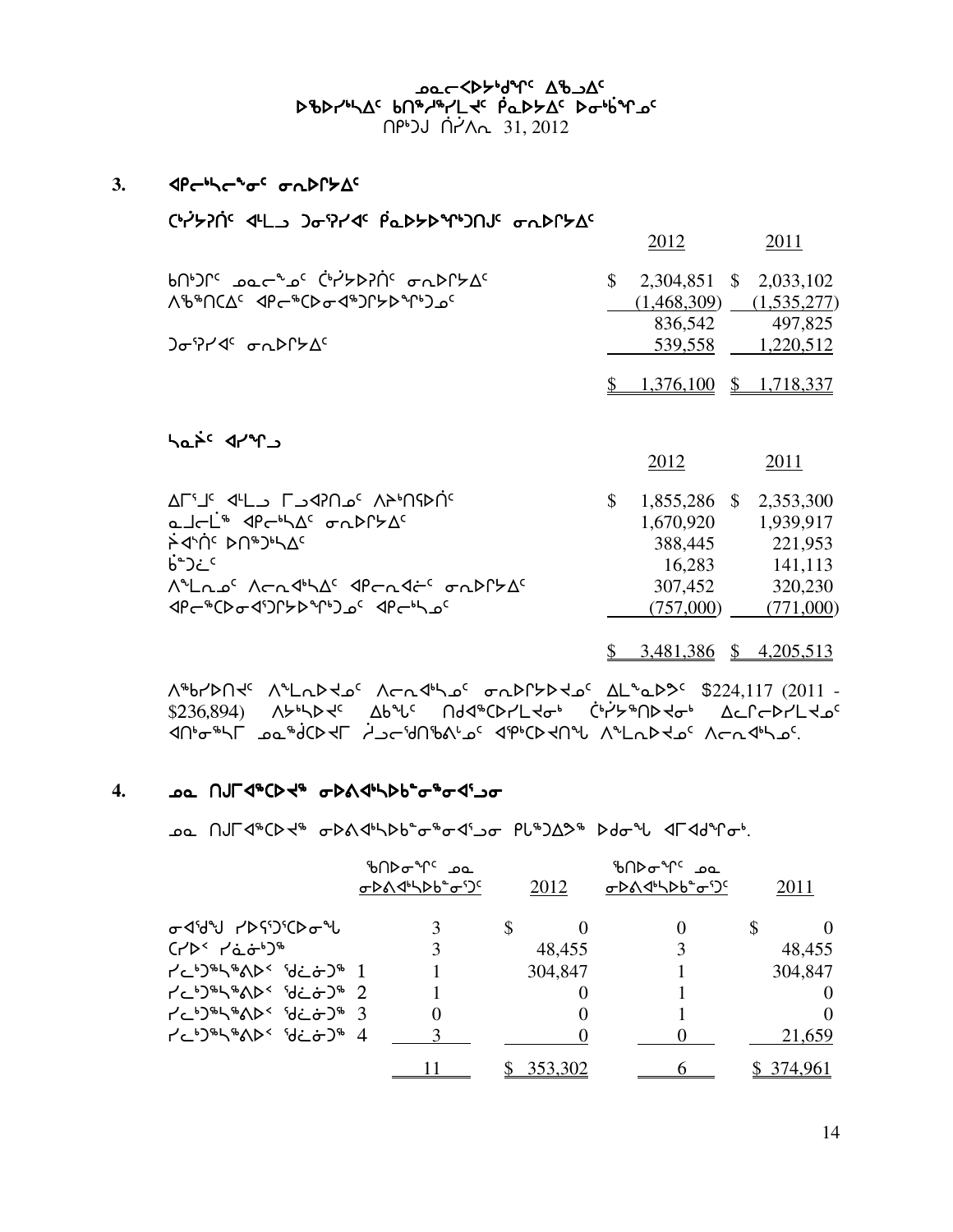# ᢧᡐ᠘ᠰ᠕᠀᠂ᡆᡗᢣ᠙ᢣᠾ᠈ᠾ᠈ᢢᠾᢂ᠈᠘<br>᠔᠊ᢐᢂᢣᠾᢂ᠂᠀ᠽᠽᢂᢣᡗᢄ᠂᠀ᡏ᠑ᢣ᠘<br>᠗ᡁᢂᢣ᠉ᡳ᠘ᠻ᠂᠗ᠰ᠅ᠾ᠅᠕᠉᠂᠘ᢞ በ<sup>β</sup>>J በ2ለ<sub>ባ</sub> 31,2012

#### 5.  $\Delta\Omega$ <sup>+</sup>  $\Delta\Omega$ <sup>+</sup> $\Delta\Omega$ <sup>+</sup> $\Omega$ <sup>+</sup> $\Delta$ <sup>+</sup> $\Delta$ <sup>+</sup> $\Delta$ <sup>+</sup> $\Delta$ <sup>+</sup>

|                                                                        | 2012                                          | 2011      |
|------------------------------------------------------------------------|-----------------------------------------------|-----------|
| Per 42 1970 c C C C C<br><b>POLL</b> 42 3470 C C C C C C C C C C C C C | 8,602,851 \$ 8,036,360<br>1,321,455 1,549,924 |           |
| ͺ <b>⊲</b> ₽←®CϷ <del>ℴ</del> −Ϥ®ϽՐ৮Ϸ®ՐჼϽ <sup>ϲ</sup>                 | 9,924,306 9,586,284<br>(777,000)              | (777,000) |
|                                                                        | $\frac{$}{$}$ 9,147,306 \$ 8,809,284          |           |

ב <sup>11</sup> β/٣) (11/6 محمله د) ( عدم المعرفي المحمولين المعرفي المعرفي المعرفي المعرفي المعرفي المعرفي المعرفي الم 11% Γ΄, ΔΑ-ΚΑΝΑΒΟ<sup>ς</sup> Φ'ΆΓΥΙΟ Ο' ΑΙ ΑΛΑΛΑΙ Ο' ΛΓΑΝΑΒΙΟΝ ΑΦΙ' LΡσΗ 4' (16 - 16) من المسلم المسلم المسلم المسلم المسلم المسلم المسلم المسلم المسلم المسلم المسلم المسلم المسلم المس<br>المسلم المسلم المسلم المسلم المسلم المسلم المسلم المسلم المسلم المسلم المسلم المسلم المسلم المسلم المسلم الم کل عما

## 6.  $\Delta P - \Delta C$   $\Delta C$   $\Delta P - \Delta C$   $\Delta P$

7.

|                                                                      | 2012 |                           | 2011                 |
|----------------------------------------------------------------------|------|---------------------------|----------------------|
| ACharlo <sup>c</sup> Chrypic APChAC<br>Jd<br>of anticicp+c dpc+hAc   | \$   | 255,512<br>-S<br>38,689   | 255,512<br>34,468    |
|                                                                      | \$.  | 294,201<br>$\mathcal{S}$  | 289,980              |
| DUCATIC PaDYCT                                                       |      |                           |                      |
|                                                                      | 2012 |                           | 2011                 |
| <b>D&amp;YQJ&amp;TE GAASU 4JUrYVE</b><br>ــا <sup>م</sup> الگا کا عم | \$   | 8,602,026 \$<br>793,655   | 6,422,977<br>710,712 |
| ⊲৴৺৽                                                                 |      | 38,229                    | 41,720               |
| <sup>6</sup> ْءِ ⊃د°ٰ                                                |      | 376,394                   | 11,094               |
|                                                                      |      | 9,810,304<br>$\mathbb{S}$ | 7,186,503            |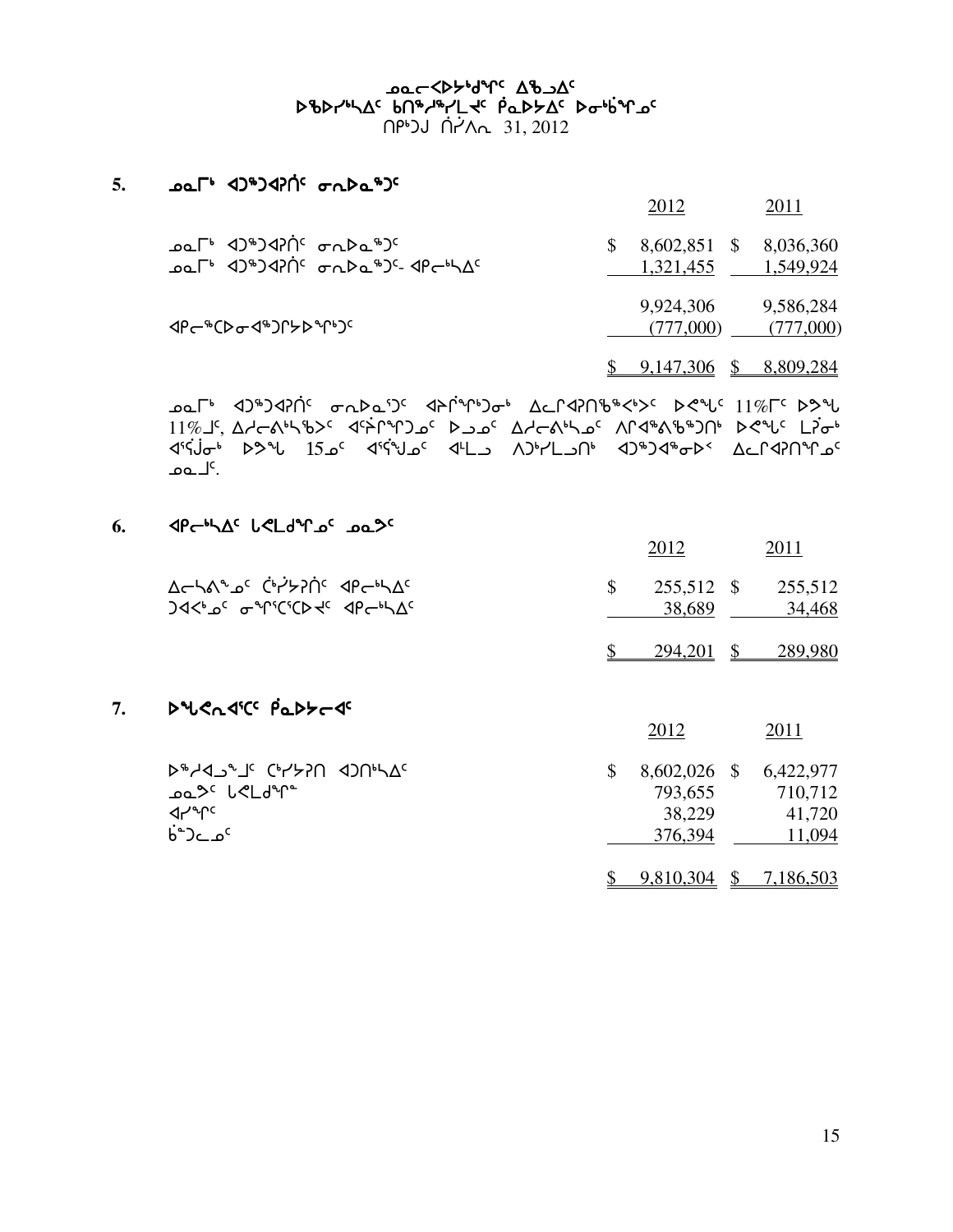#### ∆د Xo−<b-\م^ل y^b+d^c scsy4nw5 vt6h6ymJ5 `rNs/w5 si4`vqk5 scsy4nw5 vt6h6ymJ5 <u>በየነጋሀ በ</u>ለአ<sub>ባ 31, 2012</sub>

## 8. **4Pchp8bdc**

|                                                                                                                                                                                                                                                                                                                                                                                                                                                                                                                                                                                                                              | 2012                      | 2011                |
|------------------------------------------------------------------------------------------------------------------------------------------------------------------------------------------------------------------------------------------------------------------------------------------------------------------------------------------------------------------------------------------------------------------------------------------------------------------------------------------------------------------------------------------------------------------------------------------------------------------------------|---------------------------|---------------------|
| P & W PaDSdat baCL, ADVL or aPDAa <sup>\$</sup><br>dir?CDrLd_oc di)doib)_oc rci)inhinants<br>blion of the Capclic Alaot<br>\$38,067 JL LALCAPOT P & W<br><del></del><br>$2015.$ $2015.$ $2015.$ $2015.$ $2015.$ $2015.$ $2015.$ $2015.$ $2015.$ $2015.$ $2015.$ $2015.$ $2015.$ $2015.$ $2015.$ $2015.$ $2015.$ $2015.$ $2015.$ $2015.$ $2015.$ $2015.$ $2015.$ $2015.$ $2015.$ $2015.$ $2015.$ $2015$<br>₿ºՐDN/L to <pr>DNoc Pr<lo pad="">Ac<br/>᠍ᢃᡔᢣᢂ᠂᠈ᡆ᠑᠅᠂᠕᠈ᠳᢄᡕ᠆ᡏᢍᡅ᠉ᢣᡏᢈᢣ᠐ᢣ᠙ᠸ<br/>C<sup>\$</sup>PCL<sup>c</sup> <pcbd2pc.< td=""><td><math>\$1,332,333</math> <math>\$1,789,133</math></td><td></td></pcbd2pc.<></lo></pr> | $$1,332,333$ $$1,789,133$ |                     |
| Royal Bank (PAV<br>$\zeta^*$ ) bacr, $\Lambda$ <sup>1</sup> rl $\sigma$<br>aPJAa" KeDIKAADS 'de&D" AMPAPN'U 2,<br>$\langle 4PcL^6L^6L^6L^6 \rangle$ $C^6PCL^c$ $\Delta La\sigma^6$ \$38,090<br>                                                                                                                                                                                                                                                                                                                                                                                                                              |                           | 3,532,184 3,798,672 |
| P & W PaDSda baCL, ADVL or aPDAa <sup>\$</sup><br>d972CD7Ltoc, dpcqbhbboo C&PCLC ALaob<br>\$8,378 P & Wdc Acrd?n&®) or P & Wdc<br>יח\י4ك 10.06 FP וח\י4ك<br>$\Delta$ denstand $\Delta$ denstand $\Delta$ denstand $\Delta$ denstand $\Delta$ denstand $\Delta$<br><b>Ͻ</b> σልኣኑቴህና ቴንቦϷϽ <sup>ς</sup> <ΦΕΡΑΤ ΡάΡεσι Ρ<ግς<br>ᠴ᠋᠋᠋᠋᠋ᠦ᠊᠋᠋᠋᠊᠖ᢞᢉᠢᢂ᠋ᠷ᠖ᠴᢁ᠆᠂ᢀᡩ᠓ᠪ<br><b>PCBONUGCCPCLC</b>                                                                                                                                                                                                                                             |                           | 292,915 393,346     |
| P & W PaDSdA' baCT, ADVL or al-L'<br><b>JPPCDYLKo<sup>c</sup> CLdol JPDKNoC ArnJhJOC</b><br>Δcrd?nbbd) σ ΔLaob 5.70%, 29bahch 4Jr<br>2025.                                                                                                                                                                                                                                                                                                                                                                                                                                                                                   | 865,953                   | 910,376             |
| Royal Bank (74 <4) baCL, APYLor<br>Ac "n" al 'al 'ar Ach-q" al 'ar Chram a' an Chram<br>$\Lambda$ a $\lambda$<br>$\Lambda$ <sup>2</sup> LPb $\sim$ $\sim$ dFUS <sup>p</sup> $\Lambda$ La $\sigma$ <sup>b</sup> \$2,057<br>Δ⊆Γ4?Πზ <sup>ቈ</sup> Ͻσ ΔLaσ <sup>ι</sup> 4.73%, ق <sup>س</sup> كΔحΓ4?Π<br>2016.                                                                                                                                                                                                                                                                                                                   | 547,251                   | 576,408             |
| $P & W$ PaD>ds baCL, $\Delta P$<br><b>JPPOPYLKo<sup>c</sup> <br/> JPPOPYLKoc <br/> JPPOPYLKoc <br/> JPPOPYLKoc <br/> JPPOPYLKoc <br/> JPPOPYLKoc <br/> JPPOPYLKoc <br/> JPPOPYLKoc <br/> JPPOPYLKoc <br/> JPPOPYLKOC <br/> JPPOPYLKOC <br/> JPPOPYLKOC <br/> JP</b><br>JPJKJC ACRISC, JPGSHYDJ0 CSPCLC<br>$\Delta$ Lao <sup>6</sup> \$4,728 $\Delta$ cr<br>4706 $\delta$ or $\Delta$ Lao <sup>6</sup> 5.72%,<br>ഛ <sup>പ</sup> ിം∆പ്പിക്കു                                                                                                                                                                                   | 512,253                   | 538,775             |

16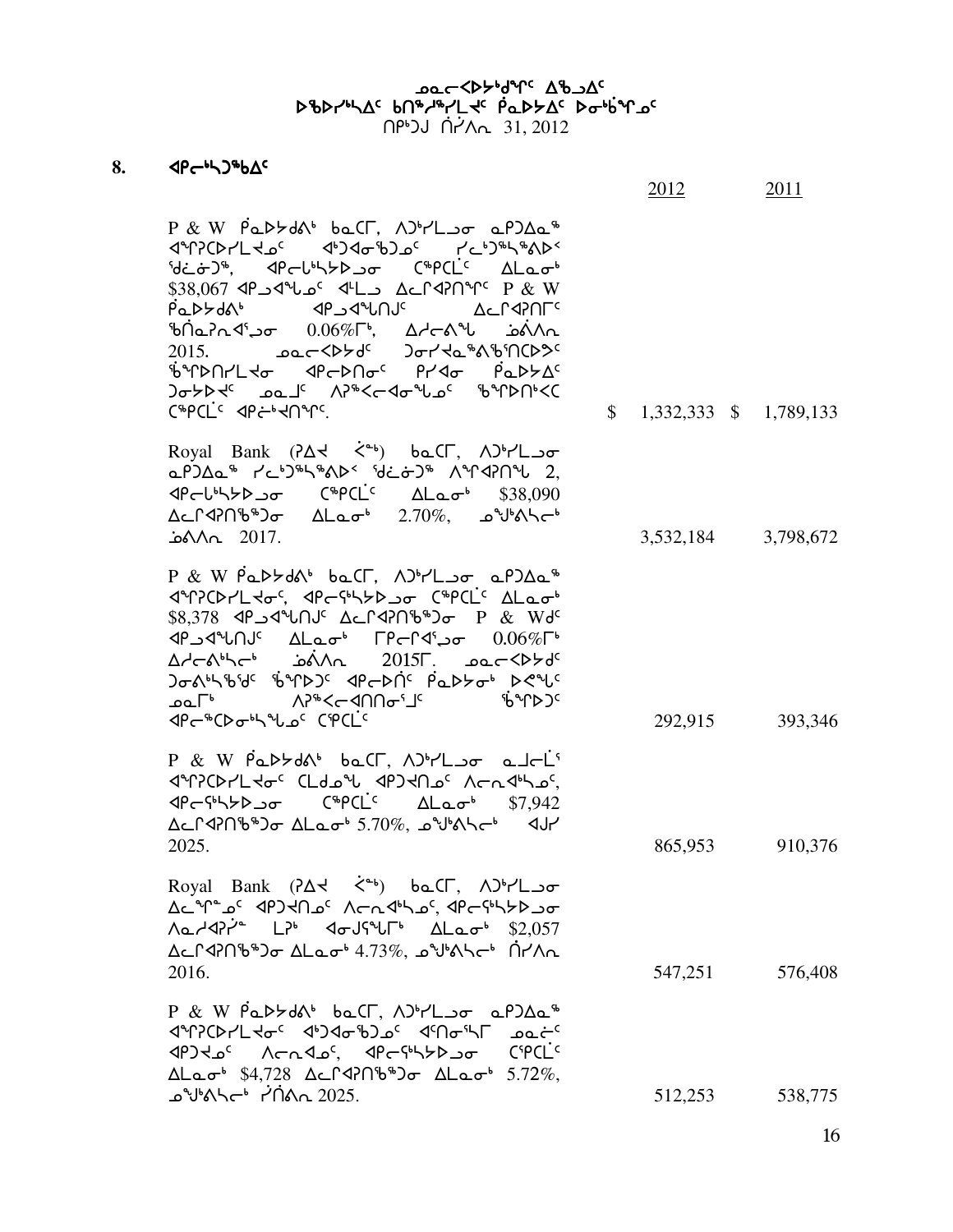#### er<bappedde verste scsy4nw5 vt6h6ymJ5 `rNs/w5 si4`vqk5 scsy4nw5 vt6h6ymJ5 <u>በየነጋሀ በ</u>ለአ<sub>ባ 31, 2012</sub>

## 8. **4Pc+53+bAc** (b + 1 + 2c)

|                                                                                                                                                                                                                                                                                                                                                                                                                                                                                                                                                                | <u>2012</u> | <u>2011</u>                            |
|----------------------------------------------------------------------------------------------------------------------------------------------------------------------------------------------------------------------------------------------------------------------------------------------------------------------------------------------------------------------------------------------------------------------------------------------------------------------------------------------------------------------------------------------------------------|-------------|----------------------------------------|
| Royal Bank $(2\Delta2 - \zeta2)$ bo CI, $\Delta$ <sup>3</sup> r'L o<br>∆دْ ٩٣-٩٤/يەر Ac-مىلەر Ac-مەربەر Ac-۴۴-مە<br>$CPCLc$ $\Delta$ Lao <sup>6</sup> \$3,174 $\Delta$ c $C$ $Q$ $D$ $B^{\ast}$ $D\sigma$ $\Delta$ Lao <sup>6</sup><br>2.70%, $\sim$ الا $\sim$ هف $\sim$ 1017.                                                                                                                                                                                                                                                                                |             | 393,144 410,399                        |
| Royal Bank $(2\Delta2 \leq b)$ bo CF, $\Delta^{b}r'L \rightarrow \sigma$<br><b>PcdSCAL AALSCALFUSE 4-24-6746-8796</b><br>$r$ $\sim$ $r$ $\sim$ $r$ $\sim$ $r$ $\sim$ $r$ $\sim$ $r$ $\sim$ $r$ $\sim$ $r$ $\sim$ $r$ $\sim$ $r$ $\sim$ $r$ $\sim$ $r$ $\sim$ $r$ $\sim$ $r$ $\sim$ $r$ $\sim$ $r$ $\sim$ $r$ $\sim$ $r$ $\sim$ $r$ $\sim$ $r$ $\sim$ $r$ $\sim$ $r$ $\sim$ $r$ $\sim$ $r$ $\sim$ $r$<br>PCP442 JPCLC BOGARY-LRS COPCLC ALaot<br>\$39,550 477°CD $\Delta\subset \Gamma$ <2016°D $\sim$ 24 $\sim$ 15<br>$\bigcap$ $\bigcap_{n=1}^{\infty}$ 2015. |             | 5,248,878 5,588,147                    |
| Royal Bank (74 < 6) baCL, APYLoo<br><b>የሃነገንት ሚሊፋ</b> ፈፌሁያርÞኣበሩዋ <sub>ሩ</sub> ፈ <sub>ቀ</sub> ጋላዲዎጋሚ<br>PCP45220 bnidirlts CHPCLC ALaot<br>$$23,838$ $\Delta$ cr4206 $^{\circ}$ ) $\sigma$ 2.76%, $\Delta$ Ubesh 42                                                                                                                                                                                                                                                                                                                                             |             |                                        |
| 2017.                                                                                                                                                                                                                                                                                                                                                                                                                                                                                                                                                          | 3,478,508   | $\theta$                               |
|                                                                                                                                                                                                                                                                                                                                                                                                                                                                                                                                                                |             | $\frac{$}{5}$ 16,203,419 \; 14,005,256 |

xro4ngcw5 cid=bsymJ3 xrost4nq5 wmwozK5:

| 2013                                                          | 2,018,673  |
|---------------------------------------------------------------|------------|
| 2014                                                          | 1,965,191  |
| 2015                                                          | 6,243,226  |
| 2016                                                          | 1,575,044  |
| 2017                                                          | 4,085,712  |
| $2018$ d <sup>L</sup> $\Box$ Pud <sup>e</sup> lJ <sup>c</sup> | 315,573    |
|                                                               | 16,203,419 |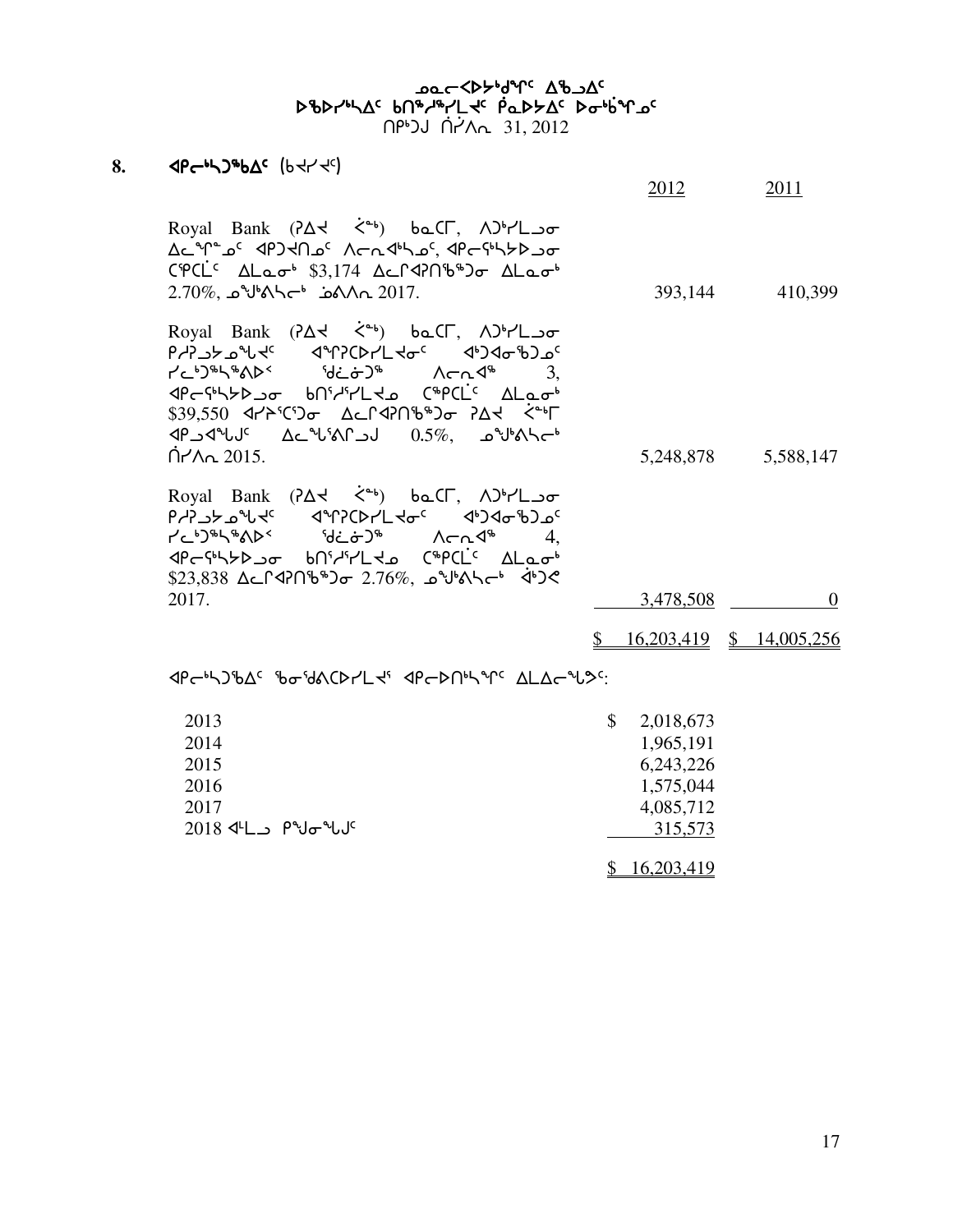#### <u>አለመንግሥት መልክ የተ</u>ፈረጉ መልክ የተፈረጉ መልክ የሚያስችል ነው። የአል የተፈረጉ መልክ የተፈ scsy4nw5 vt6h6ymJ5 `rNs/w5 si4`vqk5 scsy4nw5 vt6h6ymJ5 <u>በየነጋሀ በ</u>ለአ<sub>ባ 31, 2012</sub>

## **9.** WoEx4nw5 xrgJtA5 xg6gxDtk5 xg6gxDtk5

|                                                              |                                                | אירי°כ   |               |                |      |           |
|--------------------------------------------------------------|------------------------------------------------|----------|---------------|----------------|------|-----------|
|                                                              | Δ≁়←ል⊾ኣሇ                                       | ⊲Ρ"Ⴑ     |               | 2012           |      | 2011      |
| Sterling $\Delta \Gamma^s$ CD $\cap$                         | $r$ $\Lambda$ $\sim$ $\Lambda$                 | $7.45\%$ | $\mathcal{S}$ | $\overline{0}$ | - \$ | 33,794    |
| Sterling $\Delta \Gamma^{\varsigma}(\triangleright \cap$     | $M\Lambda$ n $/11$                             | $7.45\%$ |               | $\theta$       |      | 33,794    |
| 2007 Spartan Smeal bn <n></n>                                | $\bigcap$ $\bigwedge \bigwedge \bigwedge / 12$ | 5.85%    |               | $\overline{0}$ |      | 317,596   |
| 1342 <sup>∿</sup> ل∕ 1342                                    | $L^c$ $1/23$                                   | $8.00\%$ |               | $\overline{0}$ |      | 199,175   |
| $C253 < \Delta < \sigma$ $4 \Gamma$ denth - $\Lambda$ -ydish | $\frac{dJ}{12}$                                | 8.15%    |               | $\theta$       |      | 3,405     |
|                                                              | $4J$ /14                                       | 4.56%    |               | 184,558        |      | 288,753   |
| Metso Mineral rbbo CJ Jure                                   | $\bigcap$ $\bigwedge \bigwedge / 15$           | $4.23\%$ |               | 105,840        |      | 139,128   |
|                                                              |                                                |          |               | 290,398        |      | 1,015,645 |

Y30MD TP-0%< 4JHJ4% 4PC+4N 4PJ4No+ 4JHJ40d ALACH3"

| 2013                   | 191,986 |
|------------------------|---------|
| 2014                   | 116,158 |
|                        | 308,144 |
| לי⊃י: אַין אין Acrahic | 17,746  |
| JALSCALTE ADJAUR JUJAS | 290.398 |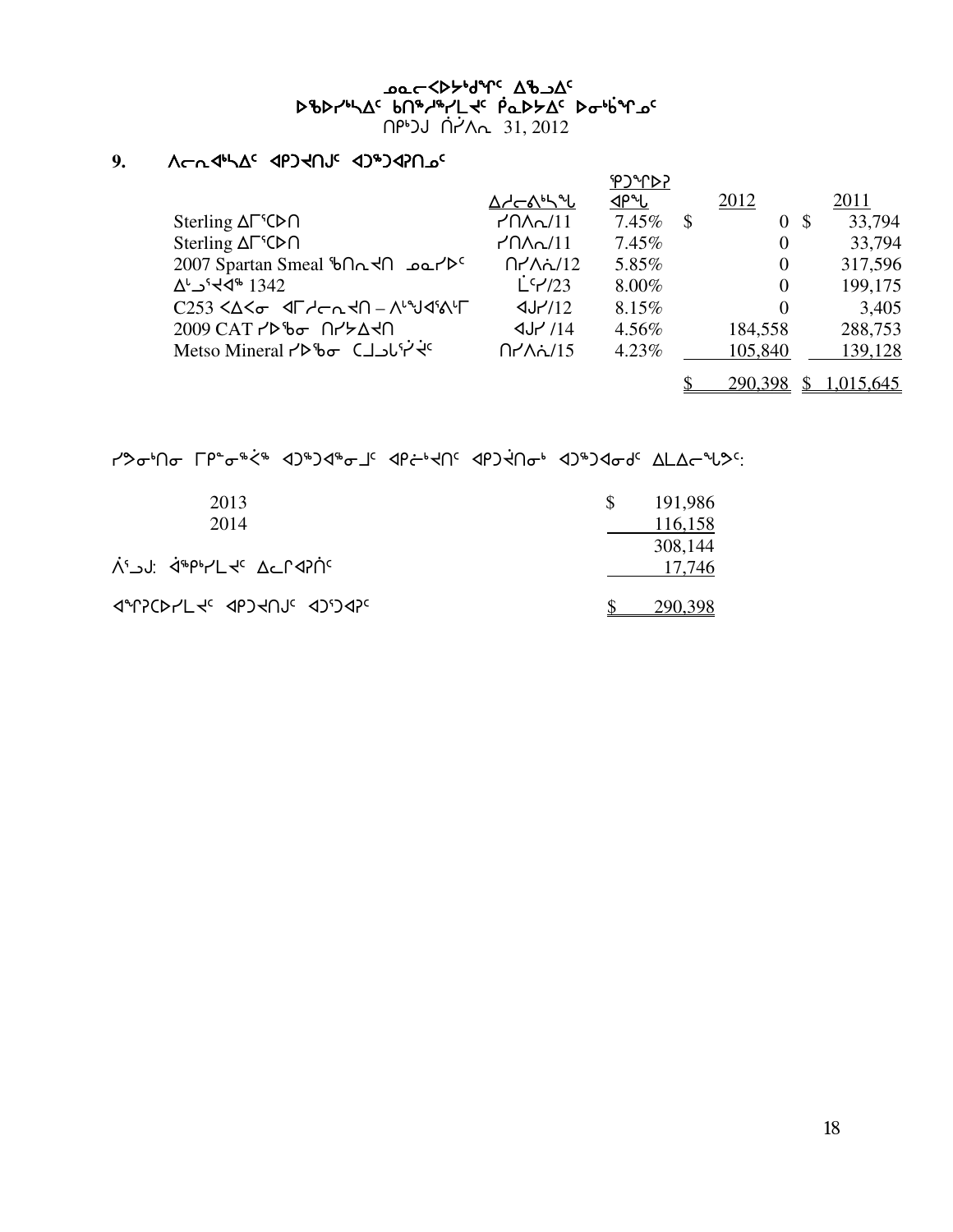bac <br />
<sub>Agr</sub> ab and the control of pbpruhac bn&rkrLtc papbac potino  $\bigcap P^{\bullet}$ 

#### **10.** ]rNs/6gD]t5 r]hiq5

Ldd NNS<sup>&</sup>YLt<sup>c</sup> à Jalt Cle Part Day OnS MOS Chara <u>bN\$y\$YLts Addyns dDcofC DobfGo dDcoDYLtot PigfYNJs</u>  $P_0D5*D205$  2012 2011  $\rho_{\alpha}$  $\rho_{\beta}$  $\rho_{\beta}$   $\sim$   $15,990,265$  \$ 15,258,134 moZoEJtk5 xr5 185,848 319,845  $\Delta$ ba $\Delta$ bin-Labeli dpc 192,312 170,287  $\frac{1.271774}{1.499.913}$   $\frac{1.271774}{1.499.913}$  $\Delta^{\iota}$ ے  $426,876$  400,906 400,906 `gnsmJtDJw5 201,292 197,374  $A = 1,015,593$  1,046,091  $b$ <sup> $\sim$ </sup>T<sup>q</sup> $\sim$  82,920 rabbd 123,909 115,820 الاجتماع 123,909 115,820  $\text{P}$ 2931  $\text{P}$   $\text{P}$   $\text{P}$   $\text{P}$   $\text{P}$   $\text{P}$   $\text{P}$   $\text{P}$   $\text{P}$   $\text{P}$   $\text{P}$   $\text{P}$   $\text{P}$   $\text{P}$   $\text{P}$   $\text{P}$   $\text{P}$   $\text{P}$   $\text{P}$   $\text{P}$   $\text{P}$   $\text{P}$   $\text{P}$   $\text{P}$   $\text{P}$   $\text{P}$   $\mathcal{A}P\mathcal{C}^*\mathcal{A}^*\mathcal{A}^*\mathcal{A}^*\mathcal{A}^*\mathcal{A}^*\mathcal{A}^*\mathcal{A}^*\mathcal{A}^*\mathcal{A}^*\mathcal{A}^*\mathcal{A}^*\mathcal{A}^*\mathcal{A}^*\mathcal{A}^*\mathcal{A}^*\mathcal{A}^*\mathcal{A}^*\mathcal{A}^*\mathcal{A}^*\mathcal{A}^*\mathcal{A}^*\mathcal{A}^*\mathcal{A}^*\mathcal{A}^*\mathcal{A}^*\mathcal{A}^*\mathcal{A}^*\mathcal{A}^*\mathcal{A}^*\mathcal$ xJD8~i6`XoDt4nsJtj5 xml Wom4nst5 171,909 231,476 smdtk5 1,406,733 1,510,005  $\Delta^4$ יבו $\sim$ 1.261,124 1,308,702  $\sim$ 1,261,124 1,308,702 xeQxDt5 xml mrmJt5 777,680 827,213 kNystk5 s6hxl4 391,910 412,356 kNystk5 xeQxDt5 xml mrmJt5 631,081 389,795  $\Delta E = \frac{3.483}{92.251}$  63.483 92.251  $d$ °d $\lt$   $\sim$  43,751 43,751  $\overline{P}$ ב 102,976  $\overline{P}$ אלאס 102,976 96,155  $\overline{P}$  $a^2$  $b^3$  $c^3$  $d^2$  $d^2$  $d^3$   $d^3$  $d^3$   $d^3$  $d^3$   $d^3$  $d^3$   $d^3$  $d^3$   $d^3$  $\Delta$ ზჲ $\Delta$ ታ ነ $\Delta$ ՐՏ $\Delta$ ს $\sigma$ ზ 118,829 <u>4</u>2ንግ<sup>c</sup> P<sub>Q</sub>DUS እንበጎ 26,018,440 25,504,343  $k = 3.194,452$   $1.817,337$ x?toEJtk5 xrostZ4n5 156,274 1,242,802  $\mathcal{A}^{\mathsf{p}\mathsf{b}}$ c $\mathcal{A}$  and  $\mathcal{A}^{\mathsf{p}\mathsf{b}}$ c  $\mathcal{A}$  and  $\mathcal{A}^{\mathsf{p}\mathsf{b}}$ c  $\mathcal{A}$  and  $\mathcal{A}^{\mathsf{p}\mathsf{b}}$ c  $\mathcal{A}$  and  $\mathcal{A}^{\mathsf{p}\mathsf{b}}$ c  $\mathcal{A}$  and  $\mathcal{A}^{\mathsf{p}\mathsf{b}}$ c  $\mathcal{A}$  and  $\mathcal{A}^{\mathsf{$ \$ 33,803,807 \$ 32,951,226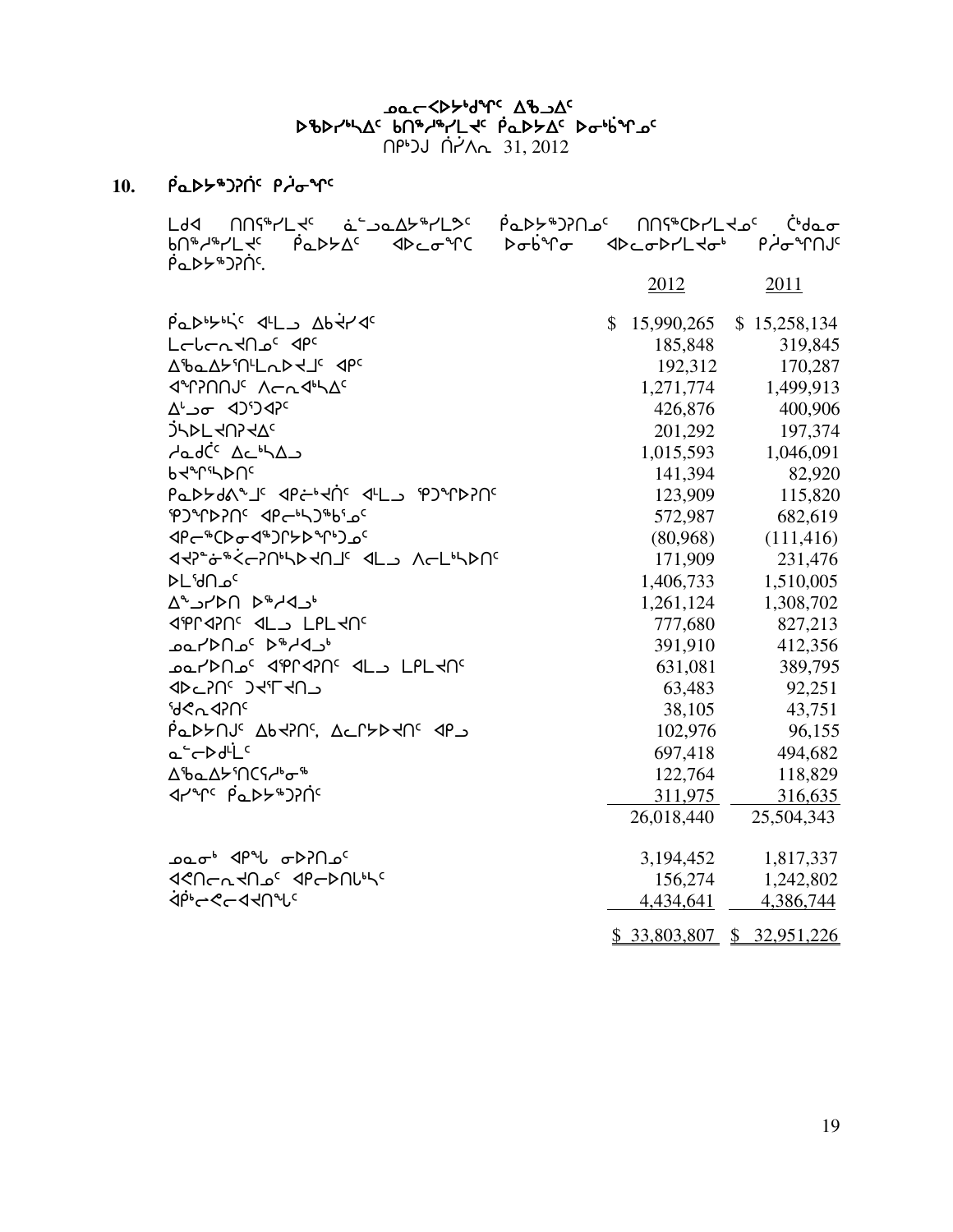AC YOY'd AD AC scsy4nw5 vt6h6ymJ5 `rNs/w5 si4`vqk5 scsy4nw5 vt6h6ymJ5

 $\bigcap$ PLJ  $\bigcap$   $\bigcap$   $\bigcap$   $\bigcap$   $\bigcap$  31, 2012

#### 11. *A<sub>L</sub>AC* JHL<sup>6</sup>AC

#### $x_1 + y_2 + z_3 = 0$  and  $x_2 - y_1 + z_2$  in  $x_3 - y_2$  in  $x_4 - y_3$  and  $y_4 - y_1$  and  $y_5 - z_4$

**IF Adem Computed when the controlling of ADECAFIC apemCDoctable controlling controlling controlling** x3`C`A2 w9lxi x7ml ttC6bsym9lt4l xro3bsqgw8NEx~o5 `wo/symlt4  $P^{\alpha}$ 

|                                                                                                                       | 2012  | 2011                                                          |
|-----------------------------------------------------------------------------------------------------------------------|-------|---------------------------------------------------------------|
| ᠴ᠋᠖ᡄ᠆᠂ᡆᢄ᠂ᠿᢥᢣ᠘ᡃᢣ᠒ᡤ᠂᠂ᡒ᠕᠘᠖᠃᠑<br>௳⅃᠆ <sup>ᅟᅟ</sup> ᆣ <sup>ኈ</sup> ᠂᠊ᅃ᠆ᡃᢣ᠘ <sup>ᡕ</sup> ᠂ᡒ᠘ᡗᡗᢣᢂ<br>ᠴ᠋᠖ᡄ᠆ᠳ᠖᠂᠕ᠡᢄᡝ᠙ᢂᡤ᠂᠂ᡋ᠊ᡊ᠖ᠴ᠑ | 5.000 | $(66.968)$ \$ $(52,416)$<br>(30,000)<br>$(19,000)$ $(29,000)$ |
|                                                                                                                       |       | $(80,968)$ \$ $(111,416)$                                     |

#### 12.  $\Lambda$ <sup>2</sup> Label Julium Ac

#### ለ\*በርÞσ<sup>ъ</sup>Րና <በ<sub>6</sub>

w9Mz 138 (2) sfkz kNoXs/w5, kN~o5 x7ml kNoC~Mai6nw5 Wd/q5 ASAYL3C <aCAS>D L<L and d<br/>3/2 <aC+Cno+ aPx3]C`AQ/s`J7 kaxi kabs?4lt xgo3ix3`g7 xCAzb kaxi. /kxE 1, 2012 مم حطابه كانه بن المسلم المحمد المحمد المحمد المحمد المحمد المحمد المحمد المحمد المحمد المحمد المحمد المحمد ال Ped%AM°o" Ni/A 31, 2012L 4PacdMc'(do"WAPan4%YLYLo" AFT'  $\Gamma$ لوم مان المعامل العبدالي المسلمة المسلمة المسلمة المسلمة المسلمة المسلمة المسلمة المسلمة المسلمة المسلمة المس

#### $13.$   $3\dot{\theta}$   $13.$   $3\dot{\theta}$   $13.$   $3\dot{\theta}$   $13.$   $3\dot{\theta}$   $13.$   $3\dot{\theta}$   $13.$   $3\dot{\theta}$   $13.$   $3\dot{\theta}$   $13.$   $3\dot{\theta}$   $13.$   $3\dot{\theta}$   $13.$   $3\dot{\theta}$   $13.$   $3\dot{\theta}$   $13.$   $3\dot{\theta}$   $13.$   $3\dot{\theta}$   $13.$   $3\dot{\theta}$   $13.$   $3\dot{\$

#### <u>130cha</u>\*

Actional Alman and the term of the series of the community of the community of the community of the c ACCXDXAC معر على المحرمة المحرمة المحرمة المحرمة المحرمة المحرمة المحرمة المحرمة المحرمة المحرمة الم http://www.acjakaza.org/sch/LSC/Marbachile.cl/Schulesch/LSC/Exchanges-CD7L30.html hQxDNdlQ5 xbNDbsJu4. ckwozizk5 bm5hm xbNDbs]J2 ]mNj5  $QP$  $\delta \sigma$ <sub>p</sub> $\sigma$ .

#### obarabed Tender

**sec<b>d ملكم المحمول المحمول المحمول المحمول المحمول المحمول المحمول المحمول المحمول المحمول المحمول الم** خل<sup>ىم</sup>1لەككەككىككە ئاسلام ئەككەككە ئەكەبكەككە ئامغان ئەككەك ئەكتەبكەت. ADCUYAC PU:4xCACJC VVPJUL CYJAP ODVIVDGIJ' FGALOGPJU  $\Delta B = \Delta B + \Delta S$  and  $\Delta C$  and  $\Delta C$   $\Delta C$  is  $\Delta S$  is  $\Delta S$  and  $\Delta S$  is  $\Delta S$  and  $\Delta S$  is  $\Delta S$  is  $\Delta S$  is  $\Delta S$  is  $\Delta S$  is  $\Delta S$  is  $\Delta S$  is  $\Delta S$  is  $\Delta S$  is  $\Delta S$  is  $\Delta S$  is  $\Delta S$  is  $\Delta S$  is  $\Delta S$  is  $\Delta S$  is  $\Delta S$  $MSE$  $\mathcal{D}^{c}$  and  $\mathcal{D}^{c}$  and  $\mathcal{D}^{c}$  and  $\mathcal{D}^{c}$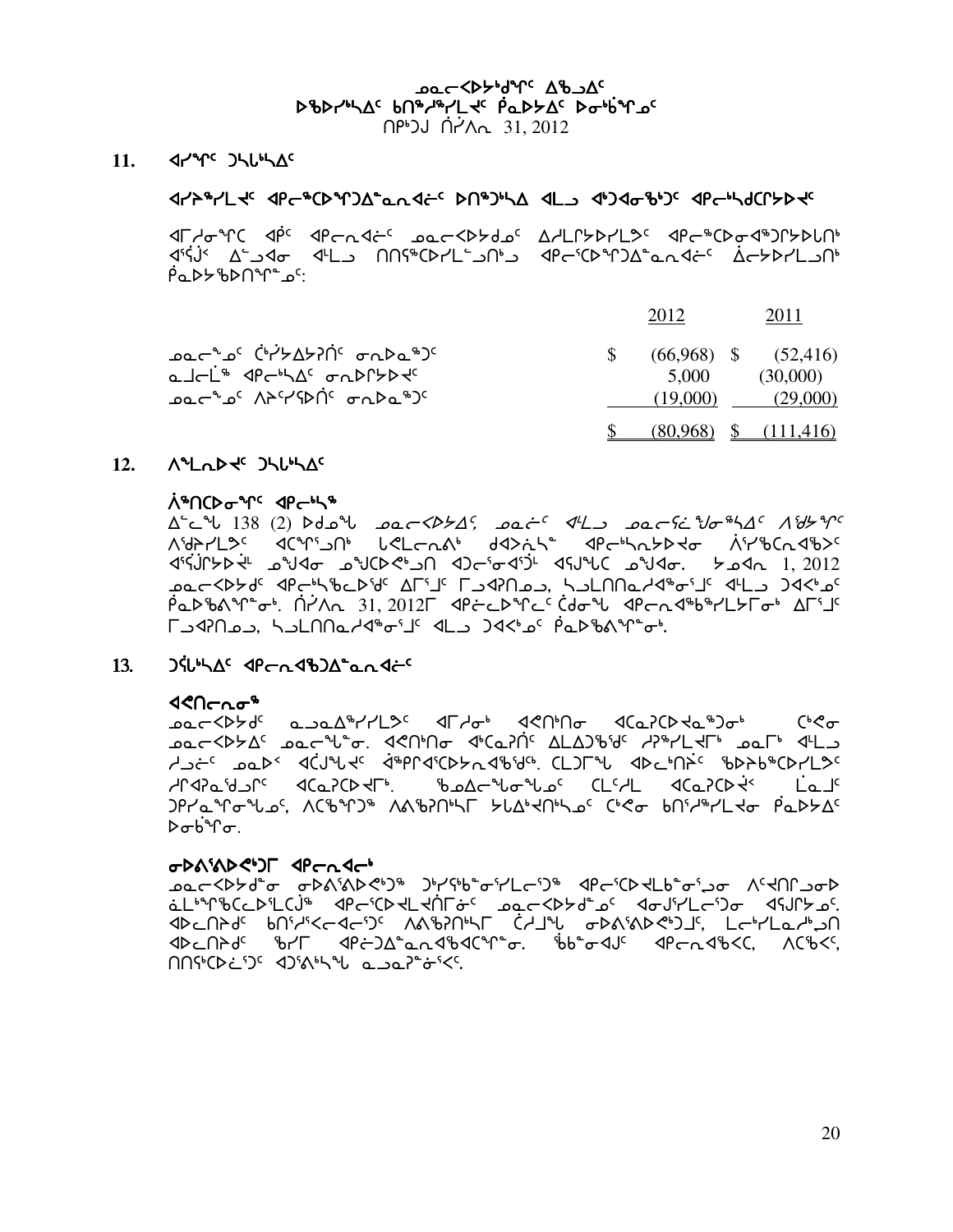AC YOY'd AD AC scsy4nw5 vt6h6ymJ5 `rNs/w5 si4`vqk5 scsy4nw5 vt6h6ymJ5 tr4gA ]t`yWE 31, 2012

**13. JSULAC SPC ABJA<sup>L</sup>QASL<sup>C</sup> (bst science)** 

#### $\mathcal{A}$   $\mathcal{A}$   $\mathcal{A}$   $\mathcal{B}$   $\mathcal{B}$   $\mathcal{B}$   $\mathcal{B}$   $\mathcal{B}$   $\mathcal{B}$   $\mathcal{B}$   $\mathcal{B}$   $\mathcal{B}$   $\mathcal{B}$   $\mathcal{B}$   $\mathcal{B}$   $\mathcal{B}$   $\mathcal{B}$   $\mathcal{B}$   $\mathcal{B}$   $\mathcal{B}$   $\mathcal{B}$   $\mathcal{B}$   $\mathcal{B}$   $\mathcal{B}$   $\mathcal{$

Abo ist at the chilife and the construction of the completion of the complete to the complete was de cordations of the Captage of Aright and the Captage and Captage and Captage and Captage and Society. AAGLLA' </b>الله من المحمد للعام المستقيمة المحمد للمستقيمة المستقيمة المحمد للمستقيمة المستقيمة الم Waarda Junyay Jumbada waa waa dadaa dhiina dhaanna dhama ah aan aan ah Jumbada waa wadan waxa waxa dhama ah wa  $\mathcal{A}P^{\infty}$ r $\mathcal{A}$ . who is closed with  $\mathcal{A}P^{\infty}$  is closed basis  $\mathcal{A}P^{\infty}$  and  $\mathcal{A}P^{\infty}$  is  $\mathcal{A}P^{\infty}$ 

#### $a-bd^{n}L^{c}$

kNoXs/f5 wMQ/sK5 kNK5 vg4pct`Q5 kNosJk5 Nosf`mzA5 WoEx4nqi.  $C$ 'שב תרת לילחלי בפרללאלי פרלסונינאלי בפיטורביי, אלכילום יונים **PG ACT ASLAT ASLANG ACLYDRAGES, ACCXPAGE ALAJa AS** XPGN\$CJAQQXYGWAGTURGADAG\$PUNTUG\$\$PUMPG\$ XabyAcata Carabiyata Aray Araya Asquanda Ariya Asqiyatiya xaradiya xida xiyati <sup>0</sup>ףר∩י°ב >Pr

mational the state of the state of the state of the state of the state of the state of the state state the state Wcys/symJ5 kNoXs/f5 xsMJtq8i mfx x4y= ns/s=4nsix3Li, rajbsit ral daturada halihichkades. Ladagalanda hasa ba **<BC+5 AC-5 ACS+ SOSTAGE L COCLDACE-OF SPACE CLOS DIPLESS <ddd^adL^LF** <dph\dad\^3maddatedda. <dddaraalC^ddcd^cddateddaraaladateddaraalada LJtNdo/LJrLciNJJ dPrys dPryinKJiKK CLdails iboidNPLto.  $SL\Delta$ dhub $^{\circ}$ oʻo Aʻbb $^{\circ}$ oʻodʻ<( ACʻbod $\sigma$ , NNiCDi $>$ C ana $\Delta$ Ado,

|                                                                                     | $L$ ) $\Delta$ $\Gamma$ $\sigma$<br><u>√የሥΓ</u> | イトリッ            | L <sub>3</sub><br><'የሥ∟Ժ"ს               |
|-------------------------------------------------------------------------------------|-------------------------------------------------|-----------------|------------------------------------------|
| $4°$ ርძ $2°$ አኦ $7$ ል<br>$PQ \cup {}^{6}\Lambda^6$<br><b>de</b> CiCD and $\Delta$ c | \$1,778,175<br>433,625<br>72,700                | 10,707<br>1,795 | 143,772 \$1,921,947<br>444,332<br>74,495 |
|                                                                                     | \$2,284,500                                     | 156,274         | \$2,440,774                              |

#### 14. *<u>AISLED Front</u>*

Actrc 2011F <PAP>+C PaD>Ac <DedtC Dobtro <PC 5tpNCDbotHL3c  $\mathcal{A}^{\alpha}$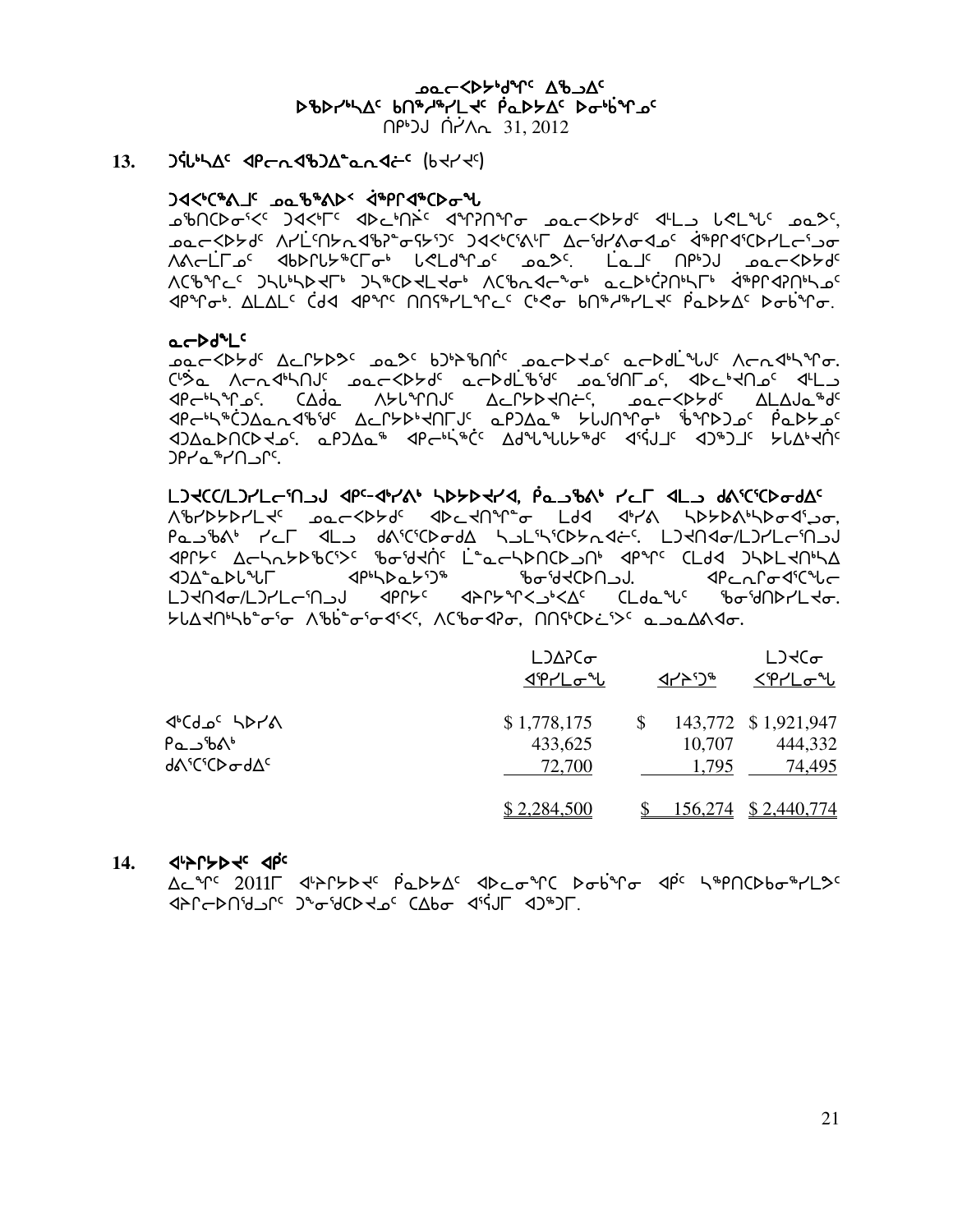### $\lambda_{\rm max} \sim 10^{4}$ kJ $\lambda_{\rm max} \sim 10^{4}$ and $\lambda_{\rm max}$ kJ $\lambda_{\rm max}$ otext situation of the situation of the situation of the situation of the situation of the situation of the si x3]CAj5 who4gj5 `t`yWE 31, 2012

|                                                                                                                                                                                    | م⊥دل <sup>ن</sup> ا⊳د ا∩د<br><u>PaDYS</u>                                       | ∆Γ'⅃ <sup>ϲ</sup><br><b>LSDCJ</b><br>PaDY <sup>C</sup>                       | <b>SULa</b> Andigi<br><b><br/> 120165414</b><br><u>PaDYC</u> |                                                                                 | ا <sup>ک</sup> ات ممت<br><u>PaDYS</u>                                 |                            | <u>JAKICDNS aDSNDLYA</u>  | ᡅᡃᠮ᠋ᡉᡃᡃᠯ᠓ᠰ<br>$V_f$ qUc                                                     | 2012<br>≻⊄⊃ےم<br>مخ∼س<br><u>Manc</u>                               | 2011<br>≻⊄⊃ءم<br>مخ∼∜ل<br><u>ے احت</u> |                                                    |
|------------------------------------------------------------------------------------------------------------------------------------------------------------------------------------|---------------------------------------------------------------------------------|------------------------------------------------------------------------------|--------------------------------------------------------------|---------------------------------------------------------------------------------|-----------------------------------------------------------------------|----------------------------|---------------------------|-----------------------------------------------------------------------------|--------------------------------------------------------------------|----------------------------------------|----------------------------------------------------|
| BYD) PaDScde (dPcDN)                                                                                                                                                               | 3,908,261                                                                       | \$6,003,679                                                                  | -S                                                           | 640,211                                                                         | \$ (49,549)                                                           | \$ (25,043)                | -SS<br>$\left( \right)$   | $\overline{0}$                                                              | \$10,527,645                                                       | $\mathbb{S}$                           | 518,128                                            |
| <b>√©∕ 1994 ∂∩0⊀≺طT4</b><br>$D^{\circ}$ ( $D^{\circ}$ ) $D^{\circ}$<br>CMGC PORC OPVICC<br>POR CCCC 30-04-CCC<br>Adol <sup>c</sup> APC-hing APC <sup>SCC</sup><br><b>√</b> ∲∽<−√√∿ | (831,709)<br>(5,720,659)<br>(1,083,234)<br>(34,180)<br>2,227,362<br>(5,442,420) | (109,500)<br>(7,986,802)<br>(67,588)<br>(83, 175)<br>!978,051<br>(6,269,014) |                                                              | (448,000)<br>(65, 937)<br>(104, 195)<br>$\overline{0}$<br>227,591<br>(390, 541) | (157,500)<br>(212, 126)<br>$\theta$<br>$\Omega$<br>1,637<br>(367,989) | (75,000)<br>(75,000)       | 1,621,709<br>1,621,709    | $\Omega$<br>13,985,524<br>1,255,017<br>117,355<br>(4,434,641)<br>10,923,255 | $\overline{0}$<br>$\mathbf{0}$<br>$\Omega$<br>$\theta$<br>$\Omega$ |                                        | $\theta$<br>$\overline{0}$<br>$\Omega$<br>$\Omega$ |
| <b>JYADS PLASHAS JEYGAR</b>                                                                                                                                                        | (1,534,159)                                                                     | (265, 335)                                                                   |                                                              | (249,670)                                                                       | (417,538)                                                             | (49, 957)                  | 1,621,709                 | 10,923,255                                                                  | 10,527,645                                                         |                                        | 518,128                                            |
| <b>«ΓΑσΎς LΑΥΛΟΚ</b><br><b>JL <i>A</i>GAG</b> , LJ <del>J</del> Co                                                                                                                 | ,227,846<br>(306, 313)                                                          | (2,523,123)<br>\$(2,788,458)                                                 |                                                              | (1.930.003)<br>(1,680,333)                                                      | 1,132,318<br>714,780                                                  | (151, 165)<br>\$(201, 122) | 8,677,867<br>\$10,299,576 | 82,853,481<br>93,776,736                                                    | 89,287,221<br>\$99,814,866                                         |                                        | 88,769,093<br>\$89,287,221                         |

 $\Delta c$ <sup>u</sup> $l$  1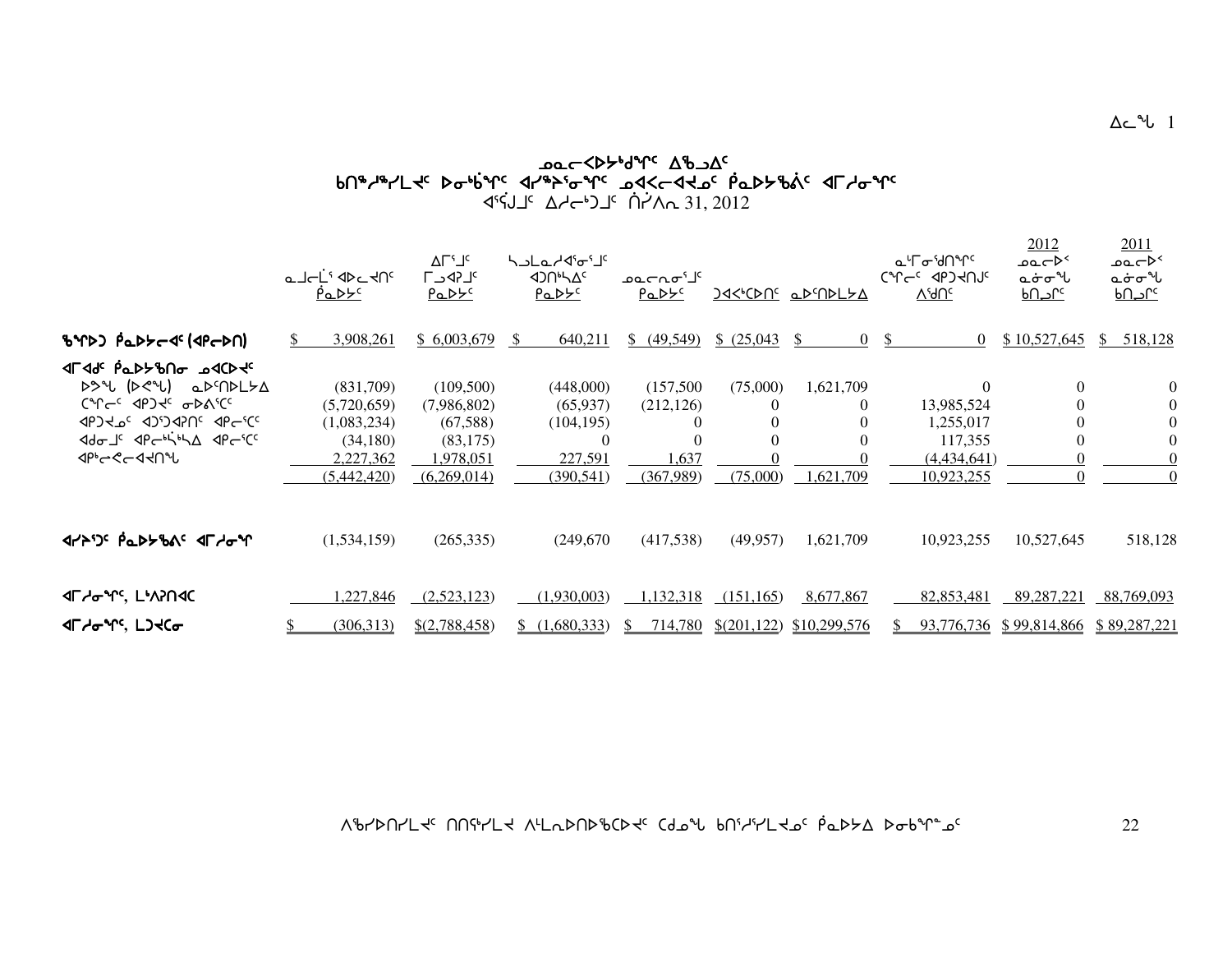#### كمد**k**كγل<sup>0</sup>γ° ∆له∠م3 ماحلّه Rus-Mac Paptac x3]CAj5 who4gj5 `t`yWE 31, 2012

|                                                                                                                                                      | 2012<br><b><d>1<br/> 1&gt;&gt;&gt;&gt;&gt;&gt;&gt;&gt;&gt;&gt;&gt;&gt;&gt;&gt;&gt;&gt;&gt;&gt;</d></b> | 2012<br>$\Lambda^c$ ے $\Lambda^c$ | 2011<br>∧ <sup>د</sup> ⊂ند <sup>د</sup> |
|------------------------------------------------------------------------------------------------------------------------------------------------------|--------------------------------------------------------------------------------------------------------|-----------------------------------|-----------------------------------------|
|                                                                                                                                                      |                                                                                                        |                                   |                                         |
| PaDYCD                                                                                                                                               |                                                                                                        |                                   |                                         |
| <b>3)*CD <sup>3</sup>a4N2N2CCD</b>                                                                                                                   |                                                                                                        |                                   |                                         |
| Chrysluc                                                                                                                                             | $\mathbb{S}$<br>8,875,400                                                                              | 8,853,539<br>$\mathbb{S}$         | 8,408,035<br>$\mathbb{S}$               |
| $\beta$ <sub>Q</sub> D>D <sup>o</sup> r <sup>i</sup> U <sup>\$</sup> Jn <sup>\$</sup> (Ac <sup>o</sup> U 8)<br><b>)<sub>ው</sub>ነን</b> ረ <sup>c</sup> | 3,939,200                                                                                              | 3,962,758                         | 3,731,470                               |
|                                                                                                                                                      | 12,814,600                                                                                             | 12,816,297                        | 12,139,505                              |
| $47^{\circ}$ $(6.8)^{\circ}$ $(4.8)^{\circ}$ $(4.8)^{\circ}$ $(4.8)^{\circ}$                                                                         | 2,777,500                                                                                              | 3,503,600                         | 4,318,735                               |
|                                                                                                                                                      | 15,592,100                                                                                             | 16,319,897                        | 16,458,240                              |
| <b>∪<ld-<sub>ه غC</ld-<sub></b>                                                                                                                      |                                                                                                        |                                   |                                         |
| a LINOOLLY Abdrda                                                                                                                                    | 1,915,426                                                                                              | 1,915,426                         | 1,817,642                               |
|                                                                                                                                                      | 190,000                                                                                                | 190,000                           | 218,840                                 |
| لأحمل من المحامر في المحمد (26 من 18)                                                                                                                | 275,732                                                                                                | 147,350                           | 123,548                                 |
| $6^{\circ}$ ا باشکان ( $16$ )                                                                                                                        | 721,100                                                                                                | 823,211                           | 811,788                                 |
|                                                                                                                                                      | 18,694,358                                                                                             | 19,395,884                        | 19,430,058                              |
| Ρα <b>Ρ</b> ΣΑΣΡΟ                                                                                                                                    |                                                                                                        |                                   |                                         |
| $LCLCn^3dN^4\Delta^c$ ( $\Deltac^4L$ 9)                                                                                                              | 5,149,300                                                                                              | 4,277,330                         | 3,731,515                               |
| $340$ 'a') $cn\sigma$ ' $1^c$ $\Lambda$ <sup>2</sup> ' $n\Omega$ ' $\Lambda$ <sup>2</sup> ' $\Lambda$ $10$                                           | 3,107,300                                                                                              | 3,130,809                         | 2,924,114                               |
| Lolico hindlonnon (Acil 11)                                                                                                                          | 920,200                                                                                                | 910,161                           | 993,012                                 |
| ΔΥΊΚΚΓΙΟ - (Δε <sup>λ</sup> ί 12)                                                                                                                    | 3,397,800                                                                                              | 3,192,501                         | 2,830,666                               |
| Λ <sup>εα</sup> ν/Δ <sup>β</sup> ) c <sup>h</sup> orno <sup>s</sup> Δε <sup>α</sup> φήσησε (Δε <sup>α</sup> ν 13)                                    | 3,938,653                                                                                              | 3,921,485                         | 3,981,248                               |
| <b>I4) مAP۲-YSDN</b> (2c مك 14)                                                                                                                      | 785,700                                                                                                | 653,566                           | 582,216                                 |
|                                                                                                                                                      | 310,200                                                                                                | 190,826                           | 202,733                                 |
| $6^{\circ}$ م <sup>4</sup> (∆د 16 −6° )                                                                                                              | 720,600                                                                                                | 860,004                           | 812,427                                 |
|                                                                                                                                                      | 18,329,753                                                                                             | 17,136,682                        | 16,057,931                              |
| ง จะ 2-ง จะ                                                                                                                                          | 2,138,500                                                                                              | 2,227,362                         | 2,262,620                               |
|                                                                                                                                                      | 20,468,253                                                                                             | 19,364,044                        | 18,320,551                              |
| ზΎϷ <sup>ϧ</sup> Ͻ <sup>ϲ</sup> ͵ ϷʹͼϷ <i>ϞʹϲͺϤ</i> ͼͺʹʹϸʹͼϪϟϪϟϿͶϥʹͺͺͺϥϞͺϟϹ                                                                          |                                                                                                        |                                   |                                         |
| <b>POOU</b>                                                                                                                                          | (1,773,895)                                                                                            | 31,840                            | 1,109,507                               |
| <b>Jrue</b>                                                                                                                                          |                                                                                                        |                                   |                                         |
| <b>JPJ 40° Ab +1146</b>                                                                                                                              | $\overline{0}$                                                                                         | 3,876,421                         | 104,053                                 |
| BYDJS PaDYCS                                                                                                                                         | (1,773,895)                                                                                            | 3,908,261<br>$\mathcal{S}$        | $\frac{1}{2}$<br>1,213,560              |

 $L$ dd NNith Alladndigat (doil bhithlao padta dobint of  $23$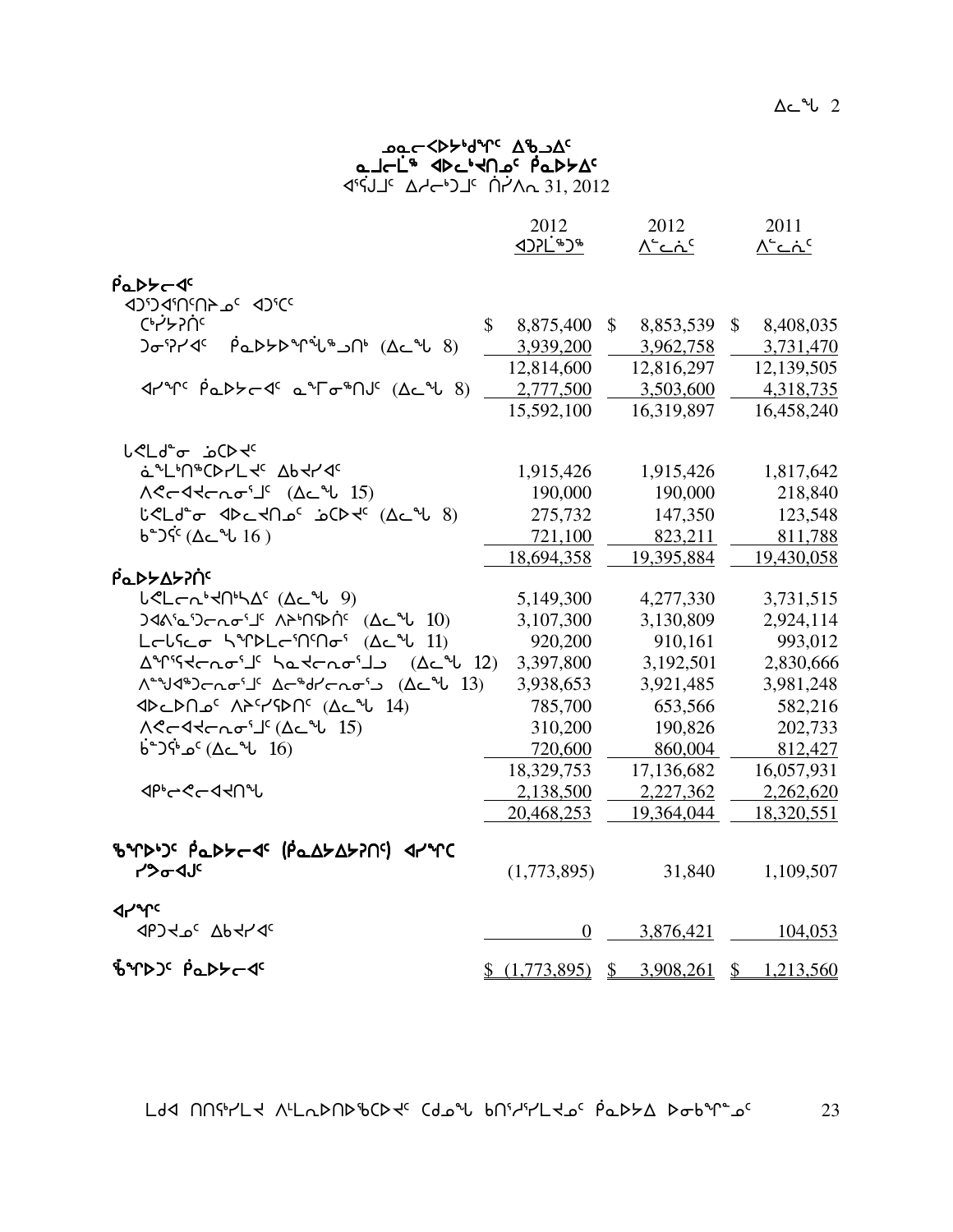### yc de Cap-Ap-Ac- works י4לא ב-"ב-4 AN <sup>15</sup> f 4°ל) <sup>בי</sup>-4⊿ 15, 2012 <sup>14</sup>ל4

|                                                                                                           |              | 2012                                                                                              | 2012                        | 2011                      |
|-----------------------------------------------------------------------------------------------------------|--------------|---------------------------------------------------------------------------------------------------|-----------------------------|---------------------------|
|                                                                                                           |              | <b><br/> 12PL<br/> 12PL<br/> 14PL<br/> 14PL<br/> 14PL<br/> 14PL<br/> 14PL<br/> 14PL<br/> 14PL</b> | $\Lambda^c$ ے $\Lambda^c$   | $\Lambda^4$ C $\Lambda^6$ |
| PaDY-J                                                                                                    |              |                                                                                                   |                             |                           |
| JP 3a 4N2N2C'CD                                                                                           |              |                                                                                                   |                             |                           |
| <b>D</b> <sup>*</sup> >d <sup>*</sup> D <sup>c</sup>                                                      | $\mathbb{S}$ | 2,920,000                                                                                         | \$<br>2,781,612 \$          | 2,959,855                 |
| {ትራል } <sub>}</sub> <sub>}</sub> <sub>}</sub> <sub>}</sub> } { } }                                        |              | (1,360,000)                                                                                       | (1,542,756)                 | (1,637,620)               |
|                                                                                                           |              | 1,560,000                                                                                         | 1,238,856                   | 1, 322, 235               |
| <i>₧</i> ҇ҍӔѤѤҀ                                                                                           |              | 1,436,000                                                                                         | 1,163,823                   | 1,258,428                 |
| L <loc "oc<="" <l_="" hath="" td=""><td></td><td>2,503,400</td><td>2,764,173</td><td>2,502,763</td></loc> |              | 2,503,400                                                                                         | 2,764,173                   | 2,502,763                 |
| <b>ALALC Abc</b>                                                                                          |              | 128,800                                                                                           | 130,904                     | 152,328                   |
|                                                                                                           |              | 5,628,200                                                                                         | 5,297,756                   | 5,235,754                 |
| √دلa <del>°ه</del> غC⊁∀                                                                                   |              |                                                                                                   |                             |                           |
| ᠴ᠋ᠣ᠌᠊᠈᠊᠂ᡁ᠋ᡧ᠘ᠰ᠋ᠾ᠌᠆᠂᠂ᠾᢋ᠘᠂ᢓᡉᢋᡰ                                                                               |              | 1,234,600                                                                                         | 1,234,597                   | 1,204,694                 |
|                                                                                                           |              | 6,862,800                                                                                         | 6,532,353                   | 6,440,448                 |
| ϼ <sup>σ</sup> ΡϷ϶Ͽ <sub>ε</sub> Ͻͼ                                                                       |              |                                                                                                   |                             |                           |
| PaDYN'S AbtranA                                                                                           |              | 3,203,900                                                                                         | 2,859,118                   | 2,839,388                 |
| ᠊ᢩ᠔᠂᠓᠕᠕ᢦᢞ᠂᠂ᡮ᠘ᢣ᠂᠑ᢦ᠊ᢂᡌᡠ <sup>ᡕ</sup> ᠂᠕᠅᠗ᠷ                                                                  |              | 2,028,200                                                                                         | 2,006,366                   | 2,070,582                 |
| PJMPPIN ALLORS OF ADDECT                                                                                  |              | 16,200                                                                                            | 7,957                       | 21,200                    |
| <b>POLYDUC D&amp; JPLALC</b>                                                                              |              | 125,000                                                                                           | 150,973                     | 152,400                   |
| ־ספר <sub>ו</sub> ∢טן איך איך האי                                                                         |              | 150,000                                                                                           | 230,960                     | 149,774                   |
| AABPN LJKCa/LJrLc'o <sup>s</sup> ua                                                                       |              |                                                                                                   |                             |                           |
| $Pa_5bA (PbP^{-1}b^* 13)$                                                                                 |              |                                                                                                   | 10,707                      | 10,140                    |
|                                                                                                           |              | 5,523,300                                                                                         | 5,266,081                   | 5,243,484                 |
| 4°CACRo <sup>s LPL</sup> ל־CACROS לפ                                                                      |              |                                                                                                   |                             |                           |
| a JoL' belong*                                                                                            |              | 348,100                                                                                           | 327,110                     | 306,713                   |
| <b>ጋፈል<sup>ና</sup>ፚ፡ጋ</b> ⊂ሌት <sup>ፈር</sup> ለትናረውበና                                                       |              | 55,500                                                                                            | 61,670                      | 52,600                    |
| A <sup>s</sup> ristenoil ( 4L ) hatenoil                                                                  |              | 453,300                                                                                           | 259,549                     | 507,744                   |
|                                                                                                           |              | 6,380,200                                                                                         | 5,914,410                   | 6,110,541                 |
| ⊲৳৸ৼৼৼ৸৸                                                                                                  |              | 1,893,400                                                                                         | 1,978,051                   | 1,920,459                 |
|                                                                                                           |              | 8,273,600                                                                                         | 7,892,461                   | 8,031,000                 |
|                                                                                                           |              |                                                                                                   |                             |                           |
| ზዣÞS PLPFC (PLPFS) 1904V                                                                                  |              | (1,410,800)                                                                                       | $(1,360,108)$ $(1,590,552)$ |                           |
| <b>Jrue</b>                                                                                               |              |                                                                                                   |                             |                           |
| <b>SPORT OF THAC</b>                                                                                      |              | $\overline{0}$                                                                                    | 7,363,787                   | 469,753                   |
| BYPD' PaDYC4 (PaDYDPI)                                                                                    |              | $\frac{(1,410,800)}{6}$ $\frac{(0,6003,679)}{6}$ $\frac{(1,120,799)}{6}$                          |                             |                           |

 $L$ dd nnfr/ $L$ d nl $L$ a $\mu$ Da $\mu$ s Ca $\mu$ ba $\mu$ ar bhr $\mu$ ld is  $\mu$ a $\mu$ s bob $\mu$ as 24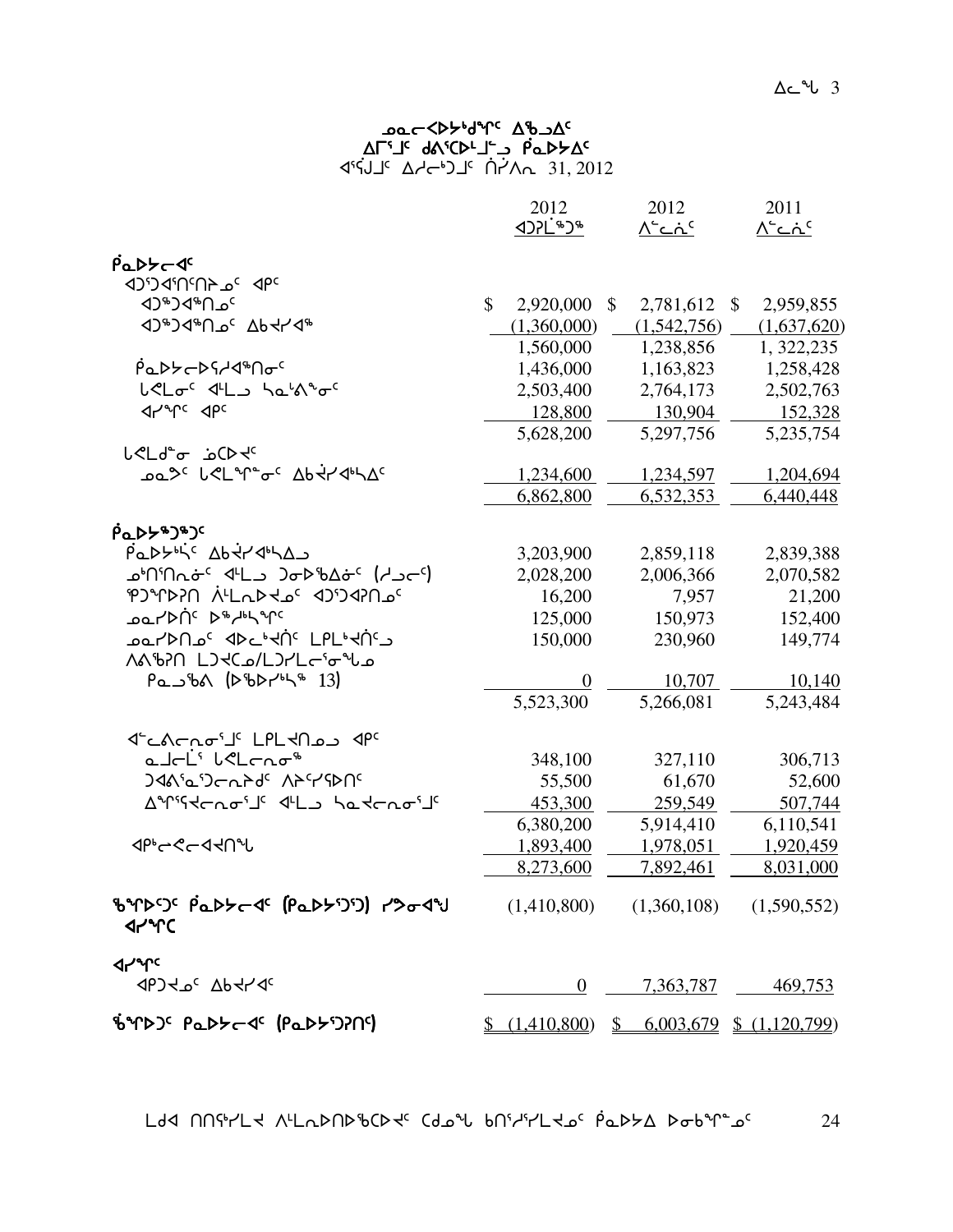#### ש⊂<γן^נ<sup>ע</sup> על−γ<sub>94</sub>γ<sup>c</sup> haldrof is Arnaha in Palas and Solomon and The Solomon In the Solomon Palastic Solomon in the Solomon Solomon 4°ל) <sup>בי</sup>-4⊿ 15, 2012 <sup>14</sup>ל4

|                                                                                                       |               | 2012                                                                                                                                                                                                                | 2012             |              | 2011                      |
|-------------------------------------------------------------------------------------------------------|---------------|---------------------------------------------------------------------------------------------------------------------------------------------------------------------------------------------------------------------|------------------|--------------|---------------------------|
|                                                                                                       |               | <b><br/> 1921<br/> 1921<br/> 1944<br/> 1946<br/> 1946<br/> 1946<br/> 1946<br/> 1946<br/> 1946<br/> 1946<br/> 1946<br/> 1946<br/> 1946<br/> 1946<br/> 1946<br/> 1946<br/> 1946<br/> 1946<br/> 1946<br/> 1946&lt;</b> | <u>∧∸ت∧</u>      |              | $\Lambda^c$ ے $\Lambda^c$ |
|                                                                                                       |               |                                                                                                                                                                                                                     |                  |              |                           |
| PaDS-JC<br>JPC 2019 PC                                                                                |               |                                                                                                                                                                                                                     |                  |              |                           |
| ᡃᡪ᠍᠘ᡫᢋᡄ᠍᠍᠘ᢄ᠂ᢕᠶᢂᠾ᠒                                                                                     | $\mathbb{S}$  | 1,725,000                                                                                                                                                                                                           | \$<br>1,835,807  | $\mathbb{S}$ | 1,779,317                 |
| <b>JICALOC JILYSILIC JPC</b>                                                                          |               | 650,000                                                                                                                                                                                                             | 640,735          |              | 686,415                   |
| <b>Jrt</b> e                                                                                          |               | 7,500                                                                                                                                                                                                               | 5,931            |              | 132,094                   |
| €ْ'€ذ                                                                                                 |               | $\boldsymbol{0}$                                                                                                                                                                                                    | $\boldsymbol{0}$ |              | 200,000                   |
|                                                                                                       |               | 2,382,500                                                                                                                                                                                                           | 2,482,473        |              | 2,797,826                 |
| <b>ράΓελλο</b>                                                                                        |               |                                                                                                                                                                                                                     |                  |              |                           |
| <u>Δ®ba Δ৮®ής βαρλ←Φηλλις Δρήθηλλις</u>                                                               |               | 1,120,400                                                                                                                                                                                                           | 950,581          |              | 799,143                   |
| ۵۵۲۵/۱ <sup>٬</sup> ۴۴ <sub>۳</sub> ۳۹٬۴۵                                                             |               | 70,000                                                                                                                                                                                                              | 62,415           |              | 61,538                    |
| e - المسلم المسلم المسلم المسلم المسلم المسلم المسلم المسلم المسلم المسلم المسلم المسلم المسلم المس   |               | 72,400                                                                                                                                                                                                              | 97,755           |              | 47,855                    |
| AabdChamac dLa Achtc                                                                                  |               | 40,800                                                                                                                                                                                                              | 27,599           |              | 43,178                    |
| PJMPPC <pjde 3dd4cpc<="" td=""><td></td><td>11,000</td><td>10,996</td><td></td><td>15,632</td></pjde> |               | 11,000                                                                                                                                                                                                              | 10,996           |              | 15,632                    |
| P.JGCD TC JbrLc                                                                                       |               | 82,000                                                                                                                                                                                                              | 11,526           |              | 311,908                   |
| <b>DLL'UNC</b>                                                                                        |               | 14,300                                                                                                                                                                                                              | 16,882           |              | 19,796                    |
| $P^4$ dh $P^4$ J $\subset P^4$ d $\sim$ b                                                             |               | 15,500                                                                                                                                                                                                              | 14,725           |              | 15,596                    |
| <b>NA&amp;AN LJKCJYLJYLGM</b>                                                                         |               |                                                                                                                                                                                                                     |                  |              |                           |
| 478 505040540 (DBD754 13)                                                                             |               | $\overline{0}$                                                                                                                                                                                                      | 143,772          |              | 1,230,962                 |
|                                                                                                       |               | 1,426,400                                                                                                                                                                                                           | 1,336,251        |              | 2,545,608                 |
| √~L'N⊂NO'I' √LL LPL'KÀ' √P'Y'                                                                         |               |                                                                                                                                                                                                                     |                  |              |                           |
| a Jal <sup>is</sup> lelanoi <sup>je</sup>                                                             |               | 156,000                                                                                                                                                                                                             | 140,363          |              | 126,020                   |
| hatchbid <sup>e</sup> dla Airstchb                                                                    |               | 331,500                                                                                                                                                                                                             | 138,057          |              | 261,583                   |
|                                                                                                       |               | 1,913,900                                                                                                                                                                                                           | 1,614,671        |              | 2,933,211                 |
| ⊲৳৽ৼ৴৸ঀ৸                                                                                              |               | 223,600                                                                                                                                                                                                             | 227,591          |              | 202,028                   |
|                                                                                                       |               | 2,137,500                                                                                                                                                                                                           | 1,842,262        |              | 3,135,239                 |
| BYPSS PaDSC (PaDSSA) PSody APY                                                                        |               | 245,000                                                                                                                                                                                                             | 640,211          |              | (337, 413)                |
| <b>SLAC</b>                                                                                           |               |                                                                                                                                                                                                                     |                  |              |                           |
| JPJ YO Ab YY JC                                                                                       |               | $\overline{0}$                                                                                                                                                                                                      | $\boldsymbol{0}$ |              | 569,986                   |
| BYDJ <sup>C</sup> PaDYC (PaDYJ)NG                                                                     | $\frac{1}{2}$ | $245,000 \text{ }$ \$                                                                                                                                                                                               | 640,211          | \$           | 232,573                   |

 $L$ dd NNith AlladNdisCd Cdoil bnithlad padda dobining 25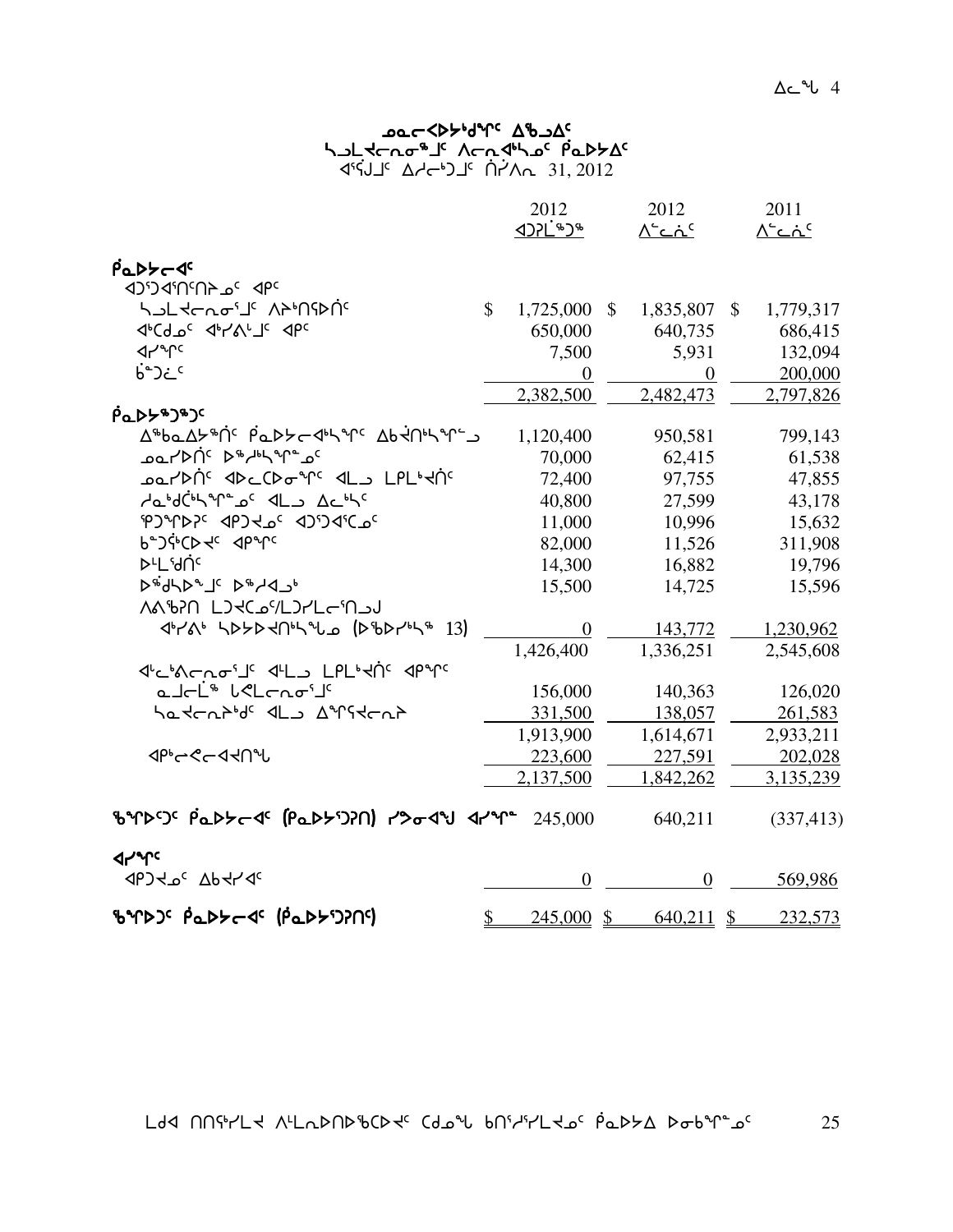| <b>DOC <dl, <dl,="" b="" que="" your<=""></dl,></b> |  |
|-----------------------------------------------------|--|
| Park APAC-doub CappAC                               |  |
| <b>SI2 31, 2012</b> Address CP-5                    |  |

|                                                                                                                   |                          | 2012             |              | 2012              | 2011             |
|-------------------------------------------------------------------------------------------------------------------|--------------------------|------------------|--------------|-------------------|------------------|
| PaDSCT                                                                                                            |                          |                  |              | <u> ^`دۂ`</u>     | <u>∧'دۂ`</u>     |
| <sup>3</sup> ገለግባን <sub>ገ</sub> ሬ የቦ                                                                              |                          |                  |              |                   |                  |
| لد CD4 <sup>0</sup> *∆ط <del>ه</del> عف                                                                           | \$                       | 4,445,000 \$     |              | 3,388,162 \$      | 2,118,063        |
| PJMYDPNU LOL 4JOJA                                                                                                |                          | 850,000          |              | 903,717           | 1,090,875        |
| ۹′-⊀⊄&¢ <sup>¢</sup> ه(۹′°4۱ ∗۳هه                                                                                 |                          | 1,500,000        |              | 55,425            | 83,057           |
| $\Phi^{\rm c}$                                                                                                    |                          | 202,000          |              | 135,800           | 172,185          |
|                                                                                                                   |                          | 6,997,000        |              | 4,483,104         | 3,464,180        |
| <b>L<lin<sup>eo</lin<sup></b> isCD -                                                                              |                          |                  |              |                   |                  |
| <b>POLY VCUAULOC VP4LAC</b><br>⊲৴৺৻                                                                               |                          | 77,000           |              | 78,159            | 76,505           |
|                                                                                                                   |                          | 10,000           |              | $\theta$          | <u>27,466</u>    |
|                                                                                                                   |                          | 7,084,000        |              | 4,561,263         | 3,568,151        |
| <b>Ρ΄ ΦΡΑ</b>                                                                                                     |                          |                  |              |                   |                  |
| JP LOUPS AS - ADO JPP                                                                                             |                          | 4,677,760        |              | 3,194,452         | 1,817,337        |
| PJMDPNU dMPCDYL do                                                                                                |                          | 337,000          |              | 398,960           | 419,936          |
| Padtis 4L Abtra                                                                                                   |                          | 606,600          |              | 476,216           | 456,123          |
| JIL AIL PADALA                                                                                                    |                          | 73,600           |              | 15,329            | 14,319           |
| <'a Ao", 'PL?&< < L_> Aco <i'&<< td=""><td></td><td>306,000</td><td></td><td>145,215</td><td>177,149</td></i'&<<> |                          | 306,000          |              | 145,215           | 177,149          |
| <b>VATDUCATE</b> dbCDUc                                                                                           |                          | 45,000           |              | 1,620             | 31,217           |
| AL CICD JPF, C,V                                                                                                  |                          | 55,300           |              | 88,988            | 88,281           |
| PL?0%, B' <ma0' <pl)="" <plyps<<="" td=""><td></td><td>66,000</td><td></td><td>8,711</td><td>12,256</td></ma0'>   |                          | 66,000           |              | 8,711             | 12,256           |
| ᠕ᡕ᠆᠂᠂᠘᠉ᢣ᠘ᡪ᠒                                                                                                       |                          | 15,000           |              | 2,031             | 23,384           |
| ⊳୮.AU∈                                                                                                            |                          | 4,400            |              | 3,950             | 6,931            |
| PYANG DAYAJ'                                                                                                      |                          | 4,100            |              | 4,856             | 8,032            |
| ∗د4∿*ط <sup>ء</sup> لـ⊲∕∟ءمـ                                                                                      |                          | 500              |              | 75                | $\boldsymbol{0}$ |
| PC-47967c - POLC 4747454                                                                                          |                          | 10,000           |              | $\theta$          | $\overline{0}$   |
|                                                                                                                   |                          | 6,201,260        |              | 4,340,403         | 3,054,965        |
| ぴ~%~~~®" LPL <n <p<="" ?="" td=""><td></td><td></td><td></td><td></td><td></td></n>                               |                          |                  |              |                   |                  |
| oaccL <sup>ic</sup> bedure<br>לייףר2לס 2<לס תרת <sup>2כ</sup>                                                     |                          | 233,100          |              | 235,472           | 227,562          |
| لـحل?خ <sup>د</sup>                                                                                               |                          | 8,800<br>3,400   |              | 8,800             | 8,500            |
| ᢃᢦᡘ <sup>ᡕ</sup> ᠍᠘ᢘ᠑ᡕ᠘ᡉ᠋᠄                                                                                        |                          | $\boldsymbol{0}$ |              | 3,400<br>$\theta$ | 11,500<br>1,200  |
| ᡃᢁ᠊᠍᠍ᡪᡄ᠍᠍᠍᠍ᢈᢑ᠋᠍᠍ᠨᢄ᠂᠊ᡒᠰ᠙ᠽᡄ᠍᠍ᠾᢃᡓ                                                                                    |                          | 21,100           |              | 21,100            | 68,881           |
|                                                                                                                   |                          | 6,467,660        |              | 4,609,175         | 3,372,608        |
| <b>⊲</b> P•∽Ր⊲ን∩⊲                                                                                                 |                          | 3,200            |              | 1,637             | <u>1,637</u>     |
|                                                                                                                   |                          | 6,470,860        |              | 4,610,812         | 3,374,245        |
|                                                                                                                   |                          |                  |              |                   |                  |
| BYDJ <sup>c</sup> PaDSCD                                                                                          | $\overline{\mathcal{P}}$ | 613,140          | $\mathbb{S}$ | $(49,549)$ \$     | 193,906          |

 $L$ dd nnfr/ $L$ ל תלבור של השיע נולדי השיר של האיר של האיר השיר הא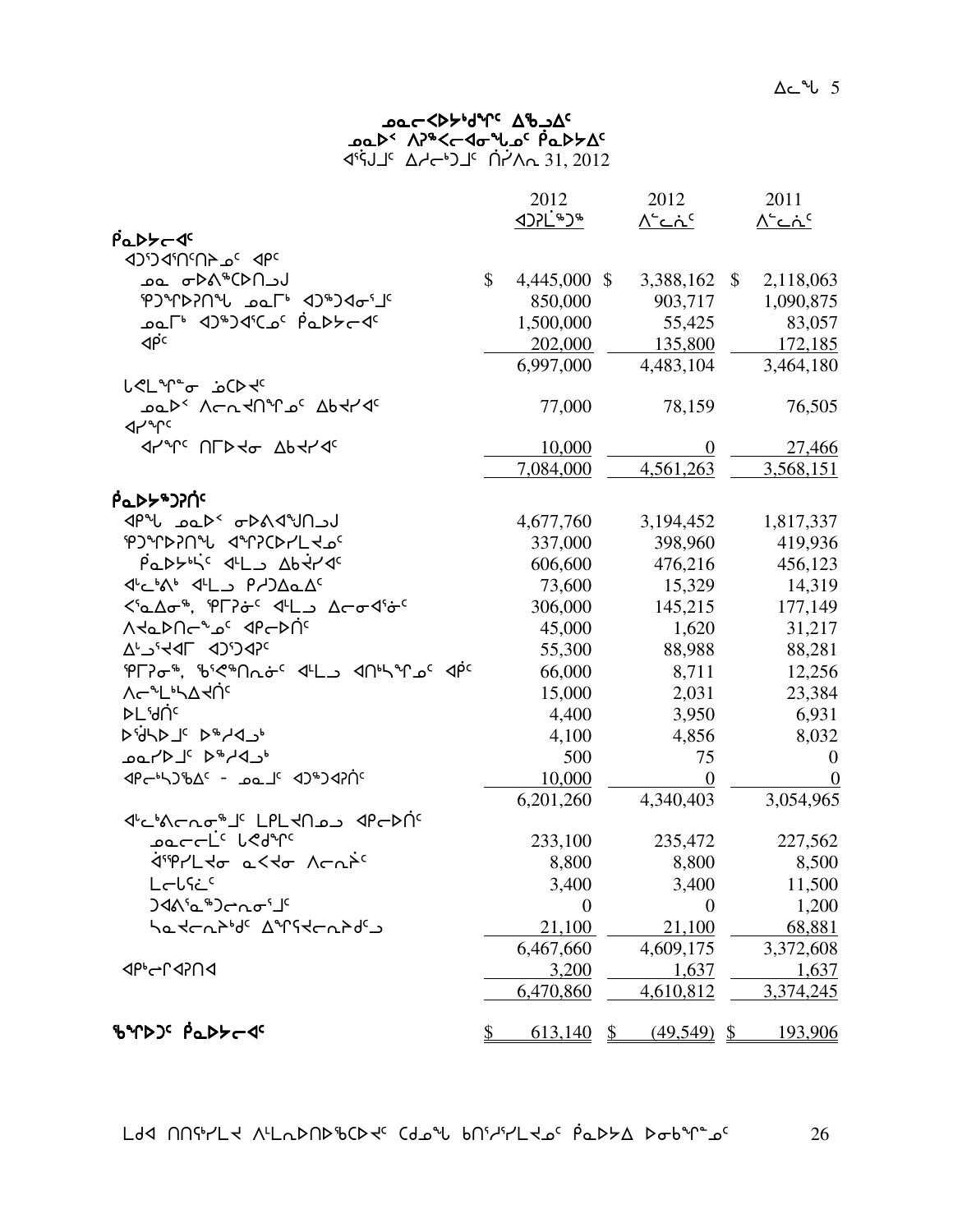#### ש⊂≺ף, א<sup>ר</sup>אך פא⊃ gxX4j5 ]rNs/w5  $\frac{1}{2}$   $\frac{1}{2}$   $\frac{1}{2}$   $\frac{1}{2}$   $\frac{1}{2}$   $\frac{1}{2}$   $\frac{1}{2}$   $\frac{1}{2}$   $\frac{1}{2}$   $\frac{1}{2}$   $\frac{1}{2}$   $\frac{1}{2}$   $\frac{1}{2}$   $\frac{1}{2}$   $\frac{1}{2}$   $\frac{1}{2}$   $\frac{1}{2}$   $\frac{1}{2}$   $\frac{1}{2}$   $\frac{1}{2}$   $\frac{1}{2}$   $\frac{1}{2}$

|                                                                       | 2012<br><b><d>1<br/> 1&gt;&gt;C+&gt;+</d></b> | 2012<br>∧'د∴د |               | 2011<br>∧'د∴د |
|-----------------------------------------------------------------------|-----------------------------------------------|---------------|---------------|---------------|
| $\beta$ a $D$ $\forall \Delta^c$<br><b>ICC <sup>C</sup>ACCILL</b> CCC |                                               |               |               |               |
|                                                                       | \$<br>75,000 \$                               | 119,271 \$    |               | 89,079        |
| <b>A</b> teric                                                        | $\theta$                                      | $\theta$      |               | $\theta$      |
|                                                                       | 75,000                                        | 119,271       |               | 89,079        |
| <b>Ρα</b> ΑΡΑΣΑΟΡΙ                                                    |                                               |               |               |               |
|                                                                       | $\overline{0}$                                | 4,220         |               | 3,152         |
| LELENTAD <sup>C</sup> APC<br>ለልঙንበ Lጋ <del>Վ</del> Cഛ/LጋイLඌበم         | $\theta$                                      | 2,988         |               | $\Omega$      |
| Drd to dricio de (DbDruh 13)<br><sup>1</sup> JPL LAL JPL JPL JPC AP   | $\theta$                                      | 1,795         |               | 1,700         |
| ـمفــدارد الاطهرد                                                     | 53,400                                        | 54,265        |               | 50,085        |
| Satchbid <sup>e</sup> dLo Airstchb                                    | 41,000                                        | 30,960        |               | 35,254        |
|                                                                       | 94,400                                        | 94,228        |               | 90,191        |
| BYDJ <sup>C</sup> PaDSC 4 <sup>C</sup> (PaDSJ)2N9                     | (19,400)                                      | 25,043        | $\mathcal{S}$ | (1,112)       |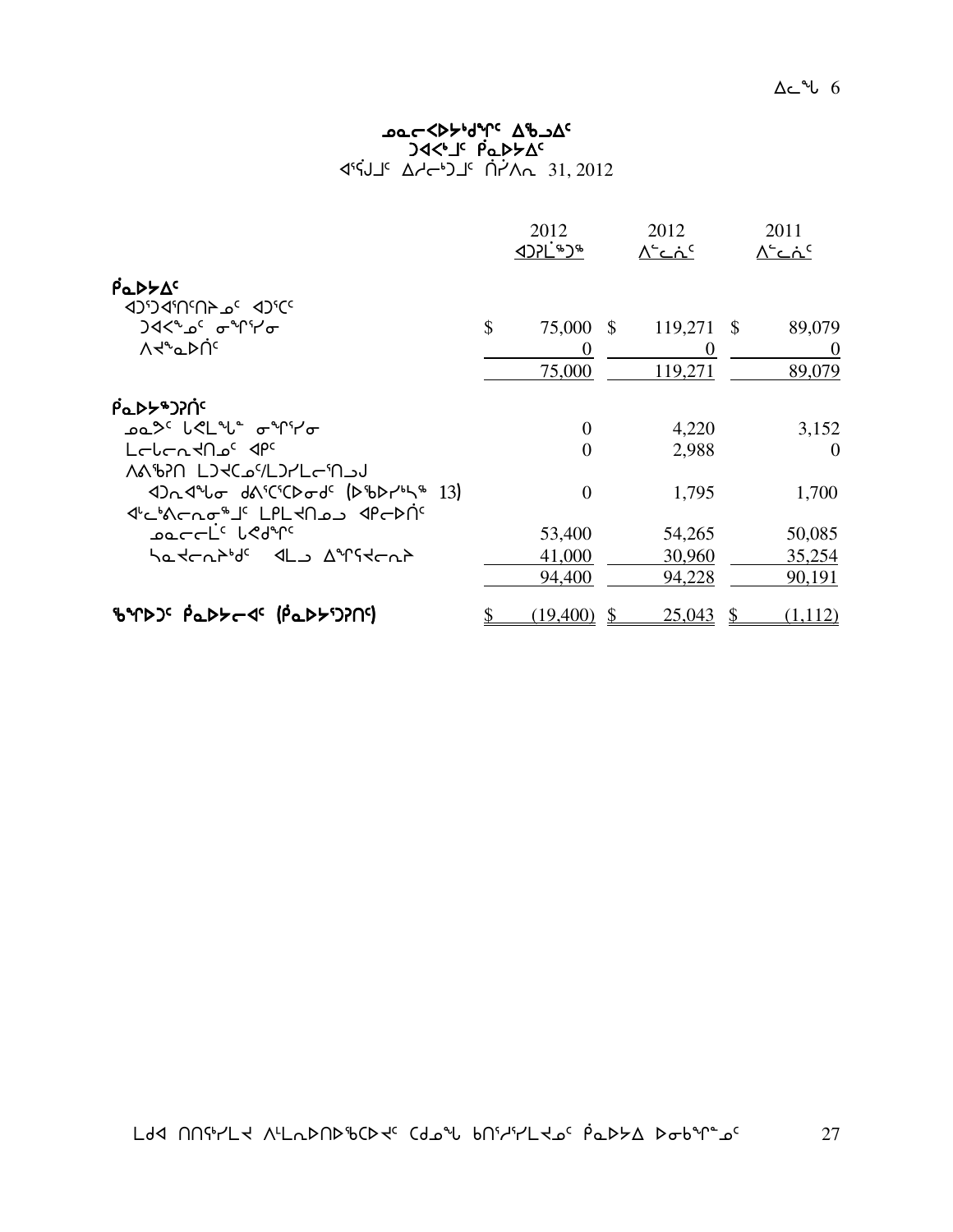|                                                                        | <u> ^`دۂ`</u>  | <u> ^`دۂ`</u> |
|------------------------------------------------------------------------|----------------|---------------|
| ACD۲L۲ <sup>ς</sup> Pedלas JŚLACD۲۲ DS۲۲.                              |                |               |
| مـا⊂لْـُ جاكد اجداكر Aكلكد                                             |                |               |
| ᡋ᠌ᢣ᠋ᡏᠲ᠑ᠳᡎ᠌ᠥ᠄ᡁ᠙ᢏᡐᢂᢣᠾ᠅᠂ᡋᢑᠾᢧᡏᢄᠰ᠀ᢣᡗ<br>$\mathbb{S}$                        | 67,312 \$      | 61,557        |
| Padtchois Jhinchois adindlyd                                           | 165,665        | 143,979       |
| JULIAJE ACAJINAC aDINDLYDYC                                            | 625,412        | 576,569       |
| Λ°ህ<16 Δ Δ Δ'ΑΠ° λ Δ Δ' Λ Δ' Δ' Δ Δ'ΑΔ' Δ Δ'ΑΔ'                        | 237,234        | 120,845       |
| ᡧᡄᡃ᠍᠍᠍ᡧᡄ᠘ᢎ᠂ᡌ᠂ᡗᡆ᠕ᠰ᠐ᢞᠾ᠖᠂ᡏᠾ᠉ᠾᢂᢣᢧ᠙                                         | 1,558          | 34,708        |
| ≺∻ללשל בשר\4חילבי ב4יח                                                 | 61,860         | 91,502        |
| <b>)ଏለ™</b> ჼጋჲ٬ ለት'በናϷበഛՙ ഛ⊿ንበ <sup>ባ</sup> ሀഛ٬ ҩϷ'በϷL৮Ϸ <del>ᡧ</del> | 237,450        | 422,392       |
| <b>JPYLKo' aKKo ACAA barDNLo' aDMDLYDK'</b>                            | $\overline{0}$ | 28,000        |
| ᠴ᠌ᠣᡄ᠊ᡃᢦ᠆᠂ᠬᢣᡃ᠓ᡴ᠑ᡗᠴ᠖ᠴ᠖᠘ᢓ᠓ᠰ᠍᠘᠖᠂ᡆ᠉᠊ᠴᠴ᠍᠖                                    | 93,884         | 92,867        |
| <b>)ଏለჼℴჼ)ℴ٬ ለትናሃክበℴ٬ ଏ/ትኦበ<sup>៲</sup>ᢣ, ℴ</b> ኦነበኦLኦኦ <del>√</del> ٬ | 145,000        | 115,000       |
| PLPDUPY, TP,UDFFD4                                                     | 66,006         | 60,686        |
| Y < G-) - L & LASHAN C-P-NDL-P-R-                                      | 35,000         | 30,000        |
| <b>/\°J&lt;'*{\P^\_\D\^\_\G\\Q`\\D\\\D\\\\\\</b> \                     | 8,085          | 37,786        |
| ⊲Dتأے⊂ م4⊌D⊳D+D+                                                       | 204,650        | 164,650       |
| <u>ᢧ</u> ᢂ᠕᠉᠔ᢌ᠅ᡩ᠑                                                      | 275,613        | 223,681       |
| <u>ለግር ሀአለአከተል የ</u>                                                   | 7,500          | 7,500         |
| $BMX_0^c < \Delta r d^c \Lambda^b \Lambda^c$                           | 5,000          | 5,000         |
| ᠴ᠍᠌eᡄ<Ϸᢣď ᠕ᢞᠨᡏ᠑ᡄ᠘᠊ᠺᡃ᠂᠌ᡆᢂᡅ᠘ᢣᢂᡕ                                          | 781,097        | 579,240       |
| Annenburg Foundation-dc r>o <dj j-o-br<br=""></dj> ad-hnbL>b<          | 56,930         | 56,326        |
| ᠴ᠍ᢁ᠊ᡕᢂ᠐᠂᠑ᢦ᠙ᡎ᠀᠆᠋᠍ᢈᢣᡇ᠂᠋᠈ᢉ᠆᠌ᡏᡎᢂᡁ᠂ᢆᢁᢧ᠕ᢧ᠌ᡗᢣᢧᡩ                               | 51,108         | 40,613        |
| BUUY99V, JLY.CD4Ur/A TD,UDFFD4c                                        | 158,326        | 117,721       |
| ALLODNOS JPHYLKOS LPLKNILOS QDINDLYDKS                                 | 579,459        | 433,470       |
| r>onL ANGAND aDMDLYD+                                                  | 181,200        | 179,233       |
| YP4d14.0 VGC44CVQ.77 ThUDFAD4                                          | 329,607        | 271,150       |
| <b>)ᡏᠷ</b> ᡲᠣ᠑ᠸ᠘ᠣ᠋ᢖ᠂᠂ᡏᡅᡄᡃ᠓ᠣ᠍᠄᠂ᢆᢆᠣᡅ᠈᠓᠘ᢣᢧᡇ                               | 40,749         | 30,368        |
| ᠸ᠋᠄ᡪᠽ᠐ᢣᢄ᠂ᢉᡀᢄ᠂ᡉᡗᡕ᠑ᡴ᠂ᡆᢂᢣ᠔ᠴ᠑                                              | 8,954          | 6,869         |
| <b>JAASaSCAAdAS ALSIKAS aDSNDLYDKG</b>                                 | 121,215        | 79,392        |
|                                                                        | 20,374         | 15,183        |
| <b>)ᡏᠷ</b> ᡏᡆᠲ᠑ᡄ᠍᠘ᡄ᠖ᡕ᠘ᡛ᠂ᡆᡄᢂᡁ᠗ᡖᢂᡕ᠐ᢂᠷ᠖                                   | 61,093         | 45,523        |
| <b>JAA'a'Jcn4N' aD'NDLYD4'</b>                                         | 40,765         | 30,384        |
| THON'S APPOINT                                                         | 47,200         | 47,200        |
| CODF JPHLJOH' aDMDLYDJ                                                 | 150,000        | 100,000       |
| ᢃᡏᡧ᠈ᡆ᠉᠑ᡕ᠊ᡊᠣ <sub>᠌</sub> ᡆᠾ᠂ᡝ᠊ᢐᡄᢗ᠂ᢆᢆᡆᢧ᠕ᢂ᠘ᢣᢂ                            | 15,000         | 10,000        |
| ᡕ᠑᠘ᢦᡆ᠂᠍᠍᠍᠍᠍᠍᠍᠍᠍ᠰ᠐᠑ᢄ᠂᠑᠘᠀᠐᠑                                              | 47,000         | 50,000        |
| Pdc'CDYLtc LPLtn'i aD'nDLYDtc                                          | 50,459         | 25,072        |
| <b>)くぐぐとも しょっこつつじょうしゃくいう</b>                                           | 8,073          | 4,012         |
|                                                                        | 10,092         | 5,014         |

Ac Bart Abac adMDLYD tal pady As 4°ל) <sup>19</sup> Aרלי) <sup>ב</sup> A−לי  $\Delta$  $\sim$   $\sim$  7  $L^{\bullet}$ ADL 1

2012 2011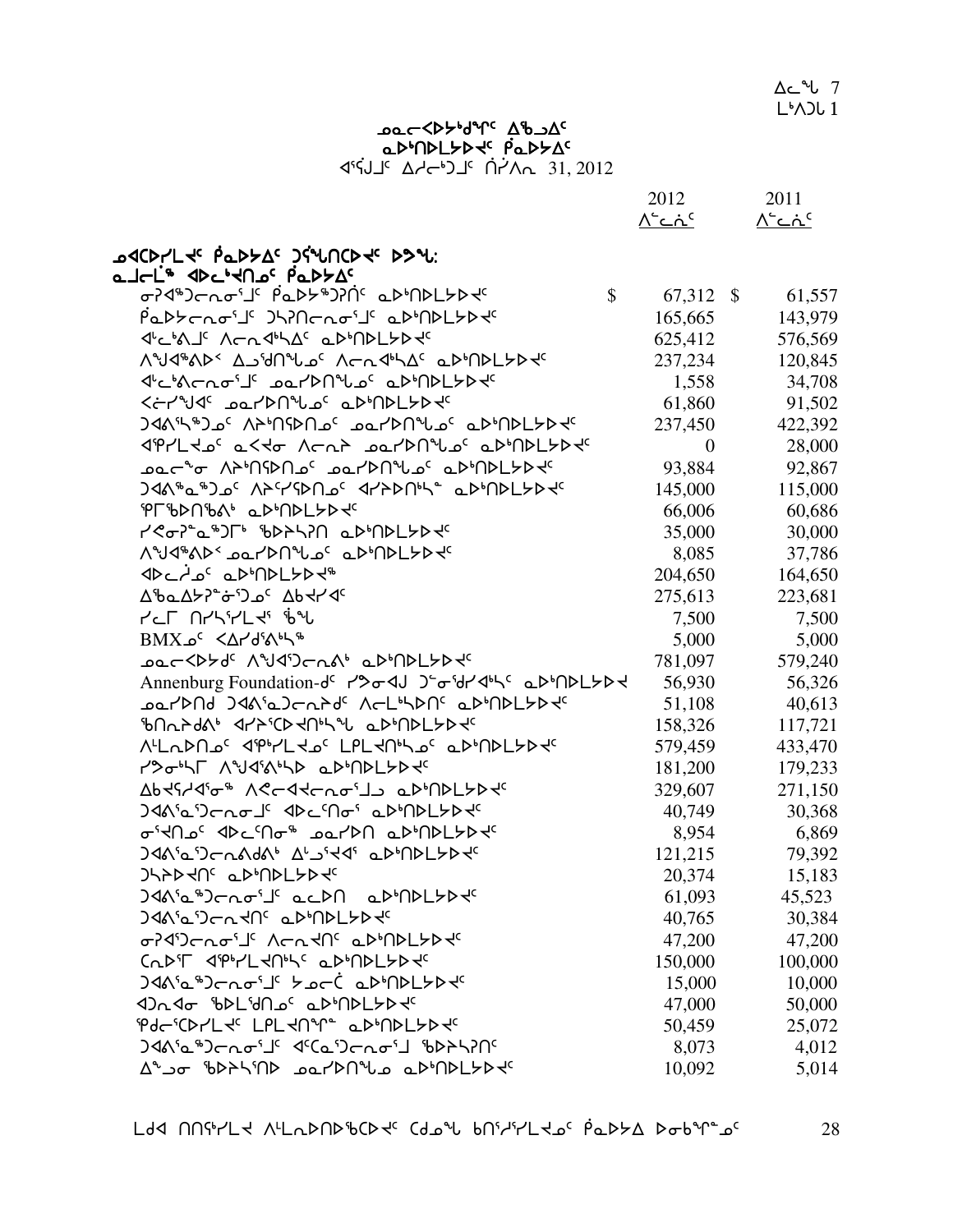Ldd NNirlt ALLDNDbCDt Cdol bNirirLto PaDSA Doblines 29

|                                                                                                                                                                                                                                            | 2012                      | 2011             |
|--------------------------------------------------------------------------------------------------------------------------------------------------------------------------------------------------------------------------------------------|---------------------------|------------------|
| <b>QQCDYL the PODYAS JEANCD the Delay: (PHL the )</b>                                                                                                                                                                                      | <u> ۸<sup>۰</sup>د ند</u> | <u> ^`د ۂ د</u>  |
| ما⊂لْـُ جاكد اجاراـة Aكلحد                                                                                                                                                                                                                 |                           |                  |
| YCL VARYATE ACHA ODIUDLADE                                                                                                                                                                                                                 | 20,184                    | 10,029           |
| JEAN KAKO JEHO                                                                                                                                                                                                                             | 10,092                    | 5,014            |
| ιάνντης Δευγρυμε                                                                                                                                                                                                                           | 6,055                     | 3,009            |
| JC XF A&aA>DA aDMDL>DX                                                                                                                                                                                                                     | 8,073                     | 4,012            |
| <b>LYJ' LAPIOS ACHA aDMDLYDES</b>                                                                                                                                                                                                          | 10,092                    | 5,014            |
| <b><p>'o'J' AC'LA' aP'NPLYP+'</p></b>                                                                                                                                                                                                      | 40,367                    | 20,058           |
| Ci d)nd" iPdcintN" aDiNDLYD                                                                                                                                                                                                                | 201,835                   | 100,289          |
| DAJS PYLAJS DAYDAS QPANDLYD                                                                                                                                                                                                                | 150,686                   | $\overline{0}$   |
| <b>σ</b> ϷልʔႶᢣᡪ᠍᠍ᡑ᠂᠕᠄᠊᠍᠍ďᡕ᠖ᡧᢣ᠘᠆ᢆᡆᢂᠾᢂᢣᢂ                                                                                                                                                                                                     | 15,000                    | $\boldsymbol{0}$ |
| GPAPNIL" POLYDUL" QDIUDLYDY                                                                                                                                                                                                                | 5,000                     | $\overline{0}$   |
| ᡏᡃᢗᡉ᠋᠘᠑ᡕ᠊ᡊᠣᡃ᠋᠂᠋᠕ᡕ᠘ᡃᡃᡪᢂ᠋ᠾᢃ᠌ᠴ᠂ᢁᡏ᠕᠐᠂᠑ᠾ᠕ᢧ᠓᠘ᡶᢂ                                                                                                                                                                                                  | 4,023                     | $\boldsymbol{0}$ |
| AJAGANJ ACCATCLOJC aDMDLYD                                                                                                                                                                                                                 | 25,112                    | $\overline{0}$   |
| AFI JULA FARAA POPLA                                                                                                                                                                                                                       |                           |                  |
| ᠾᢃ᠊ᡧᡗ᠐ᢀ᠂᠂᠕ᡄ᠍᠍ᠮ᠕ᡕᡑ᠙᠂ᡒᢧᠾᠾᡗᠷᢧᡩ                                                                                                                                                                                                                | 190,242                   | 188,176          |
| AL&CDUTE bAYSURE TP,UDFAD4c                                                                                                                                                                                                                | 386,705                   | 357,627          |
| AL&ALIC <l<&allgc adadlyd<="" td=""><td>105,000</td><td>90,000</td></l<&allgc>                                                                                                                                                             | 105,000                   | 90,000           |
| LAST TPPUPLADE                                                                                                                                                                                                                             | 173,853                   | 147,109          |
| rd Panth Late Panthy                                                                                                                                                                                                                       | 60,551                    | 30,087           |
| <b>AbaA&gt;&gt;"c"Joc Abdrdc</b>                                                                                                                                                                                                           | 85,500                    | 71,000           |
| ᠊ <b>ᢁ</b> ᡄ᠘᠂᠕᠈ᡒᢉ᠆ᢦ᠐᠐ᠰᡒ᠗ᡕ᠖᠖ᡊᢂ                                                                                                                                                                                                             |                           |                  |
| <u>ℴ</u> ᢧᡃႶᢧᡶ <i>ᡃ</i> ᢧᢣᡲ᠂ℴ <i>ᡄ</i> ᢧᡃᡃᡬᡃᡃᢗᢧᠨᡃᡶ᠌ᢈ᠍᠘ᠻ᠂ᡝᡃ᠋ᠵᠦᡃ <b>᠓</b> ᠣ᠂ᡃ᠌᠌ᡟ᠑᠋ᠰᡗᢂᢣ                                                                                                                                                       |                           |                  |
| $\hat{P}aDP*DP\hat{P}$ < 4)*)< $\hat{P}aPDc$ $\hat{a}ADC$ 14                                                                                                                                                                               | 606,138                   | 599,513          |
| PL?0- 4L LCLSC 0' 4PP4?NNO' aDMDLYD+                                                                                                                                                                                                       | 202,500                   | 237,500          |
| <b>GUPJE <p<plo" apmpl="">P+C</p<plo"></b>                                                                                                                                                                                                 | 126,000                   | 170,000          |
| ᠴᡃ᠍᠍᠍ᢐᢥ᠕ᡃ᠋᠂ᠴ᠋ᢁ᠇᠑᠐ᠴ᠌᠂᠘ᠪ᠘ᢣ᠐᠂ᢅ᠘ᢂᢣ᠗᠅᠐ᢂᢣ᠂                                                                                                                                                                                                       | 139,980                   | 140,000          |
| ב ברתס <sup>י</sup> ם א4לכול∩י <i>ו</i> ם ב4לח4לי                                                                                                                                                                                          | 50,000                    | 95,000           |
| <b><dr<br></dr<br> The Additional Advantagement of the Advantagement of the Advantagement of the Advantagement of the Advantagement of the Advantagement of the Advantagement of the Advantagement of the Advantagement of the Advanta</b> | 31,500                    | 31,500           |
| ᠊᠉ᢣ᠋ᢦᡰᢣ᠘ᢣ᠉ᡆ᠘᠕᠕ᢣ᠖ᡆ᠉ᡫᢞ᠕᠉ᡰᡷ᠍᠍᠍᠍ᠰᡆᢔ᠗᠘                                                                                                                                                                                                          | 640,000                   | 560,000          |
| <b>DPALIE DARTLOC QDINDLYDE</b>                                                                                                                                                                                                            | 170,082                   | 168,237          |
| <b>A-MAMA <da4m 1="" 2<="" <l="" ap4pc="" b=""></da4m></b>                                                                                                                                                                                 | 212,000                   | 212,000          |
| <b>AbaA&gt;&gt;"c"Joc Abdrdc</b>                                                                                                                                                                                                           | 12,500                    | 10,000           |
| Δ <i>'</i> baΔ <del>'</del> >" σ <sup>τ</sup> Ο Δ΄ Δb τη σ <sup>τ</sup>                                                                                                                                                                    | 5,023                     | $\boldsymbol{0}$ |
| ᢣ <b>Ⴢ</b> ႾႶႷႭჄ <b>Ⴣ</b> ჼჾჼ⅃ჼჼႭϷჁϪ                                                                                                                                                                                                       |                           |                  |
| Panblyde punintnyl admolyde                                                                                                                                                                                                                | 50,000                    | $\boldsymbol{0}$ |
| <b>JA&lt;'CCAYA 201'DJS aD'ADLYD+C</b>                                                                                                                                                                                                     | 224,956                   | 170,345          |
| JA<6CCLXD aD6NDLYDXG                                                                                                                                                                                                                       | 301,341                   | $\overline{0}$   |
| COGNT LIKUNJU GHAJI SPYPKUNG                                                                                                                                                                                                               | 80,734                    | 40,115           |
| <b>AbaA&gt;&gt;"c"Joc Abdrdc</b>                                                                                                                                                                                                           | 26,500                    | 21,000           |

ᢆᢦᢧ᠕ᢂ᠘ᡷ᠑ᢣᢂᡮᡁ᠂ᡁᢆᢦ᠊ᢂ<br>᠊ᢦᡏ᠆ᡕᢂᡶ᠕ᡒᡁ᠂ᢎᢪ᠀ᡒ  $451.2012$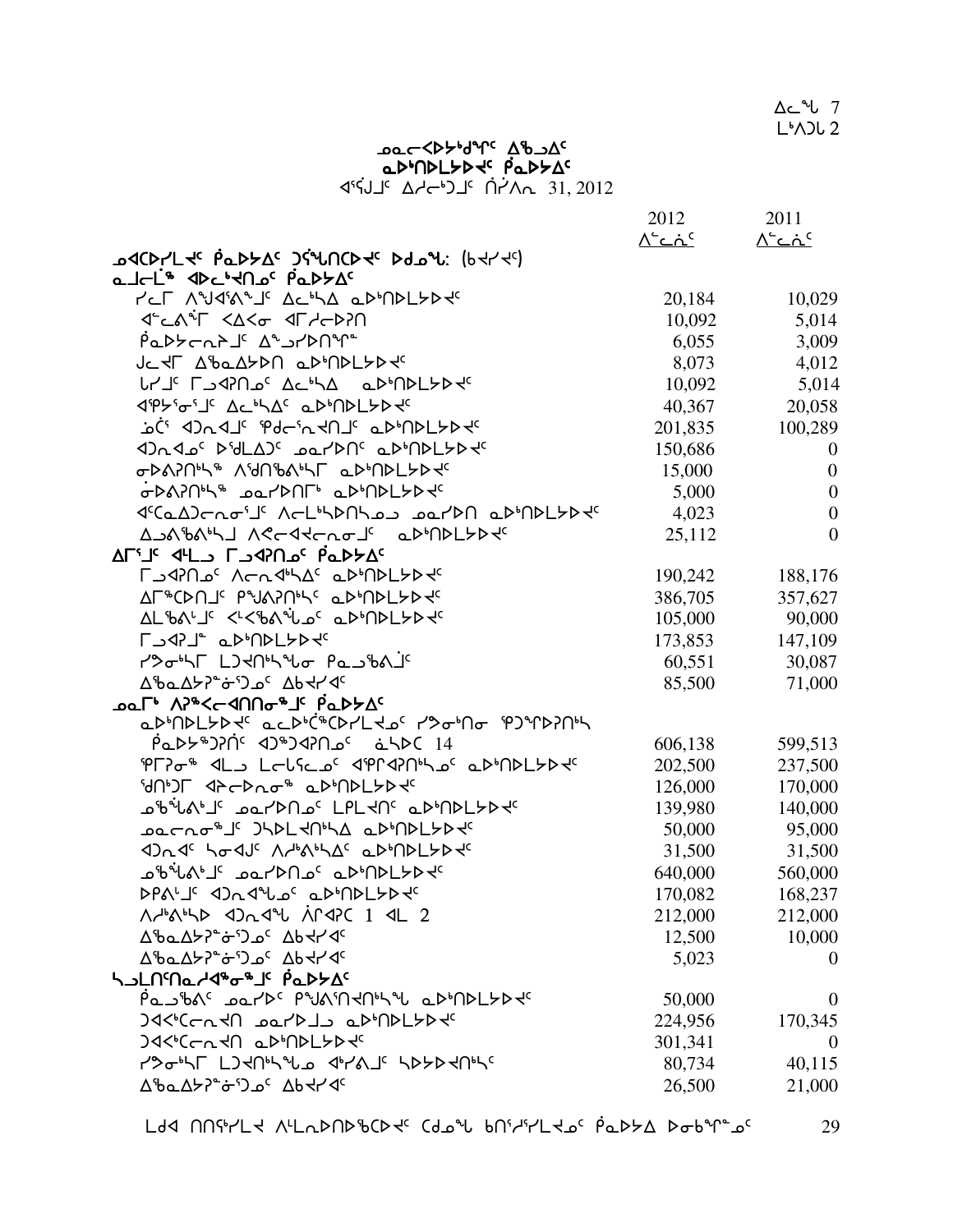$\Delta$  $\sim$   $\sim$  7  $L^{\bullet}$ ADL 3

#### كمد**k**ك−Xbبالمحك∽ adMDLYD tal pady As 4°ל) <sup>19</sup> Aרלי) <sup>ב</sup> A−לי

|                                                                                    | 2012                                             | 2011                |
|------------------------------------------------------------------------------------|--------------------------------------------------|---------------------|
| <b>GCDLL + PODATE JEANCD + Ddon:</b> (bt/te)                                       | $\Lambda^{\mathsf{c}}$ ما $\Lambda^{\mathsf{c}}$ | ∧ <sup>∽</sup> ⊂๋^⊂ |
| <b>JAK"J' PaDYA'</b><br>JAC'S APPLANALOC aDINDLYDE                                 | 353,993                                          | 275,712             |
| )∢ <l, th="" v5#<←∢uuº#7c="" ºъ,udгጉþิ4c<=""><th>572,029</th><th>572,029</th></l,> | 572,029                                          | 572,029             |
|                                                                                    | $\underline{10,299,576}$ \$ 8,677,867            |                     |

 $L$ dd  $M$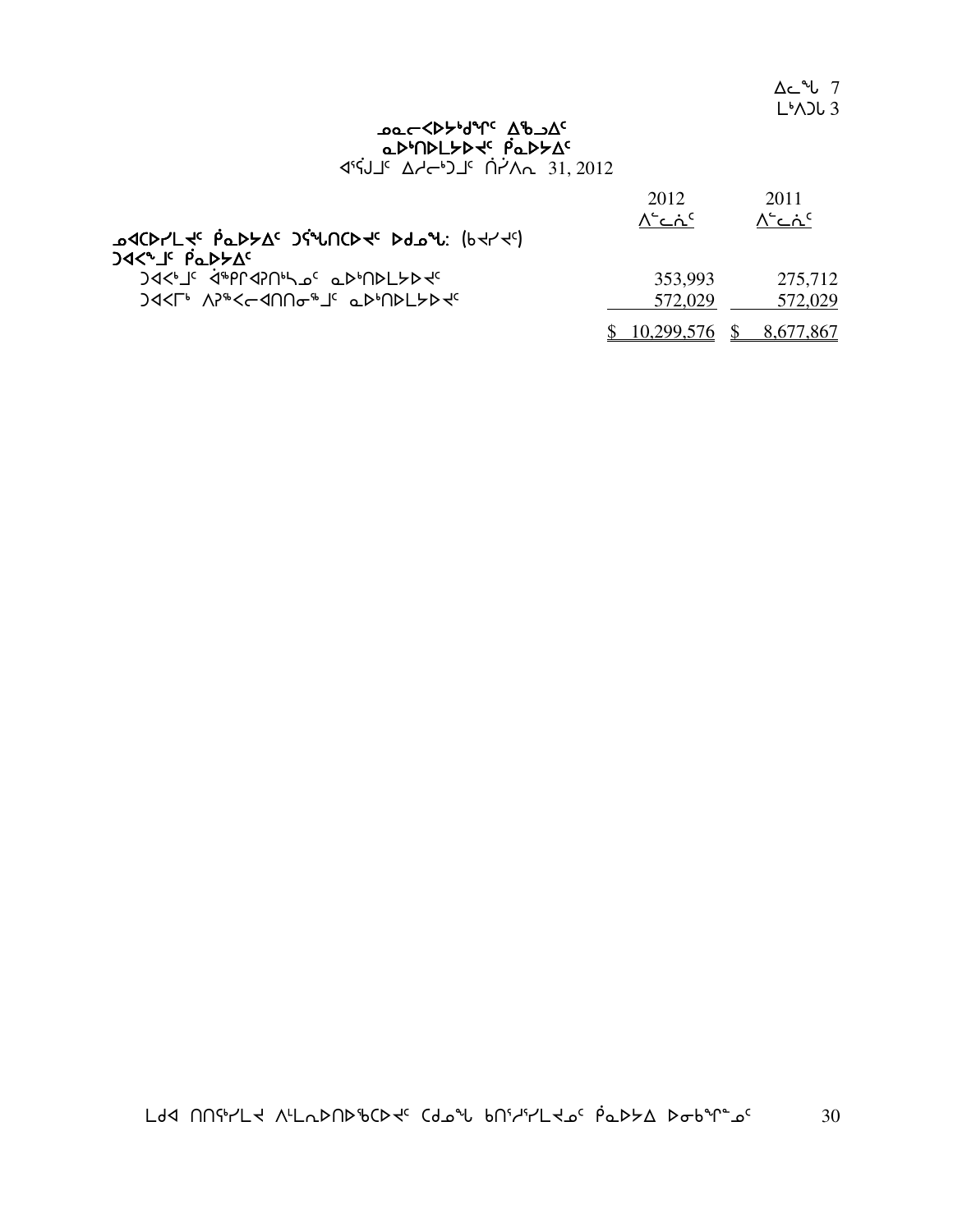#### ש⊂≺ף, א<sup>ר</sup>אך פא⊃ agin'il yakti balantar iray dan balantar iyo kana kana kana kana kana kana kuma kana kuma kuma kuma kuma kuma k 4°ל) <sup>19</sup> Aרלי) <sup>ב</sup> A−לי

|                                                                                                                                                               |               | 2012                  |               | 2012           |               | 2011        |
|---------------------------------------------------------------------------------------------------------------------------------------------------------------|---------------|-----------------------|---------------|----------------|---------------|-------------|
|                                                                                                                                                               |               | <b><d>1<br/>E</d></b> |               | <u>∧∸ت∧</u>    |               | <u>∧∸ت∧</u> |
| PaDYAS JYMNS                                                                                                                                                  |               |                       |               |                |               |             |
| <b>L</b> <l)bdc< td=""><td>\$</td><td>883,900</td><td><math>\mathcal{S}</math></td><td>871,827</td><td><math>\frac{1}{2}</math></td><td>837,376</td></l)bdc<> | \$            | 883,900               | $\mathcal{S}$ | 871,827        | $\frac{1}{2}$ | 837,376     |
| LeLuc Dasc                                                                                                                                                    |               | 2,911,200             |               | 2,938,710      |               | 2,757,814   |
| ᠴᢆᢆᢆ᠘ᠫᢣ᠋᠋᠂᠖ᢂ᠘᠂᠕ᡄ᠘᠌ᢈᠴ                                                                                                                                          |               | 107,000               |               | 116,279        |               | 101,205     |
| ∍لم`ب\ر                                                                                                                                                       |               | 37,100                |               | 35,942         |               | 35,075      |
|                                                                                                                                                               |               |                       |               |                |               |             |
|                                                                                                                                                               | S.            | 3,939,200             | $\mathcal{S}$ | 3,962,758      | $\mathcal{S}$ | 3,731,470   |
| L' CLd <sup>e</sup> or de culter jo Center                                                                                                                    |               |                       |               |                |               |             |
| <b>L</b> <l)bdc< td=""><td><math>\mathbb{S}</math></td><td>210,600 \$</td><td></td><td>74,718</td><td><math>\mathcal{S}</math></td><td>51,256</td></l)bdc<>   | $\mathbb{S}$  | 210,600 \$            |               | 74,718         | $\mathcal{S}$ | 51,256      |
| <b>L<l< b="">" ممك</l<></b>                                                                                                                                   |               | 65,132                |               | 72,632         |               | 72,292      |
|                                                                                                                                                               |               |                       |               |                |               |             |
|                                                                                                                                                               | $\mathcal{S}$ | 275,732               | $\mathcal{S}$ | 147,350        | $\frac{1}{2}$ | 123,548     |
|                                                                                                                                                               |               |                       |               |                |               |             |
| <b>JAA'aJcaPd' APYSPN</b>                                                                                                                                     | \$            | 1,255,000             | \$            | 1,351,393      | \$            | 1,333,673   |
| Waldenoil 1 Acidronoil                                                                                                                                        |               | 434,100               |               | 642,788        |               | 506,641     |
| Lelfeo SiPLNMo <sup>\$</sup>                                                                                                                                  |               | 91,700                |               | 77,004         |               | 71,499      |
| <b>USSU<sub>A</sub>CA</b>                                                                                                                                     |               | 150,000               |               | 125,138        |               | 125,099     |
| PNSPNS APGDNS ALL ACPAPNASS                                                                                                                                   |               | 252,000               |               | 299,603        |               | 269,837     |
| ח?לשבב <sup>6</sup> ב∩?לי                                                                                                                                     |               | 15,000                |               | 17,475         |               | 18,375      |
| <b>NELLAGE Abtrac</b>                                                                                                                                         |               | 4,200                 |               | 7,178          |               | 1,146       |
| <b>a'ro'bND do cALA</b>                                                                                                                                       |               | 103,000               |               | 55,550         |               | 89,990      |
| JAJAJAJ PUAJ                                                                                                                                                  |               | 153,000               |               | 140,797        |               | 147,955     |
| ᠥ <b>᠈</b> ᡅ᠕ᡠ <sup>᠌</sup> ᠂᠂ᡆ᠕ᡬ <sup>᠌᠌</sup>                                                                                                               |               | 200                   |               | 552            |               | 69          |
| ᡏᡃᡄᡃ᠍᠍᠍ᡧᡪᡃᢂᡤ᠂ᡏᠲᠰ᠌᠅ᠴᡉ᠘᠂᠕ᡒᡃ᠅                                                                                                                                    |               | $\theta$              |               | 488,400        |               | 1,296,267   |
| <b>International Control Advantional Advantional Advantments</b>                                                                                              |               | 77,500                |               | 18,817         |               | 114,281     |
| UGPCSCP JLUP,V                                                                                                                                                |               | 40,800                |               | 42,024         |               | 40,800      |
| acbdLPNS DNDS                                                                                                                                                 |               | 25,000                |               | 28,122         |               | 175,813     |
| ᡏᠠᠰᠾᠲ᠂ᠹᡉᢂᢣᡄ᠊ᡏ                                                                                                                                                 |               | 176,000               |               | 208,759        |               | 127,290     |
|                                                                                                                                                               | \$            | 2,777,500             | $\mathcal{S}$ | $3,503,600$ \$ |               | 4,318,735   |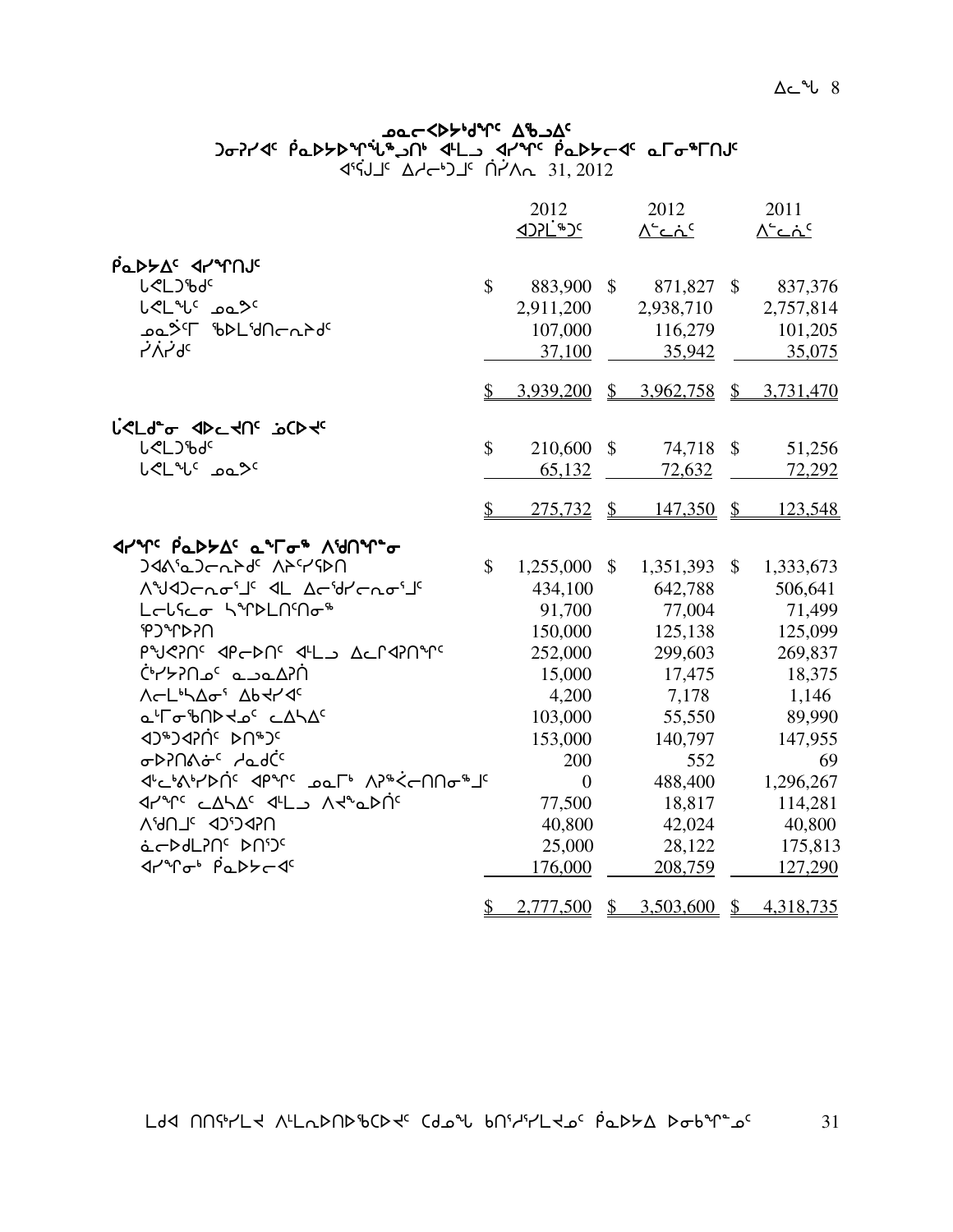∆د <sup>م</sup>ل 9

# **JOC COPART UP-OF**  $\begin{array}{cccccc} & \mathbf{a} \perp & \mathbf{c}' & \mathbf{b}' & \mathbf{c}' & \mathbf{c} \\ & \mathbf{a} & \mathbf{c} & \mathbf{c}' & \mathbf{c} \\ & \mathbf{c} & \mathbf{c}' & \mathbf{c} & \mathbf{c} \\ & \mathbf{c} & \mathbf{c} & \mathbf{c} \\ & \mathbf{c} & \mathbf{c} & \mathbf{c} \\ & \mathbf{c} & \mathbf{c} & \mathbf{c} \\ & \mathbf{c} & \mathbf{c} & \mathbf{c} \\ & \mathbf{c} & \mathbf{c} & \mathbf{c} \\ & \mathbf{$

|                                                                                                                                                      |              | 2012<br><b><d>1<br/>E</d></b> |               | 2012                          |                           | 2011          |
|------------------------------------------------------------------------------------------------------------------------------------------------------|--------------|-------------------------------|---------------|-------------------------------|---------------------------|---------------|
| βα <b>ιλλε</b> ολής                                                                                                                                  |              |                               |               | <u> ^`د ۂ د</u>               |                           | <u>∧∸ت∧ د</u> |
|                                                                                                                                                      | $\mathbb{S}$ | 196,200                       | $\mathcal{S}$ | 169,838                       | $\boldsymbol{\mathsf{S}}$ | 175,441       |
| PaDbyS                                                                                                                                               |              | 2,563,600                     |               | 2,383,705                     |                           | 2,152,027     |
| Δ <sup>8</sup> baΔ <sup>yβ</sup> Πρ <sup>ς</sup> Δb-47465Δς                                                                                          |              | 619,500                       |               | 767,109                       |                           | 563,627       |
| ∆ზم∆≻®∩ے⊂ ∆'ے ہ⊂ ⊲β∼⊳∩ <sup>د</sup>                                                                                                                  |              | 5,000                         |               | 5,575                         |                           | 7,743         |
| ᠘ᡃᡃᢐ᠋ᡅ᠘ᡃᡔ <sup>ᡑ</sup> ᠌᠌᠓᠋ᢦ᠊ᡃ᠌᠕ᡕ᠆ <sup>ᢌ</sup> ᠘ᡃᢣ᠋᠘᠋ <i>ᢐ</i> ᠂ᡑ                                                                                   |              | 460,800                       |               | 180,896                       |                           | 146,914       |
| ⊲⊳⊂ <sub>৽</sub> ⊰∪ৢ৻                                                                                                                                |              | 87,500                        |               | 87,057                        |                           | 74,189        |
| ₯₧₣₯௶ <sub>௴</sub> ௮௸௺௸                                                                                                                              |              | 280,200                       |               | 260,334                       |                           | 236,341       |
| $\bigcap Y^{\mathsf{A}} \wedge \bigcup Y^{\mathsf{C}}$ , $\Delta \subset {}^{\mathsf{A}} \wedge \Delta$ all $\Delta$ is the $\bigcap Y^{\mathsf{C}}$ |              | 120,300                       |               | 78,985                        |                           | 97,305        |
| bNLA oc<br>BNLA oc<br>BNLA oc<br>BNLA oc<br>BNLA oc<br>BNLA oc<br>BNLA oc<br>BN                                                                      |              | 52,000                        |               | 31,447                        |                           | 35,826        |
| bdinerbyc dr Acuquulo                                                                                                                                |              | 175,700                       |               | 128,054                       |                           | 93,131        |
| Δ%ΩΔΫ́NJ IP 2N̈́° IL Δ⊂σIN͡                                                                                                                          |              | 78,500                        |               | 60,819                        |                           | 68,709        |
| $P A C$ לכ $P A C$                                                                                                                                   |              | 4,500                         |               | 1,998                         |                           | 39            |
| LPLNM <sub>o</sub> d'L <sub>a</sub> hardin                                                                                                           |              | 106,700                       |               | 78,295                        |                           | 85,021        |
| <b>ᢦ᠊</b> ᠡ᠋ᡏ᠈ᢐ᠈᠕᠉ᢣᠴᢁᡆᢇ᠑ᡭ᠈ᡏᡑ                                                                                                                         |              | 90,000                        |               | 100,089                       |                           | 108           |
| $a-bdLc$                                                                                                                                             |              | 425,000                       |               | 457,457                       |                           | 384,330       |
| ACP>D'ING JL_ JPJC                                                                                                                                   |              | 8,300                         |               | 9,912                         |                           | 6,806         |
| 1979 JOV°a AYIUP                                                                                                                                     |              | 315,200                       |               | 61,940                        |                           | 33,408        |
| Δ%αΔ <del>b</del> MLjας dPcDNς                                                                                                                       |              | 455,200                       |               | 283,204                       |                           | 212,973       |
| <b>P<sub>T</sub>) άνης V5 αλρου</b>                                                                                                                  |              | 102,000                       |               | 47,346                        |                           | 24,643        |
| ∆%َ~radi_{\{\Ocel}}                                                                                                                                  |              | 40,000                        |               | 37,511                        |                           | 221,364       |
| ᡃ <b>ᡠ᠆</b> ᠔ᢞ᠓ᢞ᠂᠘᠘᠕᠍ᢀᡤᢄ᠆᠔                                                                                                                           |              | 15,000                        |               | 14,047                        |                           | 10,111        |
| AL <1)<0                                                                                                                                             |              | 15,900                        |               | 27,788                        |                           | 24,373        |
| Δ <sup>∿</sup> Γና⊀በഛ΄ Ϸ <sup>ኈ</sup> ᄼϤ <i></i>                                                                                                      |              | 2,200                         |               | 2,620                         |                           | 1,711         |
| <b>∆</b> ऀॸॎऻॴऀज़क़ॴक़ॴक़ॴक़ॴक़ॴक़ॴक़ॴक़ॴ                                                                                                            |              | 4,000                         |               | 7,600                         |                           | 4,229         |
| PJMAPC APJ +2C 4JDAPC                                                                                                                                |              | 800                           |               | 101                           |                           | 490           |
| ზαCDYΔ <sup>c</sup> < ΨL 3 Δch Mc                                                                                                                    |              | 30,700                        |               | 44,375                        |                           | 56,136        |
|                                                                                                                                                      |              | 6,254,800                     |               | 5,328,102                     |                           | 4,716,995     |
| CD J <sup>C</sup> (DD JL) D C JL C                                                                                                                   |              |                               |               |                               |                           |               |
| <b>ጋፈየ<sub>י</sub>ሚ</b> ንሩ አይረ እቃሌለር                                                                                                                 |              | (101,700)                     |               | (95,990)                      |                           | (90, 636)     |
| Lelfe                                                                                                                                                |              | 10,600                        |               | 10,600                        |                           | 13,800        |
| ᡃᢁ᠊᠍᠍᠍ᡪᡄ᠋᠍᠍ᢦ᠙ᡕᡆᢂᡁ᠑᠂᠊᠀ᡒᡁ᠙ᢋᡄ᠋ᢦᡃ                                                                                                                        |              | (50, 800)                     |               | (42, 674)                     |                           | (43,000)      |
| ᠕᠋᠋ᢆ᠊᠍᠊ᡃ᠋ᡃᡃ᠑ᡕ᠘᠋ᡉ᠋ᡃ᠘᠂᠘ᡕ᠊᠍ᡑ᠕᠆᠈ᢉ                                                                                                                        |              | (55,700)                      |               | (45, 643)                     |                           | (47,700)      |
| ⊲∿⊂⊳∪°                                                                                                                                               |              | (117,300)                     |               | (119, 855)                    |                           | (107, 564)    |
| ALS C-V-1 C-V-1                                                                                                                                      |              | (348, 100)                    |               | (327,110)                     |                           | (306, 713)    |
| לאך לכעים <i>י</i>                                                                                                                                   |              | (156,000)                     |               | (140,363)                     |                           | (126,020)     |
| ᠊ᢁ᠆ᡁ᠉᠂᠕᠑ᡒᢄ᠆᠀᠐᠐ᢁ᠂᠆                                                                                                                                    |              | (233,100)                     |               | (235, 472)                    |                           | (227, 562)    |
| <b>JA&lt;</b> PaDSMC                                                                                                                                 |              | (53,400)                      |               | (54,265)                      |                           | (50,085)      |
|                                                                                                                                                      |              | 5,149,300                     |               | 4,277,330                     |                           | 3,731,515     |
| ง จะ 2-ง จะ                                                                                                                                          |              | 269,400                       |               | 242,901                       |                           | 263,184       |
|                                                                                                                                                      | $\mathbb{S}$ |                               |               | $5,418,700$ \$ $4,520,231$ \$ |                           | 3,994,699     |

Ldd NN 4/La ALLa DND bCD to Cd and bNi 14Lt as pa Db 2 Dob 4 as 32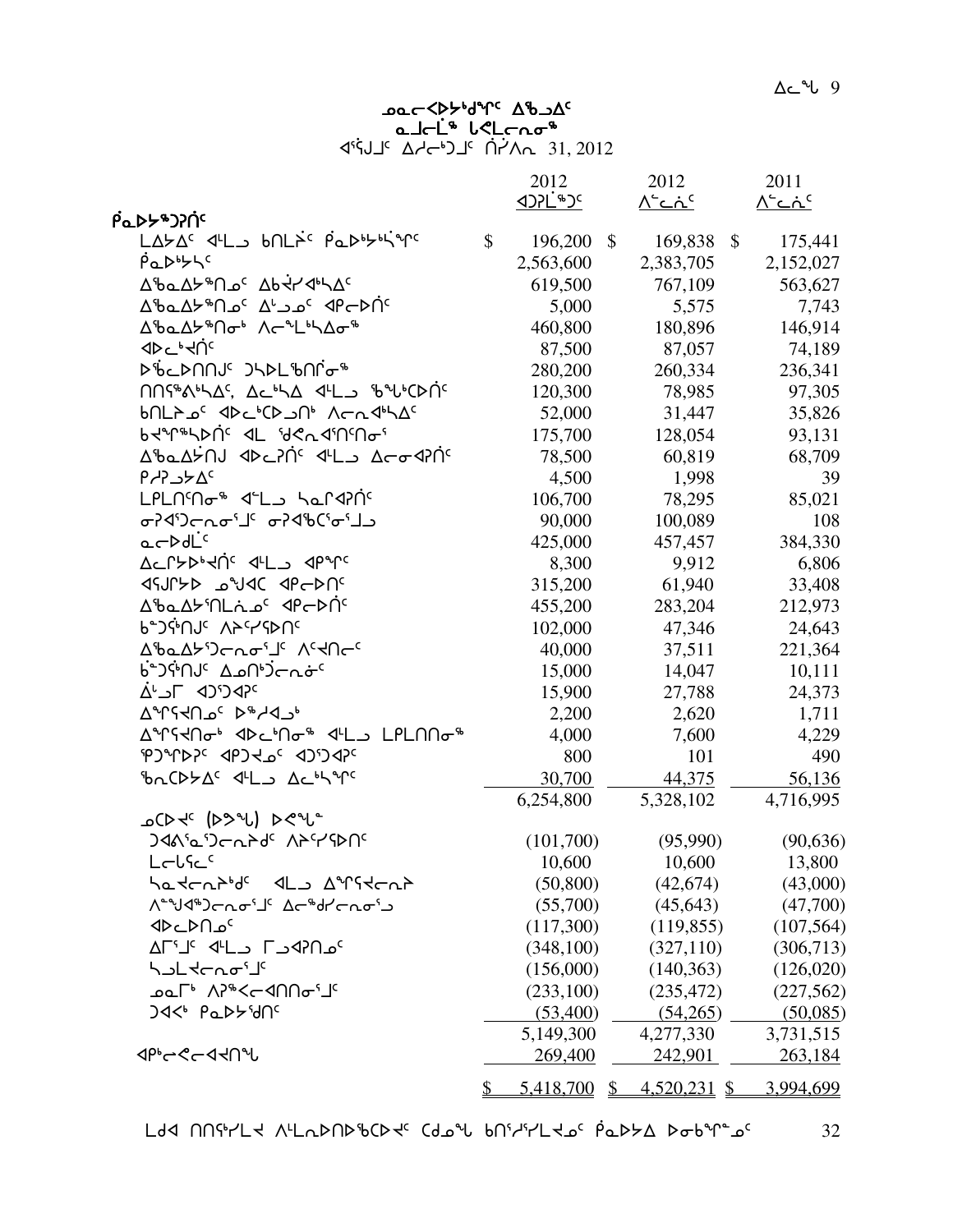#### ש⊂≺ף, א<sup>ר</sup>אך פא⊃ )ፈል<sub>ግ</sub>ፈጋሩሚሚገ<sub>ና</sub> VP<sub>1</sub>Up4C aišJJ⊂ ∆∠د+C 10'^E 11, 2012

|                                                                                                      |              | 2012             |              | 2012<br><u> ^`دۂ`</u>          | 2011<br><u>∧∸دۂ د</u> |
|------------------------------------------------------------------------------------------------------|--------------|------------------|--------------|--------------------------------|-----------------------|
| ฅ๋ฉ⊳≻~∢⊂                                                                                             |              |                  |              |                                |                       |
| JO'D J'N'NA 2' APC                                                                                   |              |                  |              |                                |                       |
| <u>AASSA ALAD REPADI</u>                                                                             | $\mathbb{S}$ | 1,100,000        | $\mathbb{S}$ | 1,184,800 \$                   | 1,172,000             |
| <b>AAAJUC PPSAG PPSAG DHAGA</b>                                                                      |              | 155,000          |              | 164,917                        | 152,886               |
|                                                                                                      |              | $\overline{0}$   |              | 1,676                          | 8,787                 |
|                                                                                                      |              | 1,255,000        |              | 1,351,393                      | 1,333,673             |
| ฅ <sup></sup> ๎๎๎๎๎๎๎๎๎๎๛ๅๅ๛                                                                         |              |                  |              |                                |                       |
| PODOSIC 4L DD Abtrac                                                                                 |              | 2,735,700        |              | 2,784,477                      | 2,613,334             |
| ∆°TSHn° >° A°H                                                                                       |              | 13,200           |              | 14,401                         | 14,387                |
| ∆ <sup>ᅆ</sup> ᡗᡪᡪᡕ᠗ᡒᡃ᠂ᢦᢂ᠋᠘ᢣ᠒ᢦ᠆᠂ᡧ᠘᠘᠂᠘ᠹ᠘᠓ᢙ᠉                                                           |              | 42,500           |              | 79,926                         | 76,106                |
| ᡃᡃᡌ᠗᠌᠘ᢣ                                                                                              |              | 50,000           |              | 50,000                         | 50,000                |
| 4'c's 4'L Ac's"                                                                                      |              | 54,700           |              | 47,471                         | 34,498                |
| $b$ by $T_c$ ab $\leftrightarrow$ $40c$                                                              |              | 3,500            |              | 3,072                          | 8,540                 |
| PJMPPIO JPJC 2017CP                                                                                  |              | 17,400           |              | 17,374                         | 19,979                |
| <b>ے</b> طرف                                                                                         |              | 74,000           |              | 60,151                         | 58,506                |
| ∆°د'4> اد^∆                                                                                          |              | 5,300            |              | 9,262                          | 8,030                 |
| <b>⊲⊳⊂</b> ∙≺∪́⊂                                                                                     |              | 88,500           |              | 82,300                         | 79,021                |
| Aشماعه محمد محمد محمد محمد محمد Ardrapn محمد محمد محمد محمد المحمد المحمد المحمد المحمد المحمد العام |              | 24,000           |              | 21,050                         | 19,535                |
| ᠕ <b>ᡕ᠆</b> ᠂᠂ᢆ᠘᠍ᡃᡪ᠘ᠥ <sup>௷</sup>                                                                   |              | $\Omega$         |              | $\mathbf{0}$                   | 19,981                |
| JAHUS APSHUIC VIAC                                                                                   |              | 46,200           |              | 32,310                         | 6,661                 |
|                                                                                                      |              | 3,155,000        |              | 3,201,794                      | 3,008,578             |
| icht (234) 224-                                                                                      |              |                  |              |                                |                       |
| alcL' leLcno'                                                                                        |              | 101,700          |              | 95,990                         | 90,636                |
| <i>לי</i> ףוללס 15ללס /רתס <i>יב</i> ' /14                                                           |              | 8,700            |              | 8,700                          | 8,500                 |
| Lelfec                                                                                               |              | (84,300)         |              | (93, 671)                      | (112,500)             |
| ᡃᡆ᠊᠍ᡪᡄ᠍᠍᠍ᢈᢑᡃᢥ᠂᠂᠆ᡌ᠆᠈᠂ <del>᠀</del> ᢥ᠙ᡕᠽᡄᢦ                                                             |              | (18,300)         |              | (20, 334)                      | (17,300)              |
| ᠊ᢁᡦ᠘᠂᠂᠕ᡃᡒᢄᢉ᠆᠀᠐᠐ᢁ᠂᠋                                                                                   |              | $\boldsymbol{0}$ |              | $\boldsymbol{0}$               | (1,200)               |
| ٬ A−۱٬ I و APN اس A−۱٬ A−۲٬ و A−۱٬                                                                   |              | (55,500)         |              | (61,670)                       | (52,600)              |
|                                                                                                      |              | 3,107,300        |              | 3,130,809                      | 2,924,114             |
| <b>⊲</b> ₧←<←∢⊀∩℃                                                                                    |              | 158,100          |              | 208,992                        | 204,245               |
|                                                                                                      |              | 3,265,400        |              | 3,339,801                      | 3,128,359             |
| <b>ზ</b> ኍÞጋ <sup>ϲ</sup> የ໋ົົົົົົ້ມ>Dንበ <sup>ϲ</sup>                                                |              |                  |              | $(2,010,400)$ \$ $(1,988,408)$ | \$(1,794,686)         |

 $L$ dd nnfr/ $L$ d nl $L$ DND $L$ CDd $\epsilon$  (do $\mu$  bn $L$ ld $\epsilon$  pod $\mu$ D $\Delta$ bob $\epsilon$  of  $33$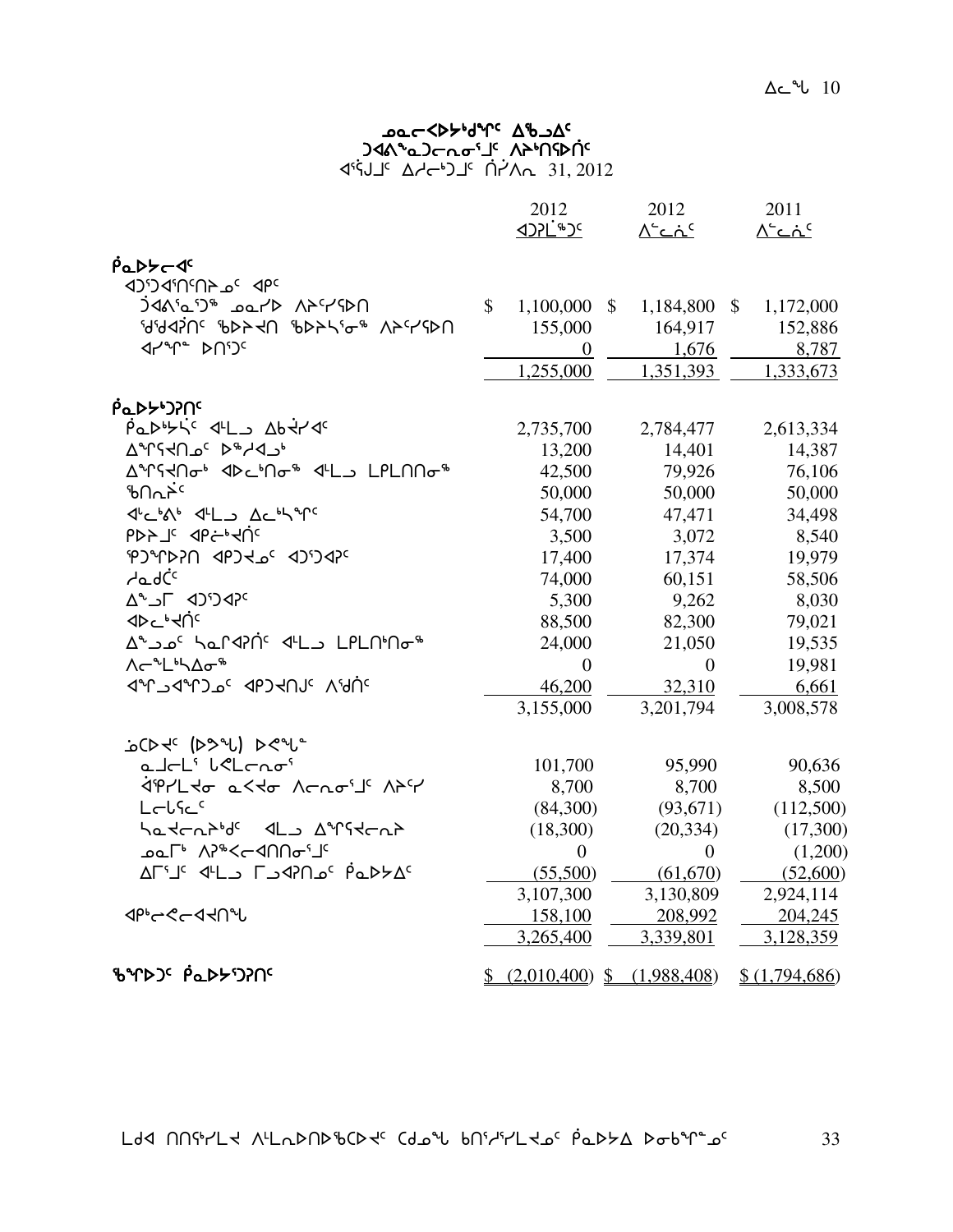#### ש⊂≺ף, א<sup>ר</sup>אך פא⊃ L∈lና⊆σ ኣশÞLN៘  $45J5 27J5 1.7J5 1.7J6 31, 2012$

|                                      |               | 2012                  |               | 2012          |               | 2011          |
|--------------------------------------|---------------|-----------------------|---------------|---------------|---------------|---------------|
|                                      |               | <u>&lt;#`JSC&amp;</u> |               | <u> ^`دۂ`</u> |               | <u> ^`دۂ`</u> |
| PaDYC J                              |               |                       |               |               |               |               |
| 4P <sup>3</sup> a 4N2N2C'CD          |               |                       |               |               |               |               |
| <b>LCDKUC</b>                        | $\mathcal{S}$ | 49,700                | $\mathcal{S}$ | 35,224        | $\mathcal{S}$ | 32,264        |
| CASC 4LD AR" QDAC                    |               | 42,000                |               | 39,580        |               | 39,235        |
| $4r^{\circ}r^{\circ}$                |               | 0                     |               | 2,200         |               | $\theta$      |
|                                      |               | 91,700                |               | 77,004        |               | 71,499        |
| <b>PODYDIC</b>                       |               |                       |               |               |               |               |
| PODOSIC 4L DD Abtrac                 |               | 663,900               |               | 656,249       |               | 687,510       |
| AMSYA 2 24/27                        |               | 13,500                |               | 13,260        |               | 13,568        |
| <b>AMSKOG</b> 4PM42054LJLPL00G       |               | 6,000                 |               | 21,914        |               | 38,977        |
| JULIAN JLL ACHYP                     |               | 38,400                |               | 58,621        |               | 51,632        |
| ח?4יכ4 ח⇒∆                           |               | 70,300                |               | 46,313        |               | 41,279        |
| IPLAPOS ILLO LPLONG <sup>\$</sup>    |               | 7,100                 |               | 3,313         |               | 7,484         |
| <b>ALPYSTE</b> db <del>e</del> -4Uc  |               | 43,600                |               | 23,720        |               | 51,962        |
|                                      |               | 842,800               |               | 823,390       |               | 892,412       |
| ᡏᡃᡄᡃ᠍᠍᠍᠍᠍ᠰᡄ᠘᠋ᠥᡑ᠍ᡌ᠂᠘ᠻ᠘ᡪ᠐ᠴ᠂᠀ᡰᢄᠡ᠑ᡤ      |               |                       |               |               |               |               |
| a Jeli lelenoi                       |               | (10,600)              |               | (10,600)      |               | (13,800)      |
| $340^6$ ) $Cn\sigma^5$               |               | 84,300                |               | 93,671        |               | 112,500       |
| ליףרבלס 1545 לרתס <i>י</i> בי לדירוף |               | 30,500                |               | 30,500        |               | 29,600        |
| Satchbids als Airstchb               |               | (23,400)              |               | (23,400)      |               | (16,200)      |
| ⊅≏°™^\}®<ר AP®                       |               | (3,400)               |               | (3,400)       |               | (11,500)      |
|                                      |               | 920,200               |               | 910,161       |               | 993,012       |
| <b>ぐんしんしゅうしゅく</b>                    |               | 22,200                |               | 27,169        |               | 22,179        |
|                                      |               | 942,400               |               | 937,330       |               | 1,015,191     |
| <b>ზ</b> ኍኈጋና Pึ๊ፌ⊳፦ነጋንበና            | \$            | (850,700)             | $\mathbb{S}$  | (860, 326)    | \$            | (943, 692)    |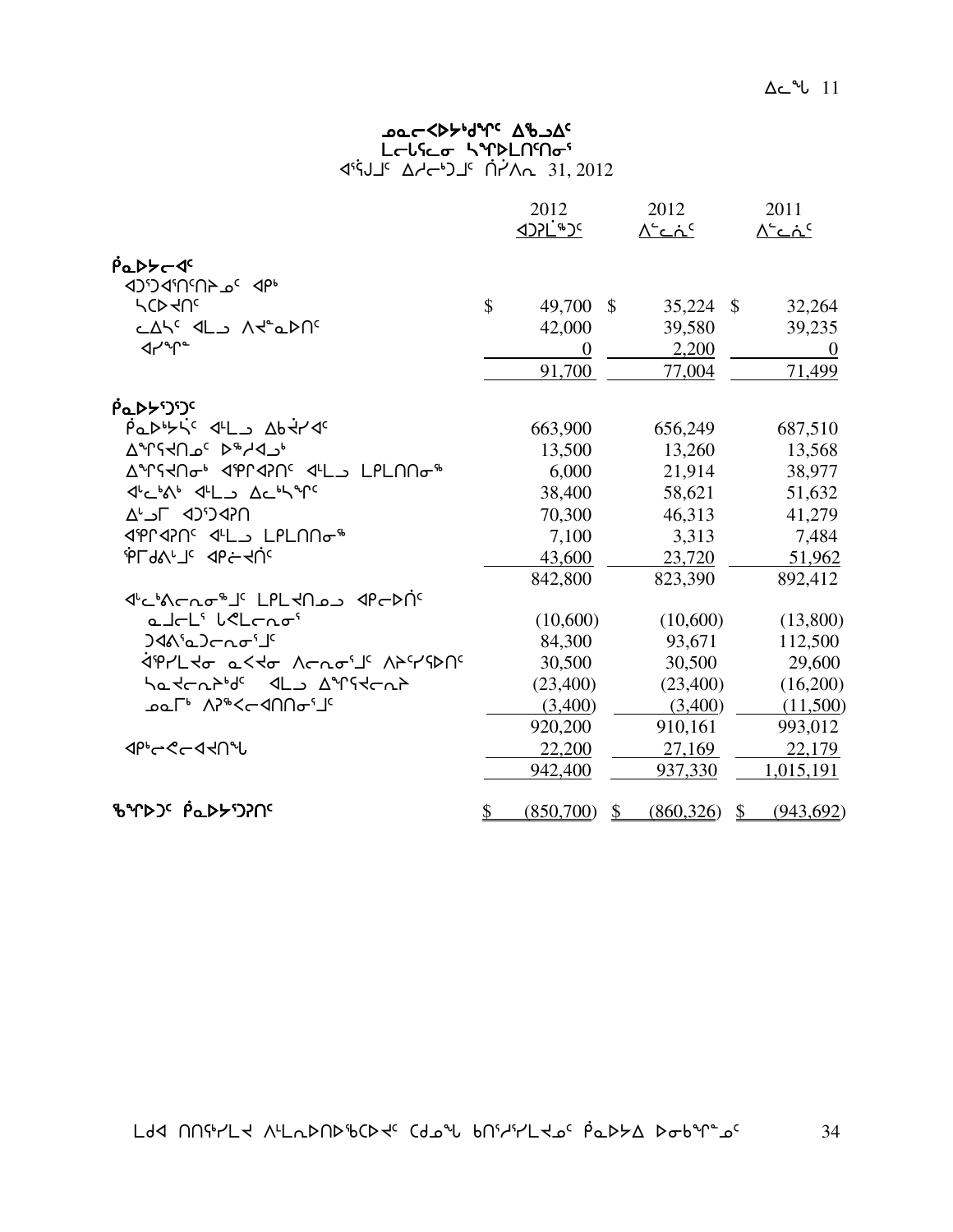#### שפ⊂≺γ<sub>ף</sub>גע<sub>ל 7</sub>7 שפ⊂ **A°FS+COLOF'S JEFT AND CONTROLLY AND ASSES** A 4°ל) <sup>19</sup> Aרלי) <sup>ב</sup> A−לי

|                                                                                                                   |              | 2012<br><b><d>1<br/> 1&gt;&gt;C+&gt;+</d></b> |              | 2012<br><u> ^`دۂ`</u>   | 2011<br><u> ^`دۂ`</u> |
|-------------------------------------------------------------------------------------------------------------------|--------------|-----------------------------------------------|--------------|-------------------------|-----------------------|
|                                                                                                                   |              |                                               |              |                         |                       |
| <b><pcllxac< b=""><br/>Padbyte del Abtrac</pcllxac<></b>                                                          | $\mathbb{S}$ | 2,599,600 \$                                  |              |                         | 2,328,958             |
| AMSYA 20 AMSYA                                                                                                    |              | 122,000                                       |              | 2,185,394 \$<br>128,216 | 140,470               |
| ∆ºՐናՎՈԺ• <d∟ºոժ® <ሥl」lplոոժ®<="" td=""><td></td><td>171,100</td><td></td><td>221,237</td><td>87,672</td></d∟ºոժ®> |              | 171,100                                       |              | 221,237                 | 87,672                |
| AL SERGI LPLNNo <sup>-8</sup>                                                                                     |              | 436,300                                       |              | 355,147                 | 363,493               |
| AadCC 4L AchAC                                                                                                    |              | 239,600                                       |              | 166,896                 | 192,092               |
| JOG BDLIJNT                                                                                                       |              | 222,100                                       |              | 223,544                 | 217,980               |
| <b><dr <dr="" n="">c /v&gt; /user/vc</dr></b>                                                                     |              | 25,000                                        |              | 14,763                  | 6,552                 |
|                                                                                                                   |              | $\theta$                                      |              | $\theta$                | 1,127                 |
| <sup>0</sup> ° 4P←DN                                                                                              |              | 85,000                                        |              | 62,815                  | 50,725                |
| <b>PJMPPC 4PJ+GP AJMPCP</b>                                                                                       |              | 42,300                                        |              | 13,046                  | 54,257                |
|                                                                                                                   |              | 35,000                                        |              | 36,478                  | 39,852                |
| Δ'baΔb'Πσ ΛσL'hΔσ <sup>%</sup>                                                                                    |              | $\overline{0}$                                |              | $\Omega$                | 42,227                |
| ∆גל <sup>כ</sup> ל4⊂לµ <sup>כ</sup> בPLל∩                                                                         |              | 5,000                                         |              | 14,020                  | 263                   |
| 4) LPLN' de la Califata                                                                                           |              | 220,000                                       |              | 169,943                 | 144,341               |
|                                                                                                                   |              | 4,203,000                                     |              | 3,591,499               | 3,670,009             |
| icD + (DS 2) De 2                                                                                                 |              |                                               |              |                         |                       |
| alcL' leLcno'                                                                                                     |              | 50,800                                        |              | 42,674                  | 43,000                |
| Lelfic                                                                                                            |              | 23,400                                        |              | 23,400                  | 16,200                |
| <b>) ั</b> งกระวัน                                                                                                |              | 18,300                                        |              | 20,334                  | 17,300                |
| <b>N<sup>a</sup>yd®) ต่าง <sup>ปุ</sup> 1 นารางจับ</b>                                                            |              | 10,700                                        |              | 10,700                  | 10,500                |
| <b>JDCDN2' APYSPN'</b>                                                                                            |              | (61,500)                                      |              | (46, 440)               | (52, 881)             |
| AF'I' J'L CJAN 2' PQDYA'                                                                                          |              | (453,300)                                     |              | (259, 549)              | (507,744)             |
| ל אך לכעים <sup>16</sup>                                                                                          |              | (331,500)                                     |              | (138, 057)              | (261, 583)            |
| <sup>0</sup> ∆ל⊄⊾0 e^>4                                                                                           |              | (41,000)                                      |              | (30,960)                | (35,254)              |
| ⊅∼°™\^°*<ר <sup>ק</sup> ∩∩ס                                                                                       |              | (21,100)                                      |              | (21,100)                | (68, 881)             |
|                                                                                                                   |              | 3,397,800                                     |              | 3,192,501               | 2,830,666             |
| <b>⊲</b> ₧←ぐ←◁ <b>⊰∩</b> ℃                                                                                        |              | 1,170,900                                     |              | 1,189,935               | 1,170,698             |
|                                                                                                                   | \$           | 4,568,700                                     | $\mathbb{S}$ | 4,382,436 \$            | 4,001,364             |

 $L$ dd nnfr/ $L$ d nl $L$ DNDb $C$ d $C$  (do $\sim$ bn $C$ ld bilar votals bob $\sim$ s  $35$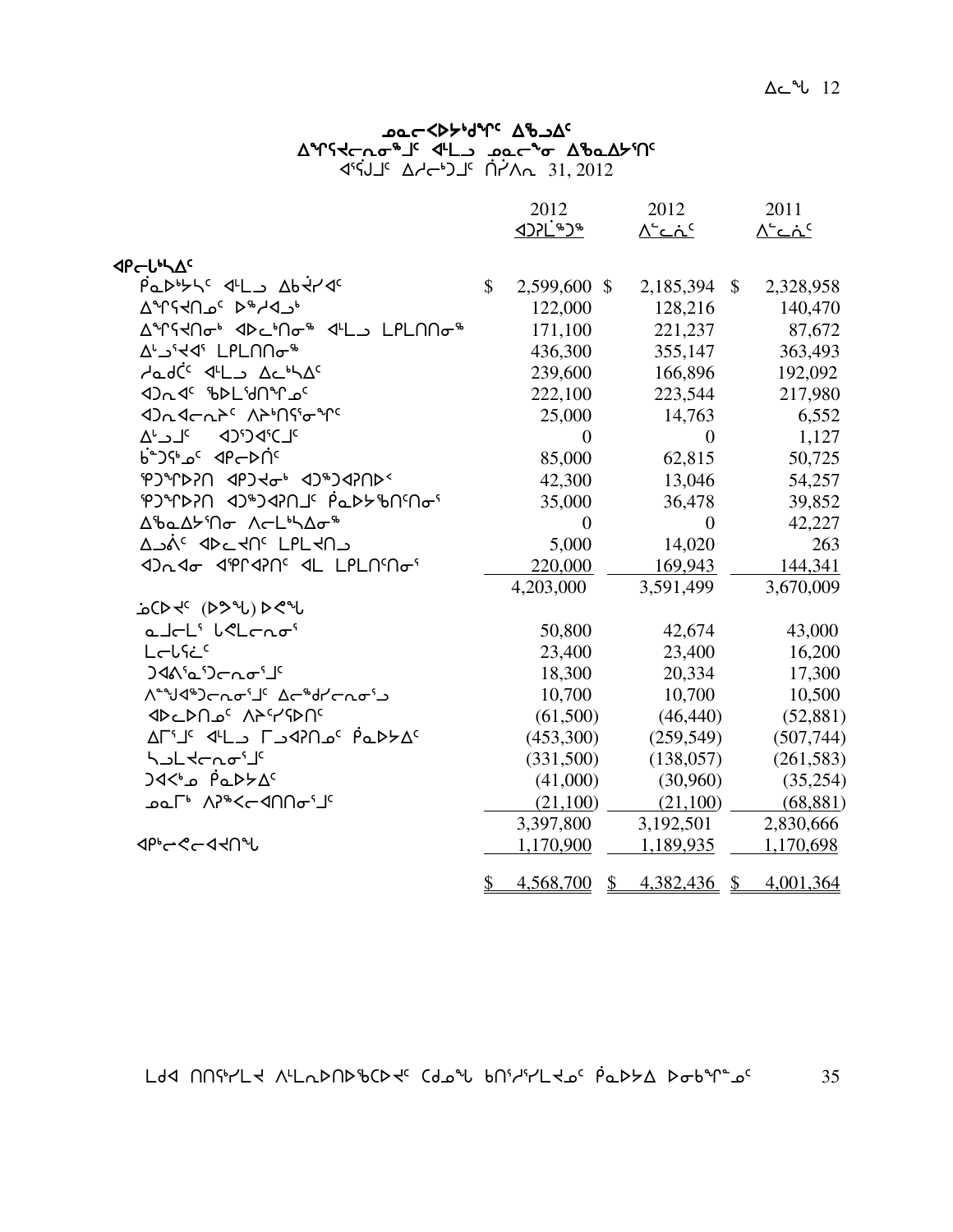#### שב⊂≺γ<sub>ף</sub>γمحر ע&ר *γ*לי A°°טל¢)רתס°4' לינג ∆רי16ירתס x3]CAj5 who4gj5 ]t`yWE 31, 2012

| <u> ארי לאכד</u><br><u> ^`د ند</u><br><u> ^`دۂ`</u><br>$\beta$ <sub>Q</sub> D $\beta$ <sub>C</sub> $\beta$ <sup>c</sup><br>$\boldsymbol{\mathsf{\hat{S}}}$<br>9,000<br>$\mathcal{S}$<br>$\mathcal{S}$<br>11,073<br>4,538<br>$AWG - \Lambda^{\iota}Yd^{\iota}\Lambda^{\iota}$<br>98,000<br>91,750<br>110,010<br>70,000<br>56,515<br>55,853<br>√−∿°<br>5,000<br>10,822<br>7,636<br>᠊ᢥ <sup>ᡅ</sup> ᡃᠡᡏ᠑ᡄ᠘ᠣ᠋ᡃ᠋᠂ <i>ᡥ</i> ᡅᢂᢣ <i>ᡄ</i> ᠊ᡏ<br>68,784<br>200,857<br>$\overline{0}$<br>AbJA <sup>c</sup> JhJJG-Sc_o <sup>c</sup> 11Ac55A<br>3,000<br>5,444<br>2,755<br>ـَ محر محلكة, A°كاظة ( طلــ طمـهجالة )<br>2,500<br>1,600<br>3,200<br>Λ στι Δειλικι αι τη τη συνδολική της αλλική λ<br>126,500<br>151,230<br>146,171<br>ᢤᢀᡃᠵ᠋ᠣ᠊<br>16,500<br>18,964<br>$\mathbf{0}$<br><b>&gt;∆</b> •ל?`^<br>69,600<br>58,216<br>71,199<br>LbJ_0' D <b'c's\b<br>34,500<br/>42,852<br/>29,960<br/>434,100<br/>642,788<br/>506,641<br/><b>PaDY&amp;J&amp;Jc</b><br/>שנמרתס<sup>יין</sup><br/>Padbyhic Abtras - decheraris<br/>381,000<br/>395,710<br/>307,519<br/>dran debachois dpc<br/>43,034<br/>80,705<br/>43,800<br/>⊕مل<sup>ام</sup>∕ <sup>6</sup> ¢ <sup>2</sup>مر∩⊄∕ ⊿ه<br/>7,500<br/>10,430<br/>10,295<br/>د*۱۹۳۵–۱۹۵°–۹۵ <sup>ب</sup>ه∩۳۵° ۵۰<br/>6,000<br/>22,732<br/>26,341<br/>438,300<br/>383,715<br/>513,051<br/>PaDYAS APMCDodo PCDNhs<br/>45,566<br/>40,340<br/><math>\overline{0}</math><br/>⊳&lt;ሁ<sup>ና</sup>ር፨ልና<br/><b><d<br></d<br> <d<br></d<br> <d<br></d<br> <d<br></d<br> <d<br></d<br> <d<br></d<br> <d<br></d<br> <d<br></d<br> <d<br></d<br> <d<br></d<br><d<br></d<br><d<br></d<br><d<<d<<d<<dd<< b="" d<="" d<<="" d<<dd<<="" dd<="" dd<<=""><br/>129,100<br/>120,685<br/>66,313<br/><math>AWG - \Lambda^{\iota}Yd^{\iota}\Lambda^{\iota}</math><br/>763,200<br/>567,721<br/>250,733<br/><b>&lt;ιαλλη Καντική</b><br/>354,000<br/>974,019<br/>707,194<br/>√−ል<br/>161,366<br/>199,400<br/>211,071<br/><b>AaJbdAD&lt; D<b<cb4c< b=""><br/>209,409<br/>115,700<br/>104,299<br/>Ab - Ac John - Jach - Antish - Action<br/>76,300<br/>69,148<br/>67,452<br/><b>Γ</b><i>ΝΔΥΑ</i>ς ΛΥΚΑς ΚΑΡΕΙΆς<br/>144,700<br/>99,206<br/>98,397<br/>453,253<br/>433,652<br/>414,767</b<cb4c<></b></d<<d<<d<<dd<<></b></b'c's\b<br> |
|------------------------------------------------------------------------------------------------------------------------------------------------------------------------------------------------------------------------------------------------------------------------------------------------------------------------------------------------------------------------------------------------------------------------------------------------------------------------------------------------------------------------------------------------------------------------------------------------------------------------------------------------------------------------------------------------------------------------------------------------------------------------------------------------------------------------------------------------------------------------------------------------------------------------------------------------------------------------------------------------------------------------------------------------------------------------------------------------------------------------------------------------------------------------------------------------------------------------------------------------------------------------------------------------------------------------------------------------------------------------------------------------------------------------------------------------------------------------------------------------------------------------------------------------------------------------------------------------------------------------------------------------------------------------------------------------------------------------------------------------------------------------------------------------------------------------------------------------------------------------------------------------------------------------------------------------------------------------------------------------------------------------------------------------------------------------------------------------------------------------------------------------------------------------------------------------------------------------------|
|                                                                                                                                                                                                                                                                                                                                                                                                                                                                                                                                                                                                                                                                                                                                                                                                                                                                                                                                                                                                                                                                                                                                                                                                                                                                                                                                                                                                                                                                                                                                                                                                                                                                                                                                                                                                                                                                                                                                                                                                                                                                                                                                                                                                                              |
|                                                                                                                                                                                                                                                                                                                                                                                                                                                                                                                                                                                                                                                                                                                                                                                                                                                                                                                                                                                                                                                                                                                                                                                                                                                                                                                                                                                                                                                                                                                                                                                                                                                                                                                                                                                                                                                                                                                                                                                                                                                                                                                                                                                                                              |
|                                                                                                                                                                                                                                                                                                                                                                                                                                                                                                                                                                                                                                                                                                                                                                                                                                                                                                                                                                                                                                                                                                                                                                                                                                                                                                                                                                                                                                                                                                                                                                                                                                                                                                                                                                                                                                                                                                                                                                                                                                                                                                                                                                                                                              |
|                                                                                                                                                                                                                                                                                                                                                                                                                                                                                                                                                                                                                                                                                                                                                                                                                                                                                                                                                                                                                                                                                                                                                                                                                                                                                                                                                                                                                                                                                                                                                                                                                                                                                                                                                                                                                                                                                                                                                                                                                                                                                                                                                                                                                              |
|                                                                                                                                                                                                                                                                                                                                                                                                                                                                                                                                                                                                                                                                                                                                                                                                                                                                                                                                                                                                                                                                                                                                                                                                                                                                                                                                                                                                                                                                                                                                                                                                                                                                                                                                                                                                                                                                                                                                                                                                                                                                                                                                                                                                                              |
|                                                                                                                                                                                                                                                                                                                                                                                                                                                                                                                                                                                                                                                                                                                                                                                                                                                                                                                                                                                                                                                                                                                                                                                                                                                                                                                                                                                                                                                                                                                                                                                                                                                                                                                                                                                                                                                                                                                                                                                                                                                                                                                                                                                                                              |
|                                                                                                                                                                                                                                                                                                                                                                                                                                                                                                                                                                                                                                                                                                                                                                                                                                                                                                                                                                                                                                                                                                                                                                                                                                                                                                                                                                                                                                                                                                                                                                                                                                                                                                                                                                                                                                                                                                                                                                                                                                                                                                                                                                                                                              |
|                                                                                                                                                                                                                                                                                                                                                                                                                                                                                                                                                                                                                                                                                                                                                                                                                                                                                                                                                                                                                                                                                                                                                                                                                                                                                                                                                                                                                                                                                                                                                                                                                                                                                                                                                                                                                                                                                                                                                                                                                                                                                                                                                                                                                              |
|                                                                                                                                                                                                                                                                                                                                                                                                                                                                                                                                                                                                                                                                                                                                                                                                                                                                                                                                                                                                                                                                                                                                                                                                                                                                                                                                                                                                                                                                                                                                                                                                                                                                                                                                                                                                                                                                                                                                                                                                                                                                                                                                                                                                                              |
|                                                                                                                                                                                                                                                                                                                                                                                                                                                                                                                                                                                                                                                                                                                                                                                                                                                                                                                                                                                                                                                                                                                                                                                                                                                                                                                                                                                                                                                                                                                                                                                                                                                                                                                                                                                                                                                                                                                                                                                                                                                                                                                                                                                                                              |
|                                                                                                                                                                                                                                                                                                                                                                                                                                                                                                                                                                                                                                                                                                                                                                                                                                                                                                                                                                                                                                                                                                                                                                                                                                                                                                                                                                                                                                                                                                                                                                                                                                                                                                                                                                                                                                                                                                                                                                                                                                                                                                                                                                                                                              |
|                                                                                                                                                                                                                                                                                                                                                                                                                                                                                                                                                                                                                                                                                                                                                                                                                                                                                                                                                                                                                                                                                                                                                                                                                                                                                                                                                                                                                                                                                                                                                                                                                                                                                                                                                                                                                                                                                                                                                                                                                                                                                                                                                                                                                              |
|                                                                                                                                                                                                                                                                                                                                                                                                                                                                                                                                                                                                                                                                                                                                                                                                                                                                                                                                                                                                                                                                                                                                                                                                                                                                                                                                                                                                                                                                                                                                                                                                                                                                                                                                                                                                                                                                                                                                                                                                                                                                                                                                                                                                                              |
|                                                                                                                                                                                                                                                                                                                                                                                                                                                                                                                                                                                                                                                                                                                                                                                                                                                                                                                                                                                                                                                                                                                                                                                                                                                                                                                                                                                                                                                                                                                                                                                                                                                                                                                                                                                                                                                                                                                                                                                                                                                                                                                                                                                                                              |
|                                                                                                                                                                                                                                                                                                                                                                                                                                                                                                                                                                                                                                                                                                                                                                                                                                                                                                                                                                                                                                                                                                                                                                                                                                                                                                                                                                                                                                                                                                                                                                                                                                                                                                                                                                                                                                                                                                                                                                                                                                                                                                                                                                                                                              |
|                                                                                                                                                                                                                                                                                                                                                                                                                                                                                                                                                                                                                                                                                                                                                                                                                                                                                                                                                                                                                                                                                                                                                                                                                                                                                                                                                                                                                                                                                                                                                                                                                                                                                                                                                                                                                                                                                                                                                                                                                                                                                                                                                                                                                              |
|                                                                                                                                                                                                                                                                                                                                                                                                                                                                                                                                                                                                                                                                                                                                                                                                                                                                                                                                                                                                                                                                                                                                                                                                                                                                                                                                                                                                                                                                                                                                                                                                                                                                                                                                                                                                                                                                                                                                                                                                                                                                                                                                                                                                                              |
|                                                                                                                                                                                                                                                                                                                                                                                                                                                                                                                                                                                                                                                                                                                                                                                                                                                                                                                                                                                                                                                                                                                                                                                                                                                                                                                                                                                                                                                                                                                                                                                                                                                                                                                                                                                                                                                                                                                                                                                                                                                                                                                                                                                                                              |
|                                                                                                                                                                                                                                                                                                                                                                                                                                                                                                                                                                                                                                                                                                                                                                                                                                                                                                                                                                                                                                                                                                                                                                                                                                                                                                                                                                                                                                                                                                                                                                                                                                                                                                                                                                                                                                                                                                                                                                                                                                                                                                                                                                                                                              |
|                                                                                                                                                                                                                                                                                                                                                                                                                                                                                                                                                                                                                                                                                                                                                                                                                                                                                                                                                                                                                                                                                                                                                                                                                                                                                                                                                                                                                                                                                                                                                                                                                                                                                                                                                                                                                                                                                                                                                                                                                                                                                                                                                                                                                              |
|                                                                                                                                                                                                                                                                                                                                                                                                                                                                                                                                                                                                                                                                                                                                                                                                                                                                                                                                                                                                                                                                                                                                                                                                                                                                                                                                                                                                                                                                                                                                                                                                                                                                                                                                                                                                                                                                                                                                                                                                                                                                                                                                                                                                                              |
|                                                                                                                                                                                                                                                                                                                                                                                                                                                                                                                                                                                                                                                                                                                                                                                                                                                                                                                                                                                                                                                                                                                                                                                                                                                                                                                                                                                                                                                                                                                                                                                                                                                                                                                                                                                                                                                                                                                                                                                                                                                                                                                                                                                                                              |
|                                                                                                                                                                                                                                                                                                                                                                                                                                                                                                                                                                                                                                                                                                                                                                                                                                                                                                                                                                                                                                                                                                                                                                                                                                                                                                                                                                                                                                                                                                                                                                                                                                                                                                                                                                                                                                                                                                                                                                                                                                                                                                                                                                                                                              |
|                                                                                                                                                                                                                                                                                                                                                                                                                                                                                                                                                                                                                                                                                                                                                                                                                                                                                                                                                                                                                                                                                                                                                                                                                                                                                                                                                                                                                                                                                                                                                                                                                                                                                                                                                                                                                                                                                                                                                                                                                                                                                                                                                                                                                              |
|                                                                                                                                                                                                                                                                                                                                                                                                                                                                                                                                                                                                                                                                                                                                                                                                                                                                                                                                                                                                                                                                                                                                                                                                                                                                                                                                                                                                                                                                                                                                                                                                                                                                                                                                                                                                                                                                                                                                                                                                                                                                                                                                                                                                                              |
|                                                                                                                                                                                                                                                                                                                                                                                                                                                                                                                                                                                                                                                                                                                                                                                                                                                                                                                                                                                                                                                                                                                                                                                                                                                                                                                                                                                                                                                                                                                                                                                                                                                                                                                                                                                                                                                                                                                                                                                                                                                                                                                                                                                                                              |
|                                                                                                                                                                                                                                                                                                                                                                                                                                                                                                                                                                                                                                                                                                                                                                                                                                                                                                                                                                                                                                                                                                                                                                                                                                                                                                                                                                                                                                                                                                                                                                                                                                                                                                                                                                                                                                                                                                                                                                                                                                                                                                                                                                                                                              |
|                                                                                                                                                                                                                                                                                                                                                                                                                                                                                                                                                                                                                                                                                                                                                                                                                                                                                                                                                                                                                                                                                                                                                                                                                                                                                                                                                                                                                                                                                                                                                                                                                                                                                                                                                                                                                                                                                                                                                                                                                                                                                                                                                                                                                              |
|                                                                                                                                                                                                                                                                                                                                                                                                                                                                                                                                                                                                                                                                                                                                                                                                                                                                                                                                                                                                                                                                                                                                                                                                                                                                                                                                                                                                                                                                                                                                                                                                                                                                                                                                                                                                                                                                                                                                                                                                                                                                                                                                                                                                                              |
|                                                                                                                                                                                                                                                                                                                                                                                                                                                                                                                                                                                                                                                                                                                                                                                                                                                                                                                                                                                                                                                                                                                                                                                                                                                                                                                                                                                                                                                                                                                                                                                                                                                                                                                                                                                                                                                                                                                                                                                                                                                                                                                                                                                                                              |
|                                                                                                                                                                                                                                                                                                                                                                                                                                                                                                                                                                                                                                                                                                                                                                                                                                                                                                                                                                                                                                                                                                                                                                                                                                                                                                                                                                                                                                                                                                                                                                                                                                                                                                                                                                                                                                                                                                                                                                                                                                                                                                                                                                                                                              |
|                                                                                                                                                                                                                                                                                                                                                                                                                                                                                                                                                                                                                                                                                                                                                                                                                                                                                                                                                                                                                                                                                                                                                                                                                                                                                                                                                                                                                                                                                                                                                                                                                                                                                                                                                                                                                                                                                                                                                                                                                                                                                                                                                                                                                              |
| <b>∛ჼ</b> Ϸჾჼ⅃ჼჃϽႶჼჄ<br>144,400<br>127,094<br>$\theta$                                                                                                                                                                                                                                                                                                                                                                                                                                                                                                                                                                                                                                                                                                                                                                                                                                                                                                                                                                                                                                                                                                                                                                                                                                                                                                                                                                                                                                                                                                                                                                                                                                                                                                                                                                                                                                                                                                                                                                                                                                                                                                                                                                       |
| >42566<br>683,400<br>679,814<br>695,691                                                                                                                                                                                                                                                                                                                                                                                                                                                                                                                                                                                                                                                                                                                                                                                                                                                                                                                                                                                                                                                                                                                                                                                                                                                                                                                                                                                                                                                                                                                                                                                                                                                                                                                                                                                                                                                                                                                                                                                                                                                                                                                                                                                      |
| LbJ_0' D <b'c's\b<br>391,900<br/>387,540<br/>402,347</b'c's\b<br>                                                                                                                                                                                                                                                                                                                                                                                                                                                                                                                                                                                                                                                                                                                                                                                                                                                                                                                                                                                                                                                                                                                                                                                                                                                                                                                                                                                                                                                                                                                                                                                                                                                                                                                                                                                                                                                                                                                                                                                                                                                                                                                                                            |
| 3,893,653<br>3,886,542<br>3,944,048                                                                                                                                                                                                                                                                                                                                                                                                                                                                                                                                                                                                                                                                                                                                                                                                                                                                                                                                                                                                                                                                                                                                                                                                                                                                                                                                                                                                                                                                                                                                                                                                                                                                                                                                                                                                                                                                                                                                                                                                                                                                                                                                                                                          |
| ich (De (De 1) De 1                                                                                                                                                                                                                                                                                                                                                                                                                                                                                                                                                                                                                                                                                                                                                                                                                                                                                                                                                                                                                                                                                                                                                                                                                                                                                                                                                                                                                                                                                                                                                                                                                                                                                                                                                                                                                                                                                                                                                                                                                                                                                                                                                                                                          |
| alt <sup>i</sup> keltari<br>47,700<br>55,700<br>45,643                                                                                                                                                                                                                                                                                                                                                                                                                                                                                                                                                                                                                                                                                                                                                                                                                                                                                                                                                                                                                                                                                                                                                                                                                                                                                                                                                                                                                                                                                                                                                                                                                                                                                                                                                                                                                                                                                                                                                                                                                                                                                                                                                                       |
| ᡃᡆ᠋ᡰᢁᡕᡔ᠘ᡛᢇ᠑᠂ᢕ᠕ᢠ᠙ᡕᠽᡄ<br>(10,700)<br>(10,700)<br>(10,500)                                                                                                                                                                                                                                                                                                                                                                                                                                                                                                                                                                                                                                                                                                                                                                                                                                                                                                                                                                                                                                                                                                                                                                                                                                                                                                                                                                                                                                                                                                                                                                                                                                                                                                                                                                                                                                                                                                                                                                                                                                                                                                                                                                      |
| 3,938,653<br>3,921,485<br>3,981,248                                                                                                                                                                                                                                                                                                                                                                                                                                                                                                                                                                                                                                                                                                                                                                                                                                                                                                                                                                                                                                                                                                                                                                                                                                                                                                                                                                                                                                                                                                                                                                                                                                                                                                                                                                                                                                                                                                                                                                                                                                                                                                                                                                                          |
| ⊲ঢ়৾৽৸ৼৼ৸৸৸<br>514,800<br>553,962<br>600,527                                                                                                                                                                                                                                                                                                                                                                                                                                                                                                                                                                                                                                                                                                                                                                                                                                                                                                                                                                                                                                                                                                                                                                                                                                                                                                                                                                                                                                                                                                                                                                                                                                                                                                                                                                                                                                                                                                                                                                                                                                                                                                                                                                                 |
| 4,453,453<br>4,475,447<br>4,581,775                                                                                                                                                                                                                                                                                                                                                                                                                                                                                                                                                                                                                                                                                                                                                                                                                                                                                                                                                                                                                                                                                                                                                                                                                                                                                                                                                                                                                                                                                                                                                                                                                                                                                                                                                                                                                                                                                                                                                                                                                                                                                                                                                                                          |
| ზ <sup>ა</sup> ՐϷϽ <sup>ϲ</sup> ቦፌϷ৮ΏንՈ<br>(4,019,353)<br>\$ (3,832,659)<br>(4,075,134)<br>$\mathbb{S}$<br>S                                                                                                                                                                                                                                                                                                                                                                                                                                                                                                                                                                                                                                                                                                                                                                                                                                                                                                                                                                                                                                                                                                                                                                                                                                                                                                                                                                                                                                                                                                                                                                                                                                                                                                                                                                                                                                                                                                                                                                                                                                                                                                                 |

 $L$ dd NNiylld AlladNdibCdd Cdoil bNiyiyldo padda dobining  $36$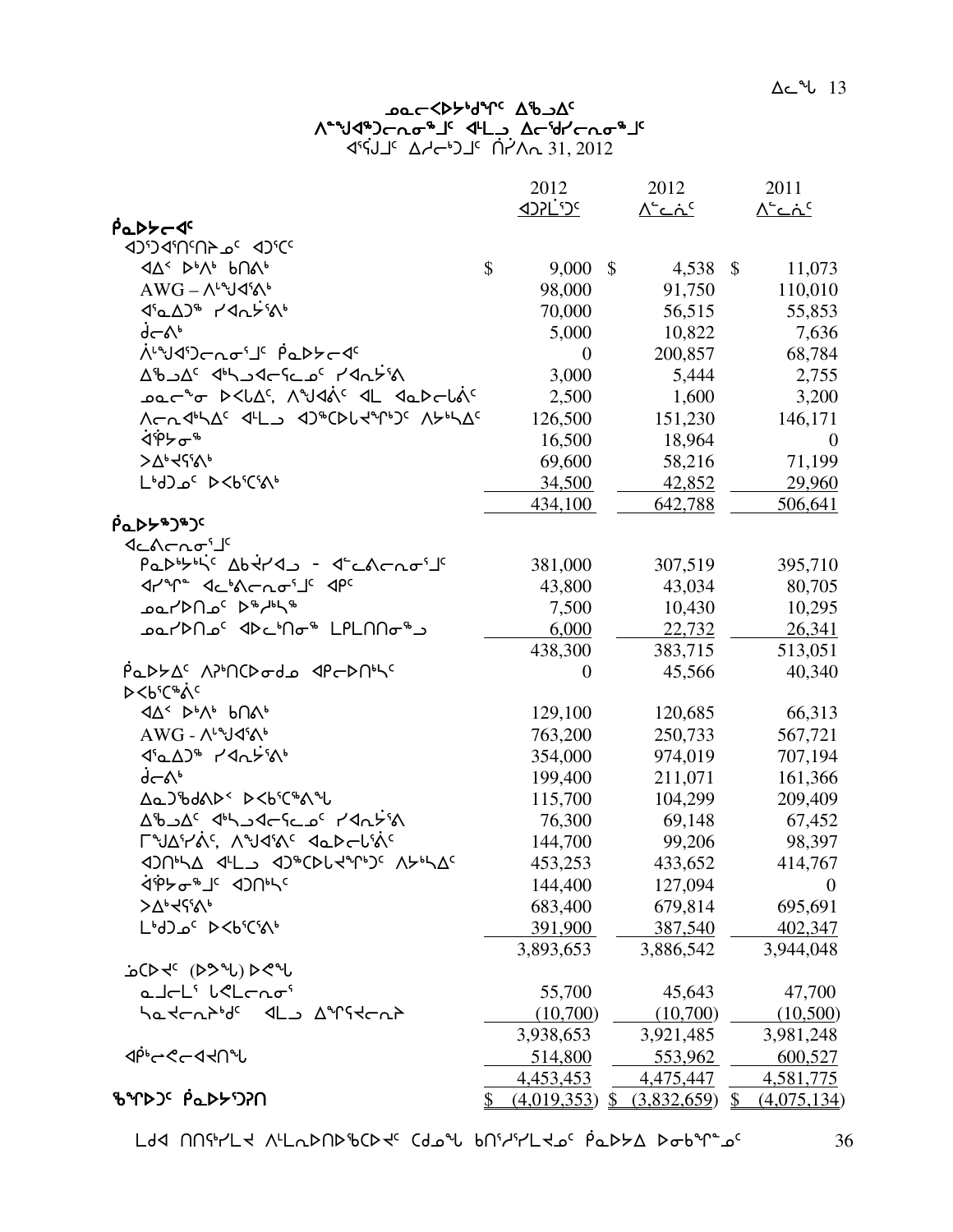#### ב**ס⊂<β**לש<sup>נ</sup>י ∆ישב **‹JPCPr'/Lo<sup>.</sup>J' ለጉናሃውበና** 1°45 AH <sup>1</sup> 1<sup>2</sup> AH 1<sup>2</sup> أك−ل

|                                                                                                               |               | 2012       |               | 2012<br><u> ^`دۂ`</u> |               | 2011<br><u> ^`دۂ`</u> |
|---------------------------------------------------------------------------------------------------------------|---------------|------------|---------------|-----------------------|---------------|-----------------------|
|                                                                                                               |               |            |               |                       |               |                       |
| <sup>ϳ</sup> ʹϾ <sup>·</sup> Ϲ <sup>·</sup> ͰʹϷ                                                               |               |            |               |                       |               |                       |
|                                                                                                               | $\mathbb{S}$  | 492,500 \$ |               | 415,600               | $\mathcal{S}$ | 349,683               |
| AMSYNOS D <sup>&amp;</sup> HID                                                                                |               | 1,000      |               | 580                   |               | 907                   |
| <u>AMSRNGN APLASUS AFLS FIFTUNGN</u>                                                                          |               | 2,000      |               | 887                   |               | 2,467                 |
| J'C'A' JLJ AC'h T'                                                                                            |               | 12,100     |               | 5,026                 |               | 7,028                 |
| <b>UGPCICP JUN</b>                                                                                            |               | 39,800     |               | 20,188                |               | 19,668                |
| <b>D'ULD' D'AJ-</b>                                                                                           |               | 3,000      |               | 3,468                 |               | 2,677                 |
| حامارڈ کار <sup>ہ</sup> اے                                                                                    |               | 113,200    |               | 98,222                |               | 94,441                |
|                                                                                                               |               | 663,600    |               | 543,971               |               | 476,871               |
| ᡧᡄᡃ᠍᠍᠍᠍᠍ᠰᡊᠴᢐ᠊ᡑᢅ᠍ᡌ᠂᠘ᠻ᠘ᡪᡗᡆ᠑᠂᠂ᡏᡌᢛᢂᠵ                                                                              |               |            |               |                       |               |                       |
| a Jeli lelenoi                                                                                                |               | 117,300    |               | 119,855               |               | 107,564               |
| <b>∧ぐ</b> ᡄ᠊ᡏᠢᡄᡅᠣᡃ᠋                                                                                           |               | (8,700)    |               | (8,700)               |               | (8,500)               |
|                                                                                                               |               | (8,700)    |               | (8,700)               |               | (8,500)               |
| LELSEO SAPENSNachos                                                                                           |               | (30,500)   |               | (30,500)              |               | (29,600)              |
| hatchbbdc <l_ angtchb<="" td=""><td></td><td>61,500</td><td></td><td>46,440</td><td></td><td>52,881</td></l_> |               | 61,500     |               | 46,440                |               | 52,881                |
| ⊅∼ר' ∧ר' <ר אח∩ס                                                                                              |               | (8,800)    |               | (8,800)               |               | (8,500)               |
|                                                                                                               |               | 785,700    |               | 653,566               |               | 582,216               |
| ⊲ঢ়৾৽ড়ৼ৸৸৸                                                                                                   |               | 3,100      |               | 4,403                 |               | 1,787                 |
|                                                                                                               | $\frac{1}{2}$ | 788,800    | $\mathcal{S}$ | 657,969               | \$            | 584,003               |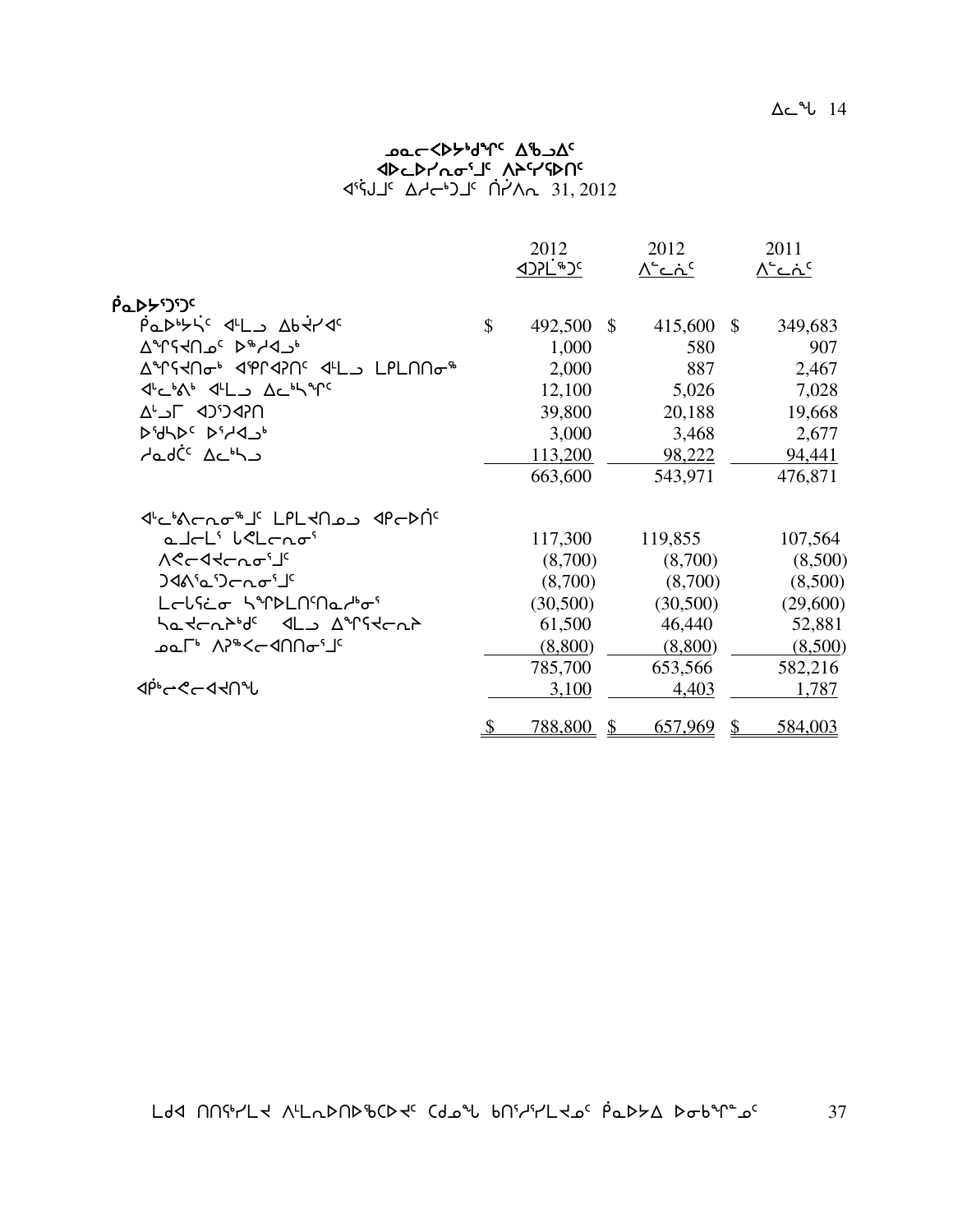#### שפ⊂≺γ<sub>ף</sub>גע<sub>ל 7</sub>7 שפ⊂ Aלר ללרת ס*י* 1°45 Addr<sup>1</sup> )⊥<sup>c</sup> nd 21, 2012

|                                                                |               | 2012<br><b>ISC'JSC</b> |               | 2012<br>∧'د∴د     |               | 2011<br>∧'د∴د |
|----------------------------------------------------------------|---------------|------------------------|---------------|-------------------|---------------|---------------|
| $\beta$ <sub>a</sub> $\beta$ <sub>z</sub> $\beta$ <sup>c</sup> |               |                        |               |                   |               |               |
| <b>L<ld< b=""><sup>e</sup> a CD +c<br/>ASCATCAO'J.</ld<></b>   | $\mathcal{S}$ | 190,000 \$             |               | 190,000           | $\mathcal{S}$ | 190,000       |
| $\Lambda$ $\subset$ $\Lambda$ <sup>c</sup>                     |               | $\Omega$               |               | $\mathbf{\Omega}$ |               | 28,840        |
|                                                                |               | 190,000                |               | 190,000           |               | 218,840       |
| βα <b>ιλλε</b> λικ                                             |               |                        |               |                   |               |               |
| $\rho$ <sub>a</sub> $\rho$ bysse dillo Abdrae                  |               | 143,100                |               | 142,141           |               | 128,295       |
| PAALPUC AL AGUASUOC                                            |               | 44,200                 |               | 29,149            |               | 33,959        |
| ᠘ᡃᡃᢐᡆ᠘ᡃᠵᡃᡃ᠓᠋ᠳᡃ᠂᠕ᡕ᠆ᠰ᠘ᡃᡃᡪ᠘ᡒᡃ᠂᠂<ᡌ <i>᠆</i> ᠕ᢗ                     |               | 15,000                 |               | 2,663             |               | 66            |
| dadC <sup>c</sup> IL Ac <sup>6</sup> A                         |               | 17,800                 |               | 5,026             |               | 3,436         |
| P-JGUL VYCAUL                                                  |               | 81,400                 |               | 3,147             |               | 28,477        |
|                                                                |               | 301,500                |               | 182,126           |               | 194,233       |
| ึง < <re></re>                                                 |               |                        |               |                   |               |               |
| <i><b>ÁPHLIT LITE NERPL</b></i>                                |               | 8,700                  |               | 8,700             |               | 8,500         |
|                                                                |               | 310,200                |               | 190,826           |               | 202,733       |
| BYD) <sup>c</sup> Padded <sup>c</sup> (Padde)?n?               | \$            | (120,200)              | $\mathcal{S}$ | $(826)$ \$        |               | 16,107        |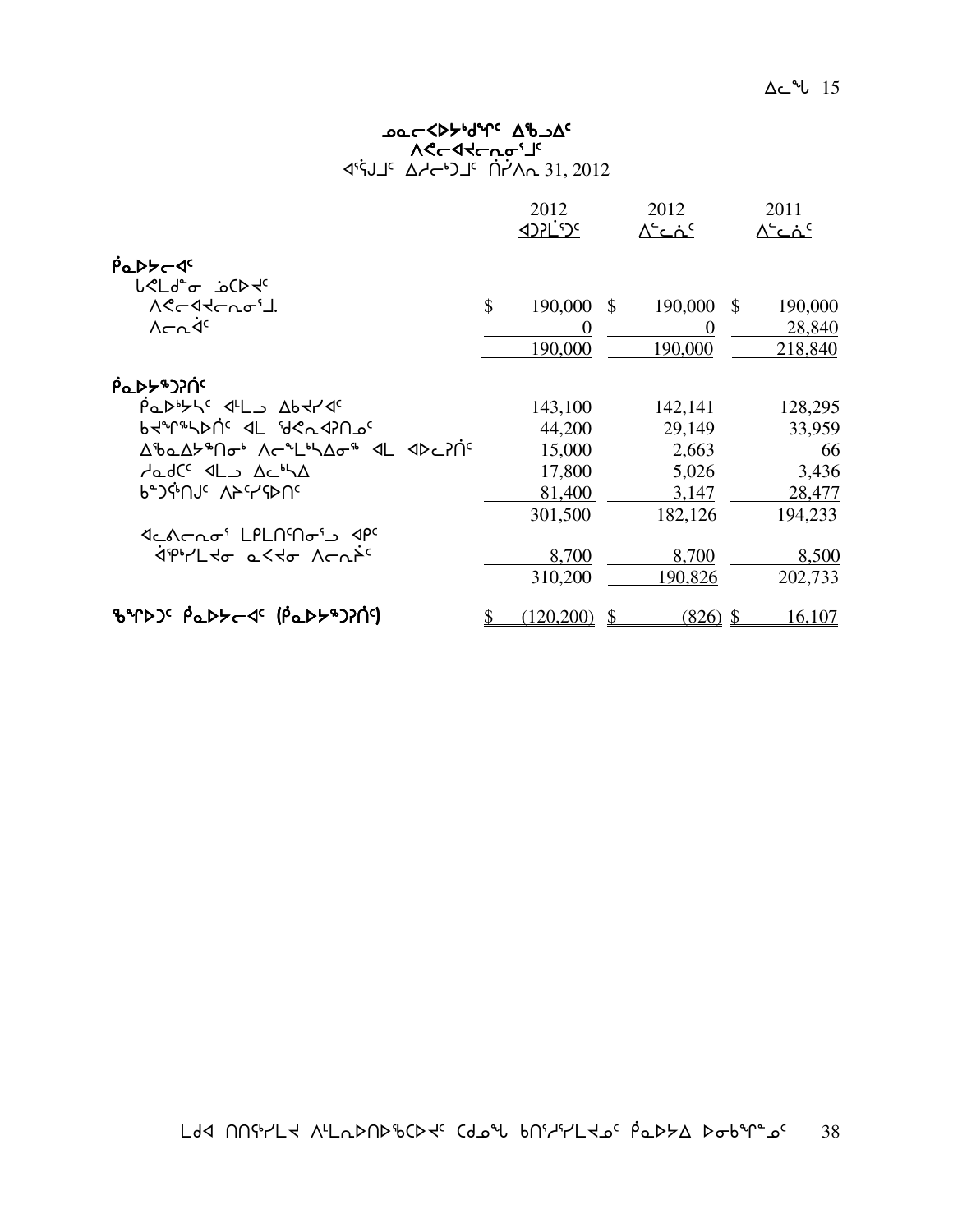$\Delta$ ⊂\_∿ $\cup$   $16$ 

Ac de Cappoint Cap የሚያስከተው የተመለከቱ የሚያስከተው የሚያስከተው የሚያስከተው የሚያስከተው የሚያስከተው የሚያስከተው የሚያስከተው የሚያስከተው የሚያስከተው የሚያስከተው የሚያስከተው የሚያስከተው 1°45, 4°4, كل−4)'⊂ 10^4, 31, 2012

|                                                     | ᠊ᠡᡃ᠋᠌ᡔᠣᡃᡰᡪᡃᢐ᠋᠍᠍ᡈ᠋᠊᠆᠋᠍᠍᠍᠊<br><b>⊲</b> ს⊳σ'ᡃ৲୮ |          | ⊃ہ~ےہ<br>⊲°o√%C∆⊂Lo`J |               | ⊲่ศึ         | 2012<br>ႱႮჁჂႱჺ | 2011<br>ჼႮჼჂႱჺ |
|-----------------------------------------------------|----------------------------------------------|----------|-----------------------|---------------|--------------|----------------|----------------|
| $\beta$ <sub>Q</sub> Db <sub>c</sub>                |                                              |          |                       |               |              |                |                |
| <b>L</b> <ld<del>c __ CD dc</ld<del>                |                                              |          |                       |               |              |                |                |
| ഛ്° ∪ീ∟ിീ്                                          | \$<br>348,258                                | \$       | $\Omega$              | $\mathcal{S}$ | 27,497 \$    | 375,755 \$     | 309,711        |
| ba Cdc LeLderc                                      |                                              |          | 447,456               |               | $\theta$     | 447,456        | 502,077        |
|                                                     | 348,258                                      |          | 447,456               |               | 27,497       | 823,211        | 811,788        |
| <b>PQDYBOPIC</b>                                    |                                              |          |                       |               |              |                |                |
| $b^2$ $\sqrt{5}$ $\leq$ $\sqrt{10}$                 | 266,786                                      |          | 390,217               |               | 30,233       | 687,236        | 695,143        |
| ∆ <sup>ی</sup> dr <sup>ic</sup> ∆د"⊿ <sup>د</sup> ے |                                              | $\Omega$ | 658                   |               |              | 658            | $\Omega$       |
| $4^{\circ}$ c $\sim$ h $\sim$ h $\sim$              | 56,025                                       |          | 11,250                |               | 3,178        | 70,453         | 23,114         |
| $\beta$ a D $\beta$ bisc Abit des                   | 30,000                                       |          | 71,657                |               | $\Omega$     | 101,657        | 94,170         |
|                                                     | 352,811                                      |          | 473,782               |               | 33,411       | 860,004        | 812,427        |
| BYDJ' PaDYCJ'                                       |                                              |          |                       |               |              |                |                |
| <u>(</u> ΡάΡΣΑΟΡΟ)                                  | (4,553)                                      |          | (26, 326)             |               | $(5,914)$ \$ | $(36,793)$ \$  | (639)          |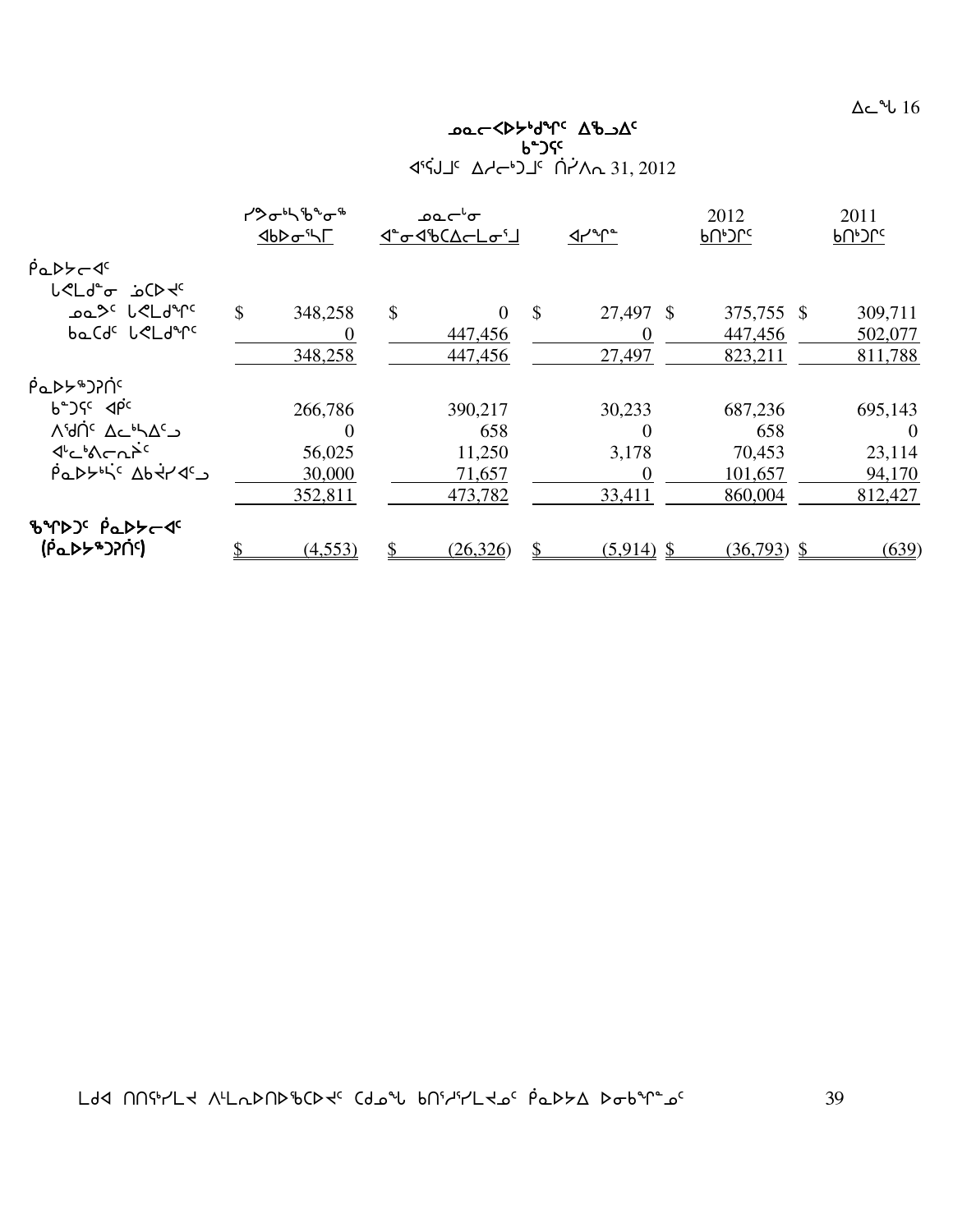#### cYc-8A <sup>ን</sup>ዦb<sup>4</sup>לל>גס<br>CትD >Abd>a יחלול xr4OQxDtair 15) ]<sup>c</sup> n' Adr−<sup>6</sup> j<sup>2</sup> n' An 31, 2012

|                                                                                                                                                                                                                                                                                                                                                                      |                          |              |                | $\mathsf{QPC}$ |                            |                  | ᠊ᢦᢓᡷ᠆ᡇᢋ᠂᠂ᢢ᠉ᠳᢌᢄ᠆ᡇᡕ |                  |  |                 |              |                |              |                      |
|----------------------------------------------------------------------------------------------------------------------------------------------------------------------------------------------------------------------------------------------------------------------------------------------------------------------------------------------------------------------|--------------------------|--------------|----------------|----------------|----------------------------|------------------|-------------------|------------------|--|-----------------|--------------|----------------|--------------|----------------------|
|                                                                                                                                                                                                                                                                                                                                                                      |                          |              |                |                |                            | <u>IF מיירים</u> |                   | <u>IF מיירים</u> |  |                 |              |                |              | <u>&lt;∆&lt;்∩Jc</u> |
|                                                                                                                                                                                                                                                                                                                                                                      | <b>L</b> <sup></sup> A?C |              | <u>Acraics</u> |                | <u> &lt;)}* &amp; `NCc</u> | <u>LJKĆ</u>      |                   | <u>L&amp;VSC</u> |  | <u>JPP-YAPC</u> |              |                | <u>LJKĆ</u>  | <u>Jerl</u>          |
| $\Delta^L \supset^{\varsigma}$ <dc< td=""><td>\$19,393,748</td><td><math>\mathbb{S}</math></td><td>417,227</td><td><sup>\$</sup></td><td><math>\Omega</math></td><td>\$<br/>19,393,748</td><td><b>S</b></td><td>8,760,604 \$</td><td></td><td>475,792</td><td><math>\mathbb{S}</math></td><td><math>\Omega</math></td><td>9,236,396 \$</td><td>10,574,579</td></dc<> | \$19,393,748             | $\mathbb{S}$ | 417,227        | <sup>\$</sup>  | $\Omega$                   | \$<br>19,393,748 | <b>S</b>          | 8,760,604 \$     |  | 475,792         | $\mathbb{S}$ | $\Omega$       | 9,236,396 \$ | 10,574,579           |
| ∆౨∧⊂౮⊕                                                                                                                                                                                                                                                                                                                                                               | 80,426                   |              | $\Omega$       |                | $\Omega$                   | 80,426           |                   | $\theta$         |  | $\Omega$        |              | $\Omega$       | $\theta$     | 80,426               |
| PURIC 10 <sup>c</sup> Aunc                                                                                                                                                                                                                                                                                                                                           | 276,659                  |              | 206,540        |                | (2,566)                    | 480,633          |                   | 157,437          |  | 78,596          |              | (2,566)        | 233,467      | 247,166              |
| <u>brCDA of</u> VELTUC                                                                                                                                                                                                                                                                                                                                               | 565,177                  |              | 0              |                | $\Omega$                   | 565,177          |                   | 533,350          |  | 28,978          |              | $\Omega$       | 562,328      | 2,849                |
| ჼᲮ <b>⊸ჼ</b> ∢Ხ▷ՈՐԼ <sup></sup> ϞႱႠ                                                                                                                                                                                                                                                                                                                                  |                          |              |                |                |                            |                  |                   |                  |  |                 |              |                |              |                      |
| ჼႦჁჁჄႶჼ                                                                                                                                                                                                                                                                                                                                                              | 578,626                  |              | 25,305         |                | $\Omega$                   | 603,931          |                   | 405,552          |  | 173,074         |              | $\Omega$       | 578,626      | 25,305               |
| A' JADUS BAL'Y                                                                                                                                                                                                                                                                                                                                                       | 94,044                   |              | 9,336          |                |                            | 103,380          |                   | 89,104           |  | 2,307           |              | $\Omega$       | 91,411       | 11,969               |
| <b>ליש</b> לט <i>יצ</i>                                                                                                                                                                                                                                                                                                                                              | 821,641                  |              | $\Omega$       |                |                            | 821,641          |                   | 229,543          |  | 27,388          |              | $\Omega$       | 256,931      | 564,710              |
| <b>JPYL JOS - ALLIC</b>                                                                                                                                                                                                                                                                                                                                              |                          |              |                |                |                            |                  |                   |                  |  |                 |              |                |              |                      |
| د⊃دا∕                                                                                                                                                                                                                                                                                                                                                                | 44,225,533               |              | 7,731,316      |                | $\Omega$                   | 51,956,849       |                   | 21,583,109       |  | 1,187,877       |              | 0              | 22,770,986   | 29,185,863           |
| 4Pr'L 40c - PasbAb                                                                                                                                                                                                                                                                                                                                                   | 16,766,466               |              |                |                |                            | 16,766,466       |                   | 4,112,337        |  | 558,882         |              |                | 4,671,219    | 12,095,247           |
| JPLHN' - Pand                                                                                                                                                                                                                                                                                                                                                        | 4,096,277                |              |                |                | $\theta$                   | 4,096,277        |                   | 826,079          |  | 136,425         |              |                | 962,504      | 3,133,773            |
| ے م                                                                                                                                                                                                                                                                                                                                                                  | 8,074,853                |              |                |                | $\theta$                   | 8,074,853        |                   | $\theta$         |  |                 |              |                | $\theta$     | 8,074,853            |
| VANG DREVOLD-                                                                                                                                                                                                                                                                                                                                                        |                          |              |                |                |                            |                  |                   |                  |  |                 |              |                |              |                      |
| ל'⊂∿≀∟                                                                                                                                                                                                                                                                                                                                                               | 418,353                  |              | 32,752         |                | (7, 714)                   | 443,391          |                   | 312,820          |  | 41,458          |              | (7, 714)       | 346,564      | 96,827               |
| <b>IDCDN<sup>G</sup> AbaA&gt;DN</b>                                                                                                                                                                                                                                                                                                                                  |                          |              |                |                |                            |                  |                   |                  |  |                 |              |                |              |                      |
| <b>ኦ</b> የኅጋና                                                                                                                                                                                                                                                                                                                                                        | 5,623,418                |              | 445,916        |                | $\overline{0}$             | 6,069,334        |                   | 2,778,227        |  | 356,829         |              | $\overline{0}$ | 3,135,056    | 2,934,278            |
| <b>IDCDN' AbaAYDNJ -</b>                                                                                                                                                                                                                                                                                                                                             |                          |              |                |                |                            |                  |                   |                  |  |                 |              |                |              |                      |
| ∆ <sup>ل</sup> °د∆ <sup>γ</sup> ک                                                                                                                                                                                                                                                                                                                                    | 26,692                   |              | $\Omega$       |                | $\Omega$                   | 26,692           |                   | 5,128            |  | 3,099           |              | 0              | 8,227        | 18,465               |
| <b>PLF Autions</b>                                                                                                                                                                                                                                                                                                                                                   | 222,685                  |              | 4,032          |                | $\theta$                   | 226,717          |                   | 114,532          |  | 12,094          |              | 0              | 126,626      | 100,091              |
| 42n4c                                                                                                                                                                                                                                                                                                                                                                | 25,648,404               |              | 3,866,052      |                | $\theta$                   | 29,514,456       |                   | 4,229,358        |  | 854,946         |              | $\Omega$       | 5,084,304    | 24,430,152           |
| ∘∩ֿ≺≻∟ە                                                                                                                                                                                                                                                                                                                                                              | 6,187,297                |              | 324,149        |                |                            | 6,511,446        |                   | 4,658,747        |  | 496,896         |              |                | 5,155,643    | 1,355,803            |
|                                                                                                                                                                                                                                                                                                                                                                      | 133,100,299              |              | 13,062,625     |                | (10, 280)                  | 146, 152, 644    |                   | 48,795,927       |  | 4,434,641       |              | (10, 280)      | 53,220,288   | 92,932,356           |
| a'ronts hatberdts                                                                                                                                                                                                                                                                                                                                                    | 2,530,478                |              | 922,899        |                |                            | 3,453,377        |                   |                  |  |                 |              |                |              | 3,453,377            |
| ∿م∩ه                                                                                                                                                                                                                                                                                                                                                                 | \$135,630,777            | S            | 13,985,524     |                | (10, 280)                  | \$149,606,021    |                   | \$48,795,927     |  | 4,434,641       |              | (10, 280)      | \$53,220,288 | \$96,385,733         |

 $\sim 40$  በበየተረደ ለዚኬኦበኦঙርኦሩ (የሚሕ የሀይተረግሪ የሚንደ ኦఒአይ አዲዮ ፣ የሚያል አይተለል ነበር 40

 $\Delta$ ے  $^{4}$ ل $17$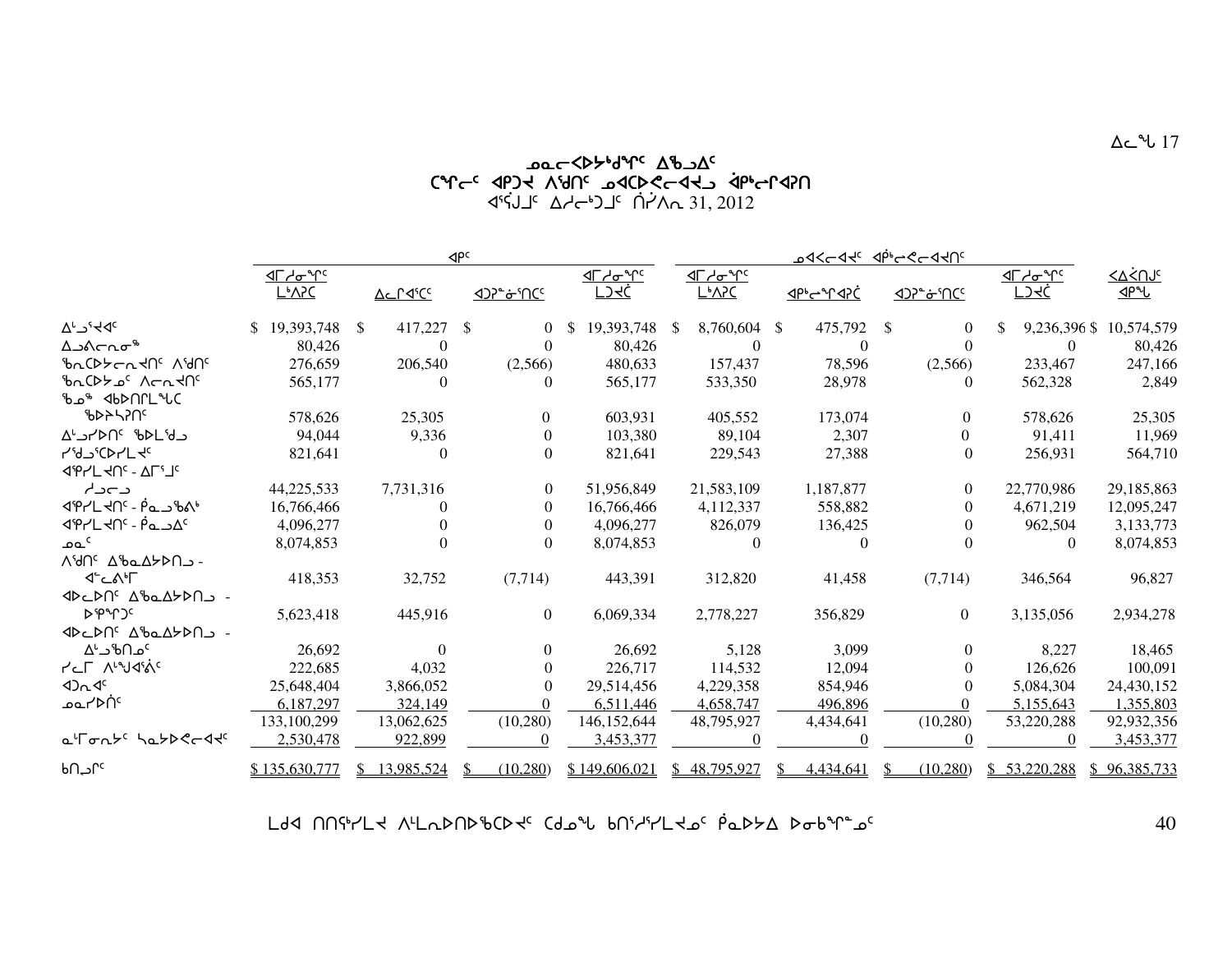# **᠊ᠣ᠋ᡉ᠆᠆ᡏᢂᢣ᠕᠕ᡕ᠂᠂᠀᠍᠐᠆᠀** CALCO Abyar VALLAC PUPPPULP

| <b>ICAL 11, 201</b> 1H/h 1H/h 1H/h |
|------------------------------------|
|------------------------------------|

| oa <sup>3،</sup> لحالها ع                                                               |                         |
|-----------------------------------------------------------------------------------------|-------------------------|
| በናገ" <sup>ጋ</sup> ሌ ነገብ ΔЬኣነላ <sup>ጋ</sup> ፍ ብግንበ                                       |                         |
| <b>AL'I' LAA4'A'</b>                                                                    | $\frac{1}{2}$<br>65,144 |
| Pa 56A 82249140 #2                                                                      | 5,518                   |
|                                                                                         | 70,662                  |
| baCdc LeLdr+o                                                                           |                         |
| <b>᠊ᠣᡄ</b> ᠆᠋᠘ᢦ᠂ᠾ᠈᠆ᠴᠴᠴᢁ                                                                 | 21,995                  |
|                                                                                         |                         |
| AF° <sup>2</sup> مـد∩لانه عمـ∿%لاحــه ( Cمـد∩لانه                                       | 7,293,125               |
| 42n4c                                                                                   | 3,854,426               |
| PU JLC 44146 4604 OP 4446                                                               | 11,147,551              |
| ᠴᢁ᠆᠀ᡕᢋ᠀ᡔᢦᢁ                                                                              |                         |
| <b><i>ზ</i>^</b> CDA~V                                                                  | 191,383                 |
| <b><i>ზ</i>^</b> CDA° ^~^4Un                                                            | 24,547                  |
| A SAT ACCATCAO'S                                                                        | 18,126                  |
| $\Delta$ <sup>2</sup> $\Delta$ <sup>5</sup> $\Delta$                                    | 417,227                 |
| A.V. 305 rehabilitation                                                                 | 268,929                 |
| ჼᲮഛ <b>⊲</b> ᲮϷႶՐ <b>≻</b> ռኆ <sup>៲</sup> ᢣᢞႱ <del>ჿ</del> ჼᲮϷትኣ?Ո <sup>ϲ</sup> <ჼჲϷႶ౨ | 25,305                  |
| Λ'dՈ <sup>ς</sup> Δ'baΔלΣΟΛ - 4' CA'Γ                                                   | 42,089                  |
| Λ'dՈ <sup>ς</sup> Δ'baΔ <del>b</del> DՈ - D'P"ՐϽς                                       | 461,494                 |
| ے صد∕ ⊳∩⊂                                                                               | 324,157                 |
| <b>NL<sup>&amp;</sup> SDSDYLS&amp; JDCUSUS JPLJSC</b>                                   | 6,076                   |
| a PNMo <sup>\$</sup> ) <a'a')o <'adnf="" pabba'f<="" td=""><td>72,190</td></a'a')o>     | 72,190                  |
| <b>᠕</b> ୮ᡃᡤ᠋᠅ᢗ <sup>ᡑ</sup> ᠍᠊᠍ᡭᢀᢣᠲ᠖                                                   | 35,012                  |
| <�a>Nº Pdc'r'Ldo LPLN'no &                                                              | 20,563                  |
| ALIS CARCSU                                                                             | 30,784                  |
| Geraldine Cr <sup>46</sup> 5>cm                                                         | 162,022                 |
| <b>ℴ⅃</b> ϞՐϷͺϟϹͽͺͺϘϷϹͺϤϸͿͺϤϲϦϷͺϘͺϽ <sub>ͼ</sub>                                        | 77,082                  |
|                                                                                         | 194,000                 |
| ჼᢧჼႦϷ ჼႦჼႱ <i>Ⴛ</i> /Ⴛჽ <sup>ᡕ</sup> ᢗჼႠϷჼႦᢗჼႻႻჼ ⊲Ͻሒ⊲ჼჼ                                 | 373,118                 |
| dascace bcorders as Abdaca                                                              | 1,212                   |
|                                                                                         | 2,745,316               |
|                                                                                         |                         |

 $\frac{$}{9}$  13,985,524